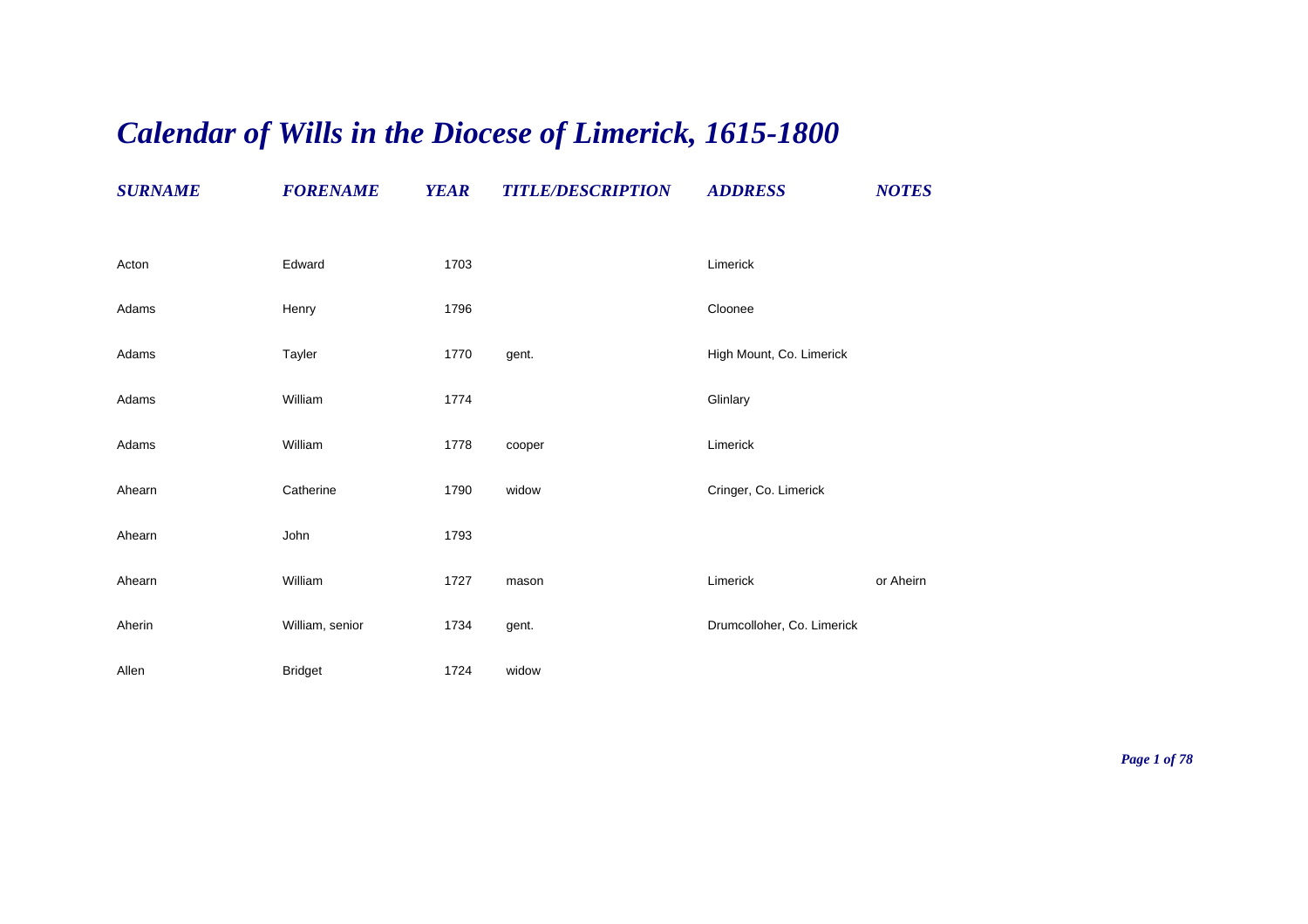| <b>SURNAME</b> | <b>FORENAME</b>              | <b>YEAR</b> | <b>TITLE/DESCRIPTION</b> | <b>ADDRESS</b>                          | <b>NOTES</b>                    |
|----------------|------------------------------|-------------|--------------------------|-----------------------------------------|---------------------------------|
| Allen          | Rebecca                      | 1772        | widow                    | Limerick                                |                                 |
| Allison        | Elizabeth                    | 1717        |                          | Limerick                                | signed Ann                      |
| Allison        | James                        | 1781        | baker                    | Limerick                                |                                 |
| Allison        | Tristram                     | 1736        | victualler               | Limerick                                |                                 |
| Ames           | Rebecca                      | 1727        | widow                    | Limerick                                |                                 |
| Anketell       | Robert                       | 1771        | gent.                    | Latteragh, Co. Limerick                 |                                 |
| Arthur         | Anne (als. Taverner)         | 1758        | widow                    | Cork                                    |                                 |
| Arthur         | Catherin (als.<br>Macnamara) | 1720        |                          |                                         |                                 |
| Arthur         | James                        | 1736        | merchant                 | Limerick                                | died at "Antegoe"               |
| Arthur         | Piers                        | 1752        | merchant                 | Limerick                                |                                 |
| Arthur         | Richard                      | 1684        |                          |                                         |                                 |
| Atkinson       | Thomas                       | 1706        | innkeeper                | Limerick                                | (copy, original in Prerogative) |
| Aylmer         | <b>Myles</b>                 | 1768        | gent.                    | Rathkeale, late Amagan,<br>Co. Limerick |                                 |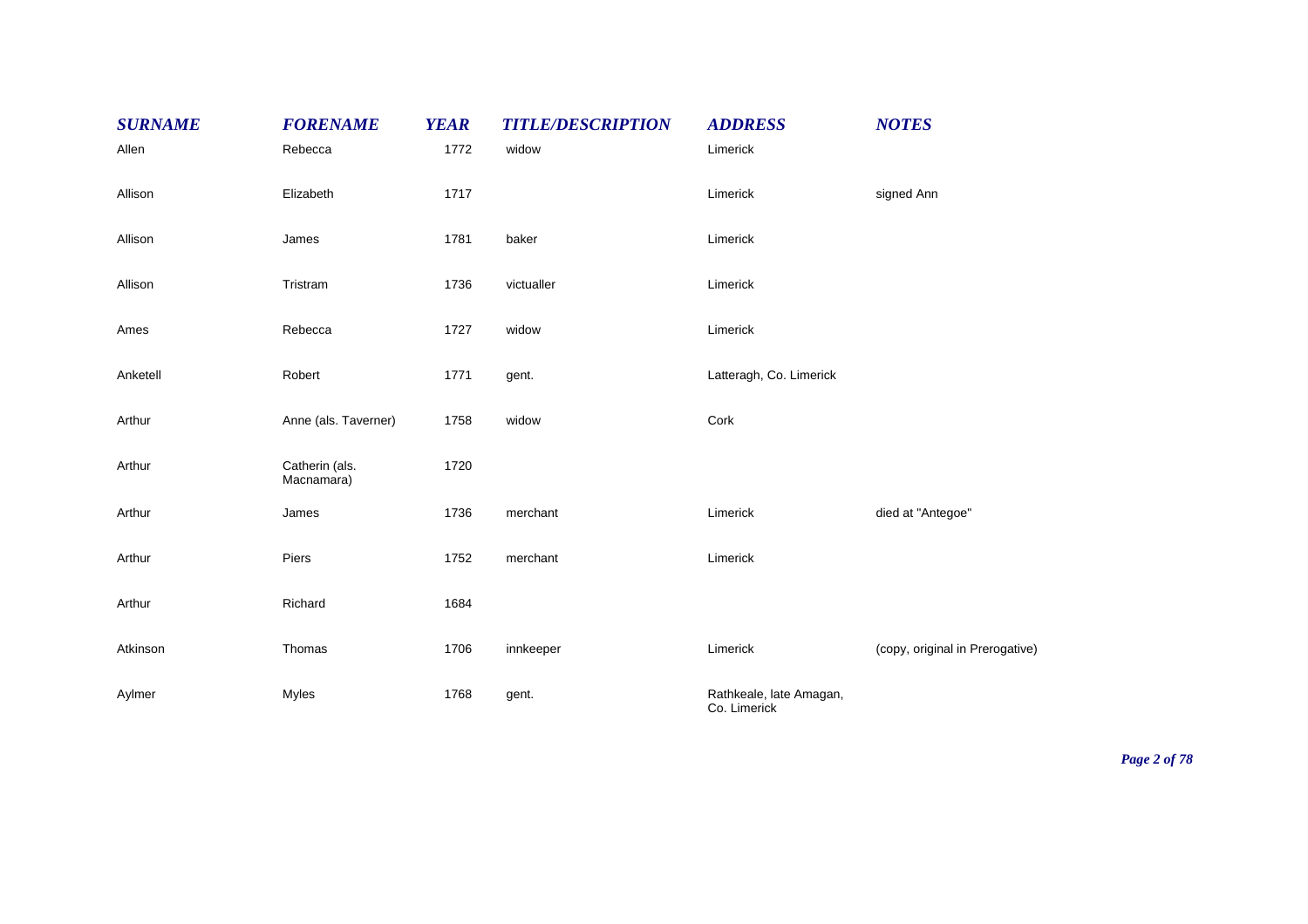| <b>SURNAME</b> | <b>FORENAME</b>                  | <b>YEAR</b> | <b>TITLE/DESCRIPTION</b> | <b>ADDRESS</b>             | <b>NOTES</b>  |
|----------------|----------------------------------|-------------|--------------------------|----------------------------|---------------|
| Aylmer         | Susanna                          | 1740        |                          | Co. Limerick               |               |
| Baggett        | Michael                          | 1766        | aleseller                | Limerick                   |               |
| Barrington     | Benjamin                         | 1769        | burgess                  | Limerick                   |               |
| Barry          | John                             | 1786        | spirit merchant          | Limerick                   |               |
| <b>Barry</b>   | William                          | 1719        |                          | Tankardstown, Co. Limerick |               |
| <b>Bayly</b>   | William                          | 1778        | weighmaster              | Kilfinane, Co. Limerick    |               |
| Beer           | John                             | 1687        | burgess                  | Limerick                   |               |
| <b>Beere</b>   | Ellen (als. Lane, als.<br>Boork) | 1680        |                          |                            | signed Elinor |
| Beesom         | John                             | 1722        | gent.                    | Dromin, Co. Limerick       |               |
| Beesom         | Thomas                           | 1718        | gent.                    | Dromin, Co. Limerick       |               |
| <b>Bennis</b>  | Jacob                            | 1793        | peruke maker             | Limerick                   |               |
| <b>Bennis</b>  | Richard                          | 1786        | cutler                   | Limerick                   |               |
| Bindon         | <b>Burton</b>                    | 1799        |                          | Sir Harry's Mall, Limerick |               |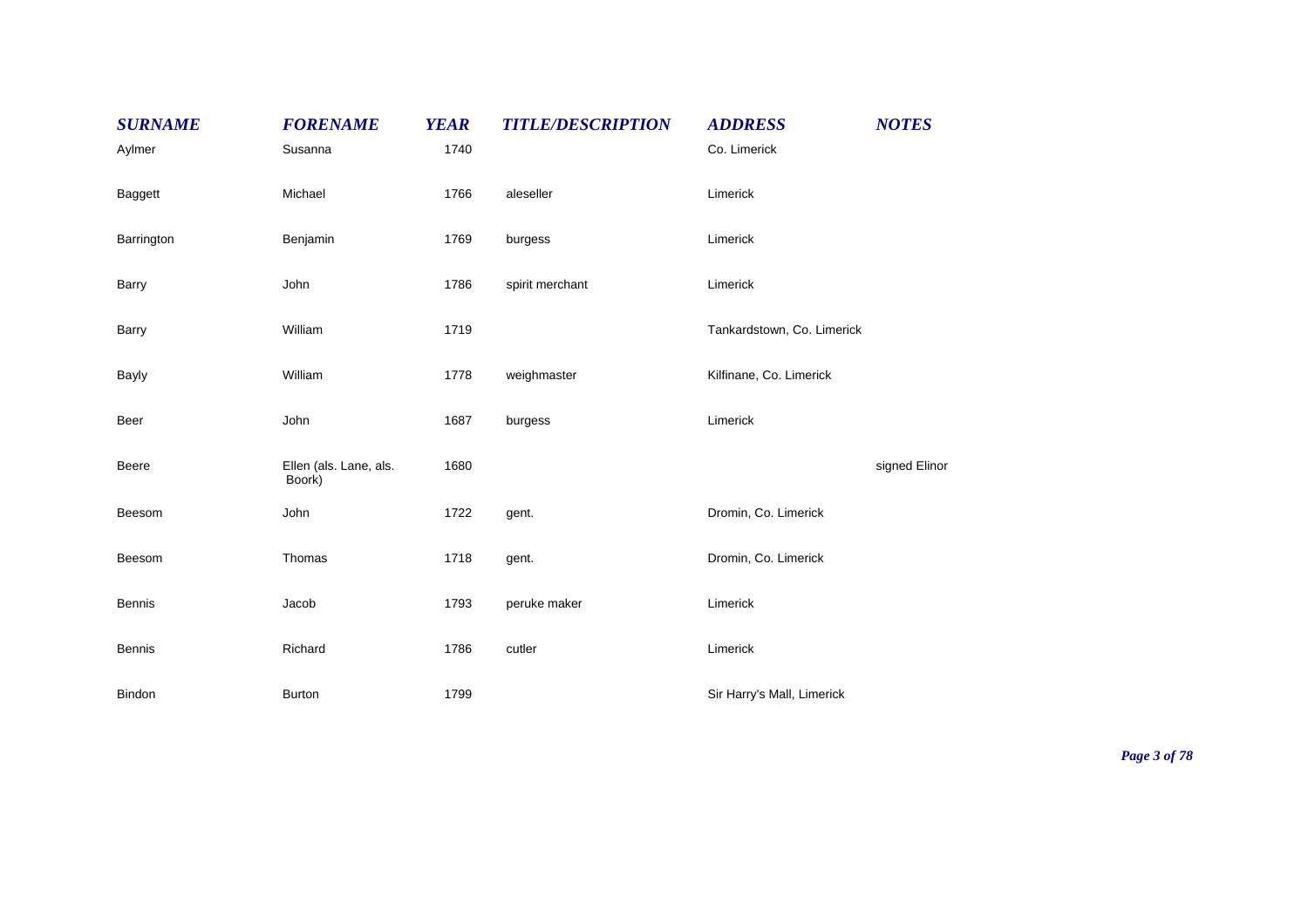| <b>SURNAME</b> | <b>FORENAME</b> | <b>YEAR</b> | <b>TITLE/DESCRIPTION</b> | <b>ADDRESS</b>            | <b>NOTES</b> |
|----------------|-----------------|-------------|--------------------------|---------------------------|--------------|
| Blackall       | Elizabeth       | 1794        | widow                    | Limerick                  |              |
| Blackall       | Judith          | 1749        |                          |                           |              |
| <b>Blake</b>   | Daniel          | 1797        | shipbroker               | Limerick                  |              |
| <b>Blake</b>   | Edmond          | 1753        |                          |                           |              |
| Blakeney       | George          | 1728        | esq.                     | Thomastown, Co. Limerick  |              |
| Blakeney       | William         | 1718        | esq.                     | Thomastown, Co. Limerick  |              |
| Blennerhassett | Edward          | 1718        | esq.                     | Riddlestown, Co. Limerick |              |
| Blennerhassett | Rice            | 1734        | esq.                     | Riddlestown, Co. Limerick |              |
| Blood          | James           | 1732        |                          |                           |              |
| <b>Bluett</b>  | John            | 1755        |                          | Newcastle Co. Limerick    |              |
| <b>Bluett</b>  | Parnell         | 1769        |                          | Newcastle Co. Limerick    |              |
| <b>Bluett</b>  | Patrick         | 1716        |                          | Tuorine, Co. Limerick     |              |
| <b>Bluett</b>  | Robert          | 1730        |                          |                           |              |

*Page 4 of 78*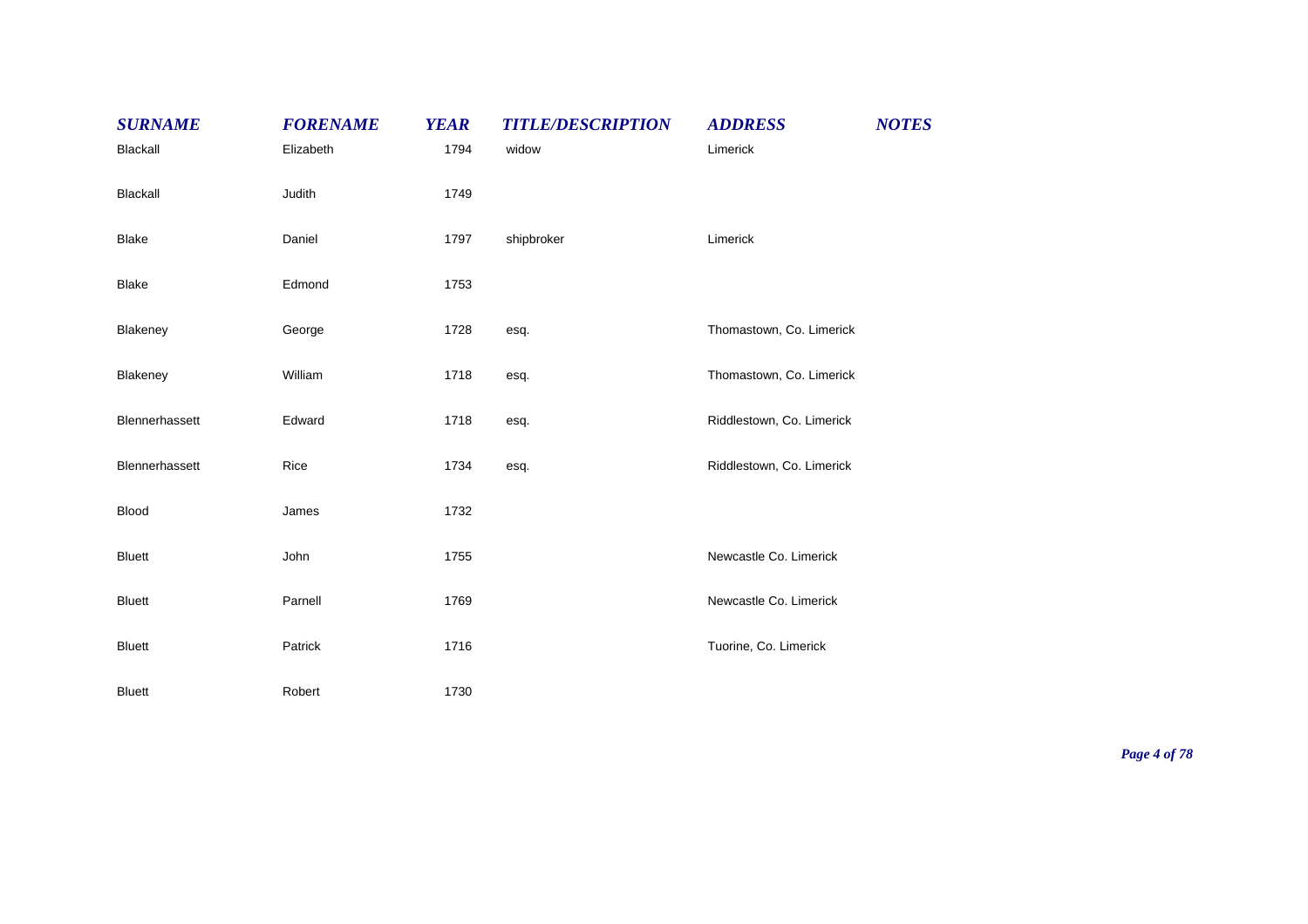| <b>SURNAME</b>  | <b>FORENAME</b>      | <b>YEAR</b> | <b>TITLE/DESCRIPTION</b> | <b>ADDRESS</b>             | <b>NOTES</b> |
|-----------------|----------------------|-------------|--------------------------|----------------------------|--------------|
| <b>Bluett</b>   | William              | 1736        | merchant                 | Newcastle, Co. Limerick    |              |
| <b>Blunt</b>    | William              | 1719        | gent.                    | Amigan, Co. Limerick       |              |
| <b>Bolster</b>  | John                 | 1784        | gent.                    | Tullerboy, Co. Limerick    |              |
| <b>Bolster</b>  | Susana               | 1791        | widow                    |                            | (copy)       |
| <b>Boulster</b> | Jane                 | 1791        |                          |                            |              |
| <b>Boulster</b> | Richard              | 1741        |                          |                            |              |
| Bound           | William              | 1685        |                          | Ifen parish, Co. Limerick  |              |
| <b>Bourk</b>    | Edmond               | 1719        | baker                    | Limerick                   |              |
| <b>Bourk</b>    | Edmond               | 1765        | farmer                   | Ballymorough, Co. Limerick |              |
| <b>Bourk</b>    | Ellen (als. Moroney) | 1730        |                          |                            |              |
| <b>Bourk</b>    | Walter               | 1740        | gent.                    | Ballymartin, Co. Limerick  |              |
| Bourke          | John                 | 1773        | gent.                    | Ballintubber, Co. Limerick |              |
| <b>Bourke</b>   | John                 | 1787        | farmer                   | Gorthnagroga, Co. Limerick |              |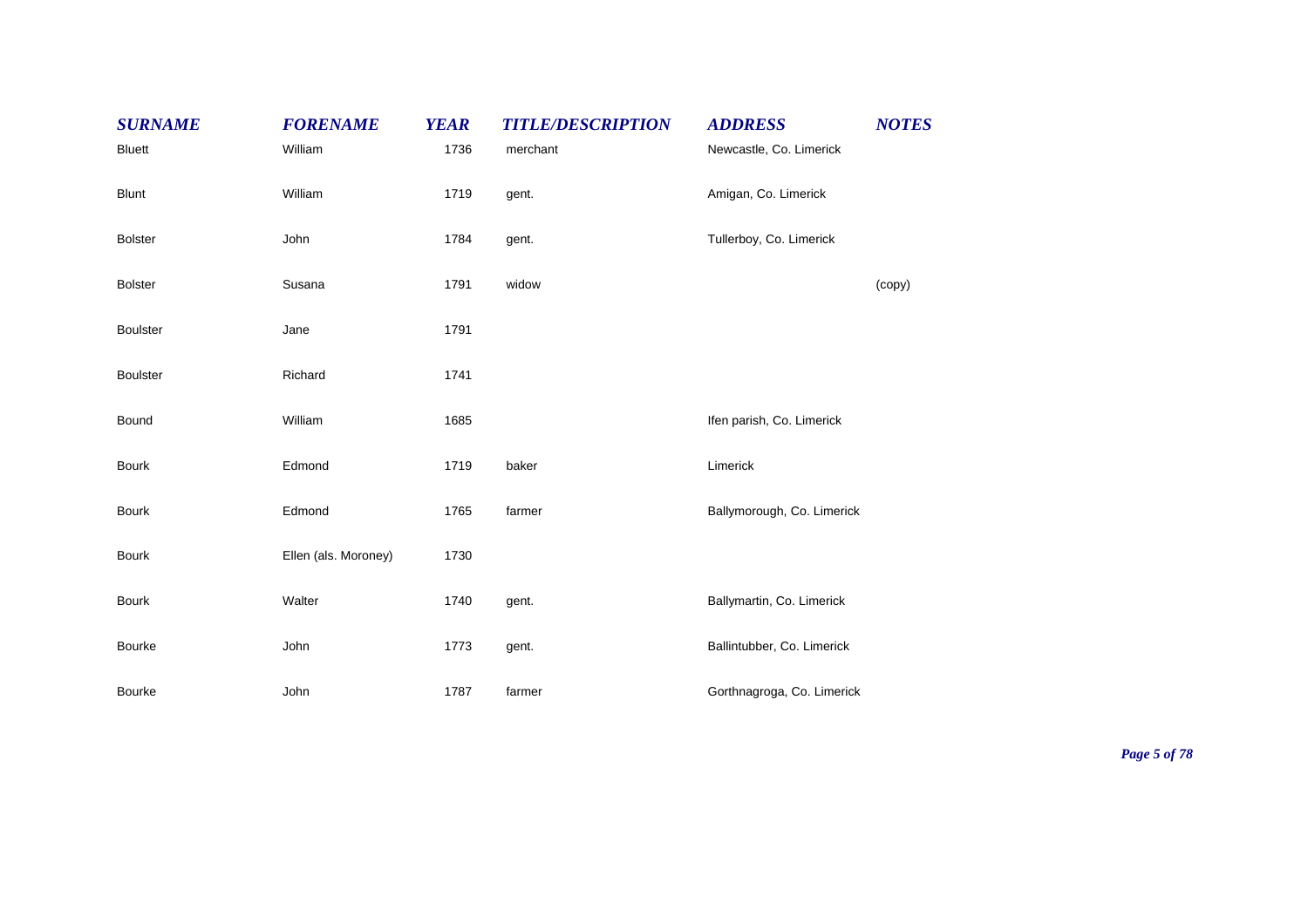| <b>SURNAME</b> | <b>FORENAME</b>      | <b>YEAR</b> | <b>TITLE/DESCRIPTION</b> | <b>ADDRESS</b>          | <b>NOTES</b> |
|----------------|----------------------|-------------|--------------------------|-------------------------|--------------|
| <b>Bourke</b>  | Mary (als. Gromwell) | 1783        |                          | Limerick                |              |
| <b>Bourke</b>  | Miles                | 1792        | saddler                  | Rathkeale, Co. Limerick |              |
| <b>Bourke</b>  | Redmond              | 1675        |                          |                         | (copy)       |
| Bourke         | Thomas               | 1780        |                          |                         | (copy)       |
| Bovington      | William              | 1684        |                          | Ballenyclogh            |              |
| Bowen          | John                 | 1716        |                          | Forte, Co. Limerick     |              |
| <b>Bowles</b>  | Henry                | 1785        | baker                    | Limerick                |              |
| Bowman         | Daniel               | 1690        | alderman                 | Limerick                |              |
| <b>Boyes</b>   | James                | 1704        | blacksmith               | Limerick                |              |
| Branagan       | Patrick              | 1783        | publican                 | Limerick                |              |
| Brenan         | Augustine            | 1786        | merchant                 | Limerick                |              |
| Brennan        | Richard              | 1760        | stocking seller          | Limerick                |              |
| Breyen         | Martin               | 1700        | tanner                   | Limerick                |              |

*Page 6 of 78*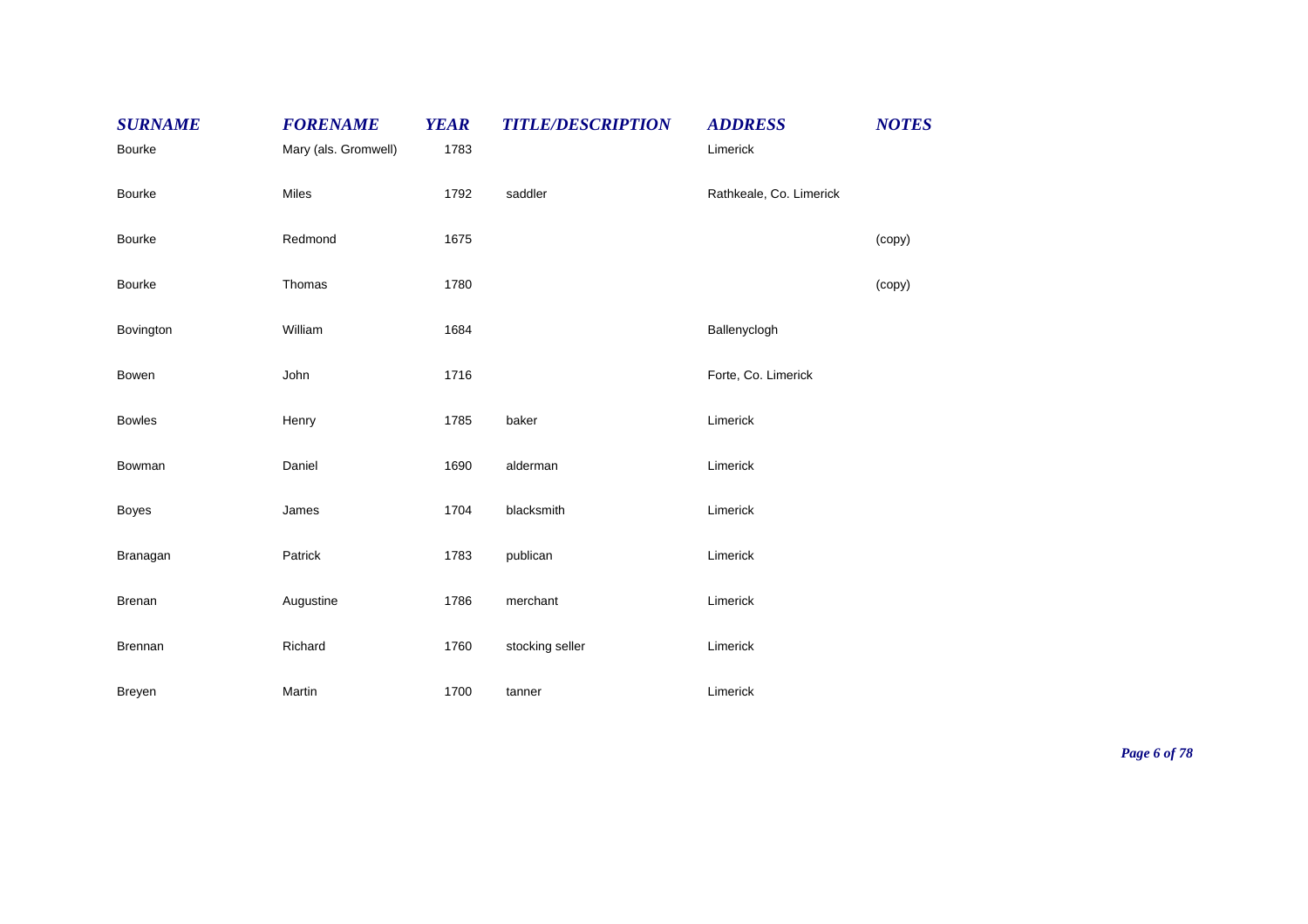| <b>SURNAME</b>  | <b>FORENAME</b>   | <b>YEAR</b> | <b>TITLE/DESCRIPTION</b> | <b>ADDRESS</b>           | <b>NOTES</b> |
|-----------------|-------------------|-------------|--------------------------|--------------------------|--------------|
| Bridgeman       | Elizabeth         | 1735        |                          | Limerick                 |              |
| Bridson         | Christian         | 1799        | spinster                 | Limerick                 |              |
| <b>Brien</b>    | Denis             | 1769        | farmer                   | Ardnocrohy, Co. Limerick |              |
| <b>Brien</b>    | James             | 1723        |                          | Ballyashie, Co. Limerick |              |
| <b>Brien</b>    | John fitz Timothy | 1762        | aleseller and cooper     | Limerick                 |              |
| <b>Brien</b>    | Mortogh           | 1741        |                          |                          |              |
| <b>Brisbane</b> | Captain           |             |                          |                          | see Brybane  |
| <b>Bromell</b>  | Joseph            | 1770        | nailor                   | Limerick                 |              |
| <b>Brybane</b>  | Captain           | 1720        |                          |                          | or Brisbane  |
| <b>Buck</b>     | Adam              | 1725        | goldsmith                | Limerick                 |              |
| <b>Buck</b>     | Sarah             | 1719        | widow                    | Limerick                 |              |
| <b>Bucke</b>    | George            | 1695        | alderman                 | Limerick                 |              |
| <b>Buckly</b>   | Denish            | 1726        |                          |                          |              |

*Page 7 of 78*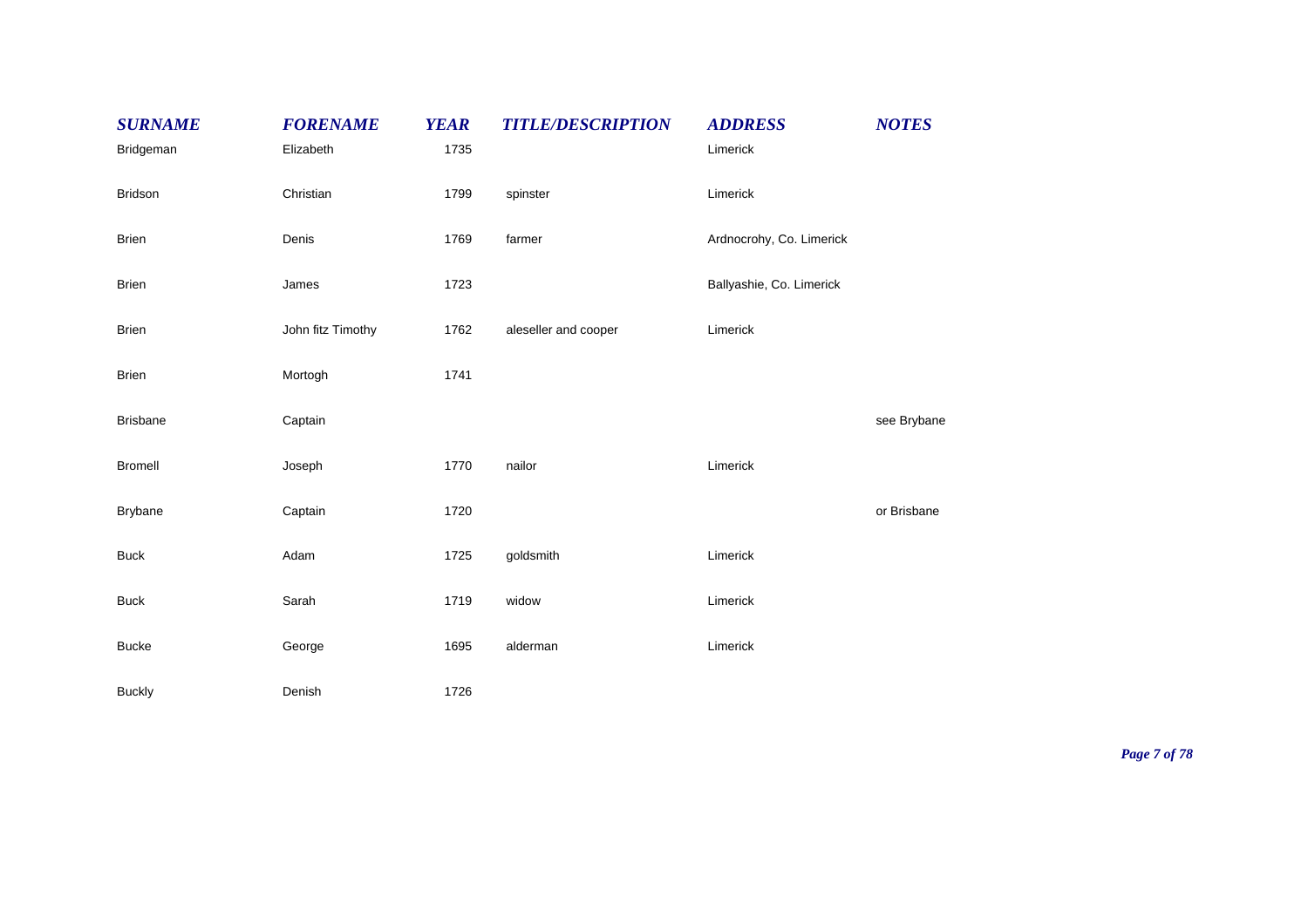| <b>SURNAME</b><br><b>Bucknor</b> | <b>FORENAME</b><br>William (Rev.) | <b>YEAR</b><br>1784 | <b>TITLE/DESCRIPTION</b><br>Rector of Croom and Adare | <b>ADDRESS</b>               | <b>NOTES</b><br>(copy)  |
|----------------------------------|-----------------------------------|---------------------|-------------------------------------------------------|------------------------------|-------------------------|
|                                  |                                   |                     |                                                       |                              |                         |
| <b>Bull</b>                      | John                              | 1765                | burgess                                               | Limerick                     | (copy)                  |
| <b>Burges</b>                    | Catherine                         | 1789                | shopkeeper                                            | St. Munchin, Limerick        |                         |
| <b>Burn</b>                      | Mary (als. Stockes)               | 1755                | widow                                                 | Fanningstown, Co. Limerick   |                         |
| <b>Burne</b>                     | James                             | 1717                |                                                       | Dromard                      |                         |
| <b>Burns</b>                     | Margaret                          | 1788                |                                                       |                              |                         |
| <b>Burrowes</b>                  | Anne                              | 1780                |                                                       | Limerick                     |                         |
| <b>Burton</b>                    | Thomas                            | 1711                |                                                       | Fedamore, Co. Limerick       |                         |
| <b>Bury</b>                      | John                              | 1686                | esq.                                                  | Ballinacarrigy, Co. Limerick |                         |
| Bury                             | Thomas                            | 1698                | gent.                                                 | Curowbridge, Co. Limerick    |                         |
| <b>Butler</b>                    | Richard                           | 1760                | clothier                                              | Limerick                     |                         |
| <b>Buttler</b>                   | Bartholomew                       | 1726                | gent.                                                 | Ballaghealan, Co. Clare      |                         |
| <b>Buttler</b>                   | Joan (als. Hogan)                 |                     |                                                       |                              | see Hogan, als. Buttler |

*Page 8 of 78*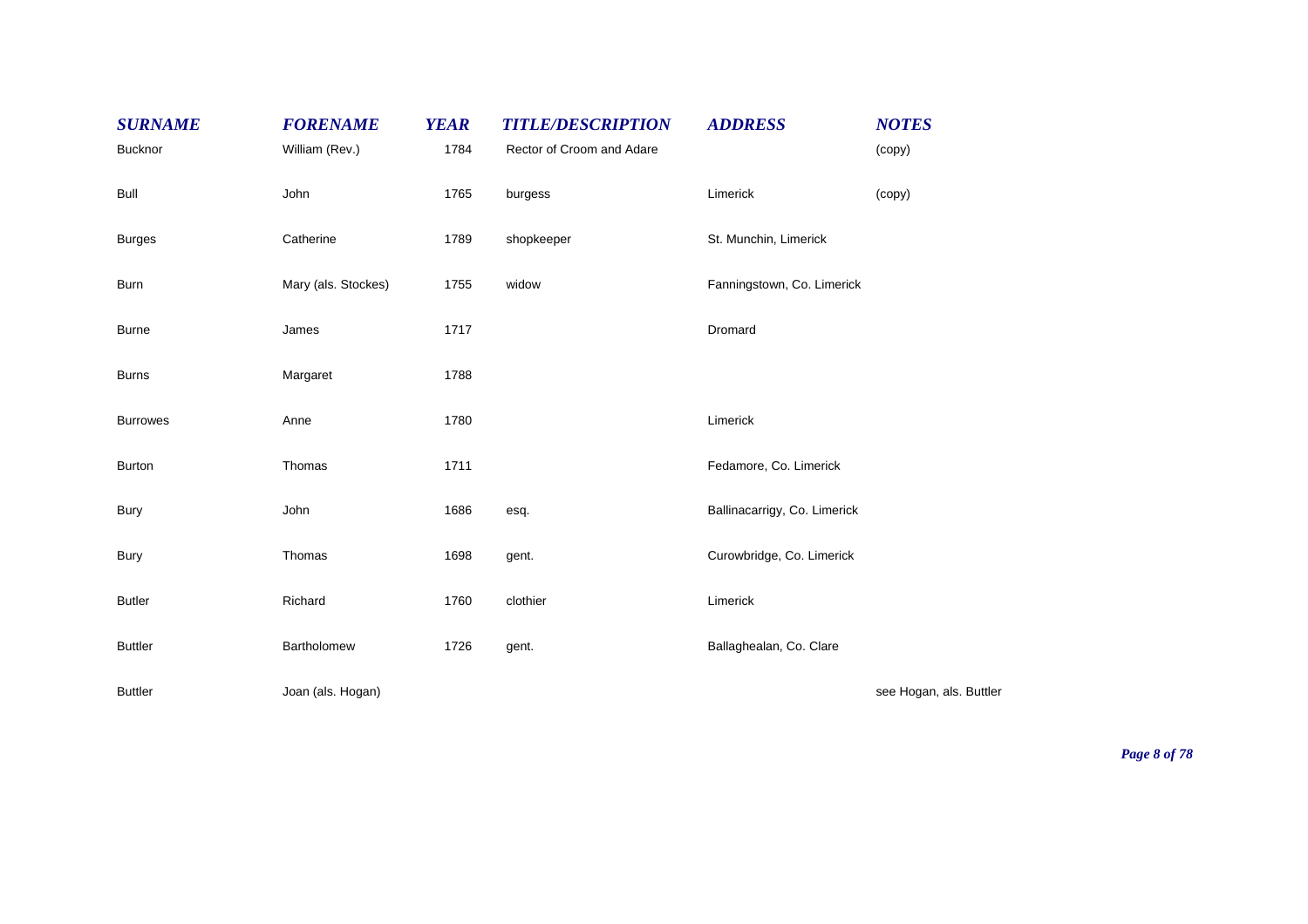| <b>SURNAME</b> | <b>FORENAME</b> | <b>YEAR</b> | <b>TITLE/DESCRIPTION</b> | <b>ADDRESS</b>                         | <b>NOTES</b> |
|----------------|-----------------|-------------|--------------------------|----------------------------------------|--------------|
| <b>Buttler</b> | Thomas          | 1799        | blacksmith               | Coolraine, Co. Limerick                |              |
| <b>Buxton</b>  | Eliza           | 1753        | widow                    | Limerick                               |              |
| <b>Buxton</b>  | Gilbert         | 1736        | gent.                    | Limerick                               |              |
| <b>Buxton</b>  | William         | 1724        | burgess                  | Limerick                               |              |
| Caffoe         | Loghlen         | 1708        |                          | Limerick                               |              |
| Cahill         | Dennis          | 1729        |                          | Tuornafolla                            |              |
| Callaghan      | Anthony         | 1792        | farmer                   | Lisduane, Ballingarry, Co.<br>Limerick |              |
| Callaghane     | Darby           | 1719        | gent.                    | Garryduffe, Co. Limerick               |              |
| Calligan       | <b>Bryan</b>    | 1779        | shopkeeper               | Limerick                               |              |
| Campbell       | Joseph          | 1794        | rev.                     |                                        |              |
| Canter         | Richard         | 1724        | gent.                    | Limerick                               |              |
| Cantilon       | Maurice         | 1684        | gent.                    | Donemeane, Co. Limerick                |              |
| Cantilon       | Philip          | 1701        | gent.                    | Ballyphillip, Co. Limerick             |              |

*Page 9 of 78*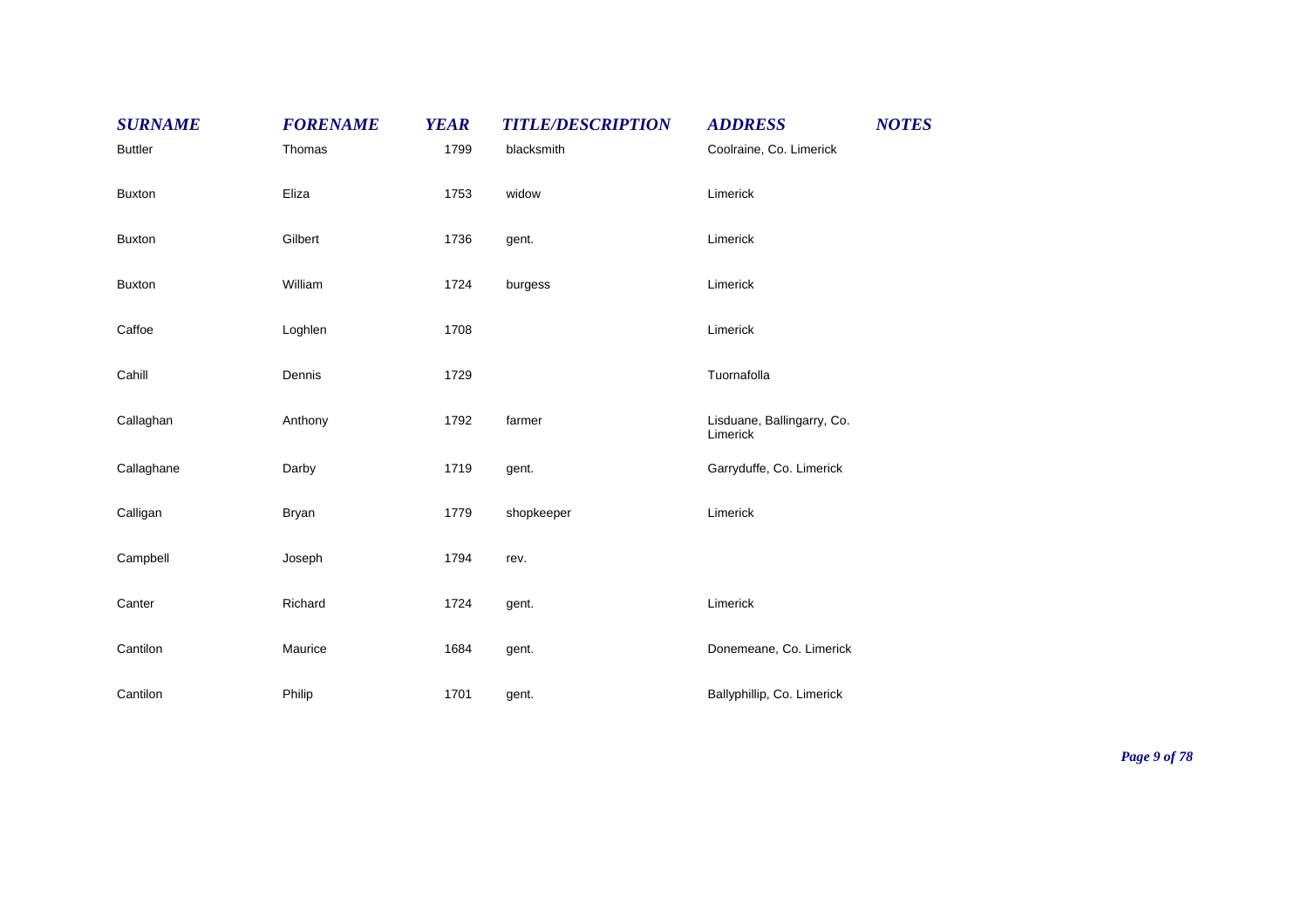| <b>SURNAME</b> | <b>FORENAME</b>              | <b>YEAR</b> | <b>TITLE/DESCRIPTION</b> | <b>ADDRESS</b>                        | <b>NOTES</b>  |
|----------------|------------------------------|-------------|--------------------------|---------------------------------------|---------------|
| Carmody        | John                         | 1720        | gent.                    | Garryno., Co. Limerick                |               |
| Carpenter      | William                      | 1684        | gent.                    | Limerick                              |               |
| Carr           | Anne                         | 1727        | widow                    | Adare, Co. Limerick                   |               |
| Carr           | James                        | 1723        | cordwainer               | Adare, Co. Limerick                   |               |
| Carr           | John                         | 1740        | alderman                 | Limerick                              |               |
| Carr           | Thomas                       | 1776        | gunmaker                 | Limerick                              |               |
| Carr           | William                      | 1733        | alderman                 | Limerick                              |               |
| Carrell        | Phillipe                     | 1720        |                          |                                       |               |
| Carrick        | Morgan (als.<br>MecCarricke) | 1773        | quay officer             | Limerick                              |               |
| Carroll        | Martin                       | 1792        |                          | Fort, Co. Limerick                    |               |
| Carson         | William (or Courson)         |             |                          |                                       | see Courson   |
| Carter         | Jeremiah                     | 1764        | merchant                 | Limerick                              |               |
| Carthy         | Richard                      | 1731        |                          | Coolinenane, Liberties of<br>Limerick | signed Charty |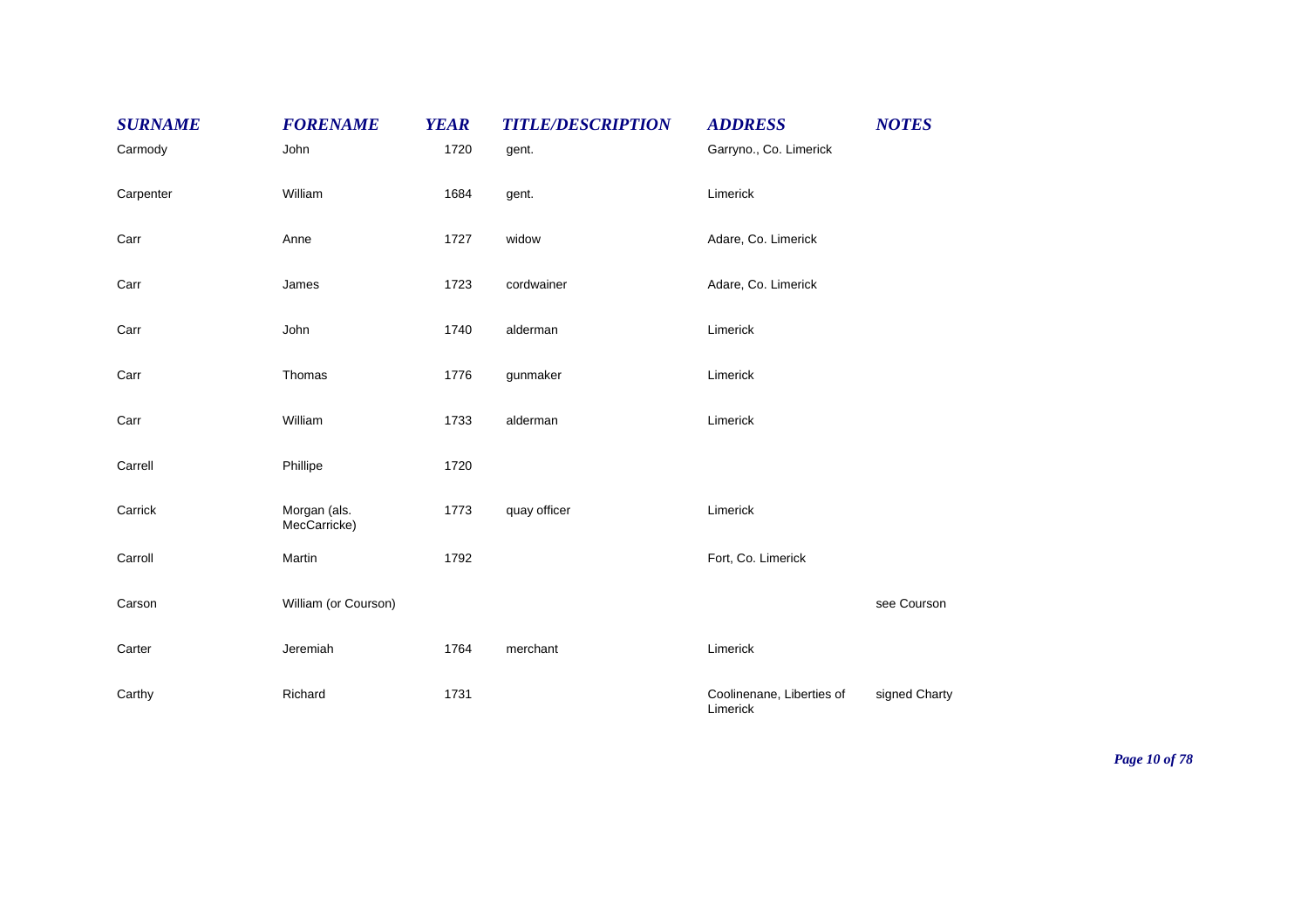| <b>SURNAME</b> | <b>FORENAME</b> | <b>YEAR</b> | <b>TITLE/DESCRIPTION</b> | <b>ADDRESS</b>                    | <b>NOTES</b>                 |
|----------------|-----------------|-------------|--------------------------|-----------------------------------|------------------------------|
| Carthy         | Teige           | 1730        | labourer                 | Kilpeacon, Co. Limerick           |                              |
| Cary           | Tristram        | 1723        |                          | Moyge                             |                              |
| Casey          | James           | 1751        | gent.                    | Tullerboy, Co. Limerick           |                              |
| Casey          | James           | 1793        | gent.                    | Gortroe, Co. Limerick             |                              |
| Casey          | John            | 1752        | innkeeper                | Rathkeale                         |                              |
| Casey          | Patrick         | 1798        |                          | Limerick                          |                              |
| Casey          | William         | 1795        | farmer                   | Gortboy, Co. Limerick             |                              |
| Cathcart       | John            | 1726        | wigmaker                 | Limerick                          |                              |
| Chester        | Samuel          | 1760        | farmer                   | Quinpoole, Co. Clare              |                              |
| Cheyne         | John            | 1697        | gent.                    | Limerick                          | late of Sandon, Bedfordshire |
| Child          | Samuel          | 1683        | clothier                 | Philipclose Park, Co.<br>Limerick |                              |
| Christopherson | William         | 1685        | gent.                    | Limerick                          |                              |
| Clampett       | Franklin        | 1740        | gent.                    | Killknockan, Co. Limerick         |                              |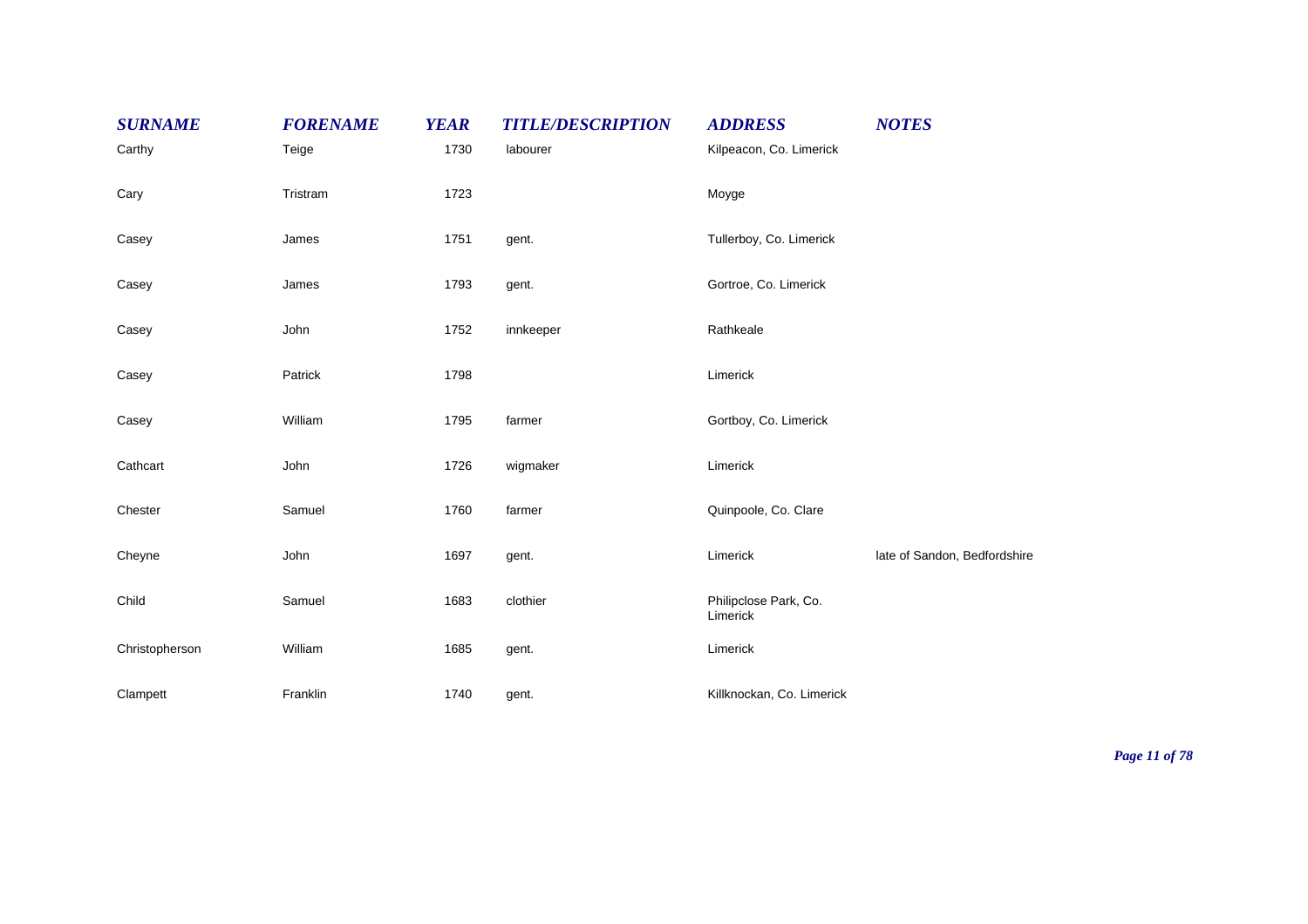| <b>SURNAME</b><br>Clanchy | <b>FORENAME</b><br>Christopher | <b>YEAR</b><br>1713 | <b>TITLE/DESCRIPTION</b> | <b>ADDRESS</b>           | <b>NOTES</b> |
|---------------------------|--------------------------------|---------------------|--------------------------|--------------------------|--------------|
| Clanchy                   | George                         | 1706                |                          | Ballygeiltagle           |              |
| Clanchy                   | John                           | 1738                | gent.                    | Ballyguiltagle           |              |
| Clanchy                   | John                           | 1786                | gent.                    | Ballinguiltagill         |              |
| Clanchy                   | Mary                           | 1781                | widow                    | Limerick                 |              |
| Clanchy                   | Sarah                          | 1789                | spinster                 | Limerick                 |              |
| Clanchy                   | Thomas                         | 1733                | gent.                    | Clounshire, Co. Limerick |              |
| Clanchy                   | Thomas                         | 1765                | doctor of physic         |                          |              |
| Clanchy                   | Thomas                         | 1789                | gent.                    | Limerick                 | copy         |
| Clark                     | Edward                         | 1685                | alderman                 | Limerick                 |              |
| Clarke                    | Anne                           | 1686                |                          | Limerick                 |              |
| Coale                     | Thomas                         | 1774                | farmer                   | Meelick, Co. Clare       |              |
| Cogan                     | William                        | 1787                | shopkeeper               | Limerick                 |              |

*Page 12 of 78*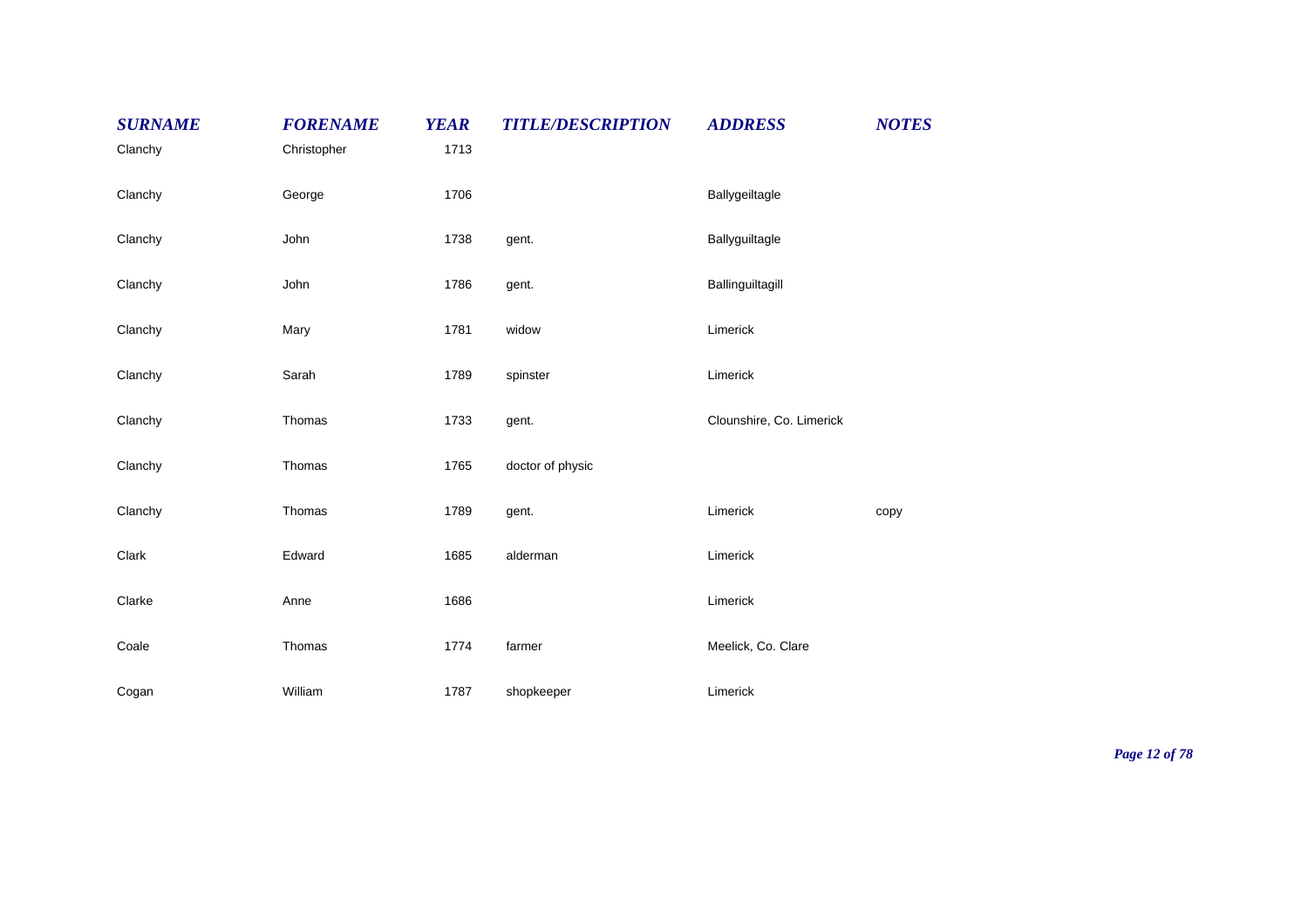| <b>SURNAME</b> | <b>FORENAME</b>    | <b>YEAR</b> | <b>TITLE/DESCRIPTION</b>       | <b>ADDRESS</b>              | <b>NOTES</b> |
|----------------|--------------------|-------------|--------------------------------|-----------------------------|--------------|
| Coghlan        | Mark               | 1751        |                                | Limerick                    |              |
| Cole           | John               | 1728        | innkeeper                      | Limerick                    |              |
| Coleman        | Denis              | 1728        | cooper                         | Limerick                    |              |
| Coleman        | Ignatius           | 1785        | tanner                         | St. Francis Abbey, Limerick |              |
| Collins        | James              | 1727        | farmer                         | Killfinan, Co. Limerick     |              |
| Collins        | Thomas             | 1798        | baker                          | Mungrett St., Limerick      |              |
| Commerford     | John               | 1794        | private, 49th Foot<br>Regiment |                             |              |
| Conba          | Darby              | 1782        | farmer                         | Ballytigue, Co. Limerick    |              |
| Connell        | John Connell       | 1766        | gent.                          | Kilfenny, Co. Limerick      |              |
| Connery        | Mary (als. Morony) | 1798        |                                | Limerick                    |              |
| Connor         | Joanna             | 1781        | widow                          | Milltown                    |              |
| Connor         | Timothy            | 1783        | yeoman                         | Newcastle, Co. Limerick     |              |
| Constable      | William            | 1709        |                                |                             |              |

*Page 13 of 78*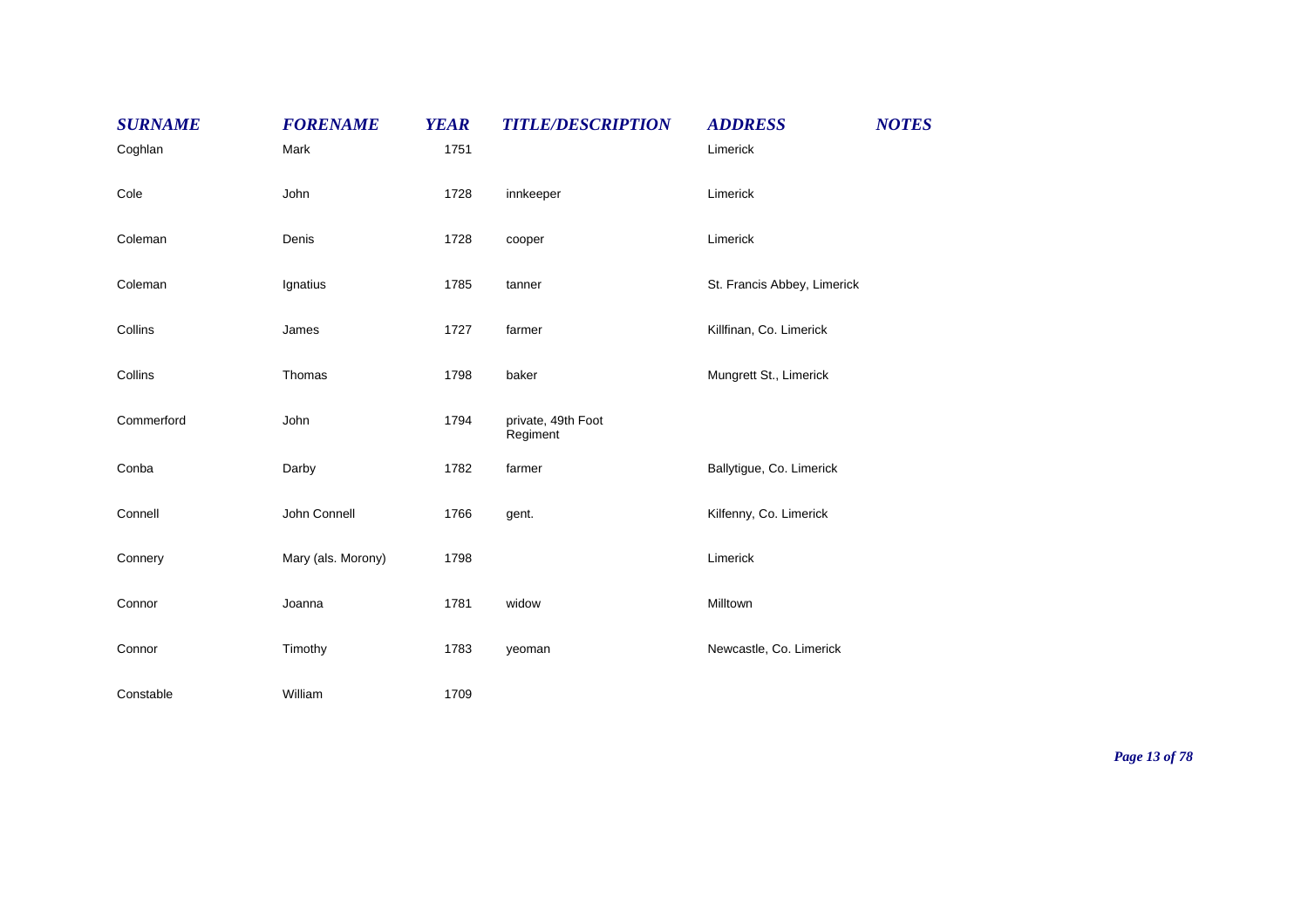| <b>SURNAME</b> | <b>FORENAME</b>          | <b>YEAR</b> | <b>TITLE/DESCRIPTION</b> | <b>ADDRESS</b>            | <b>NOTES</b>            |
|----------------|--------------------------|-------------|--------------------------|---------------------------|-------------------------|
| Conway         | James                    | 1759        | peruke maker             | Limerick                  |                         |
| Conway         | Maurice                  | 1754        | farmer                   | Gortnecrehy, Co. Limerick |                         |
| Conyers        | Judith                   | 1751        |                          |                           |                         |
| Cook           | Anne                     | 1721        | widow                    | Limerick                  |                         |
| Cooke          | Maryanne (als.<br>Evans) | 1785        |                          | Limerick                  |                         |
| Cooke          | Samuel                   | 1718        | painter                  | Limerick                  |                         |
| Cooly          | Mary                     | 1747        |                          |                           |                         |
| Cooper         | Thomas                   | 1695        |                          |                           |                         |
| Cooply         |                          |             |                          |                           | see Hamilton, als. Foot |
| Coote          | Chidley                  | 1730        | Rev.                     | Ash Hill, Co. Limerick    |                         |
| Coote          | Phillip, Sir             | 1724        | knight                   | Mount Coote, Co. Limerick |                         |
| Cooulaghty     | John                     | 1729        |                          | Limerick                  |                         |
| Copley         | Charles                  | 1742        | alderman                 | Limerick                  |                         |

*Page 14 of 78*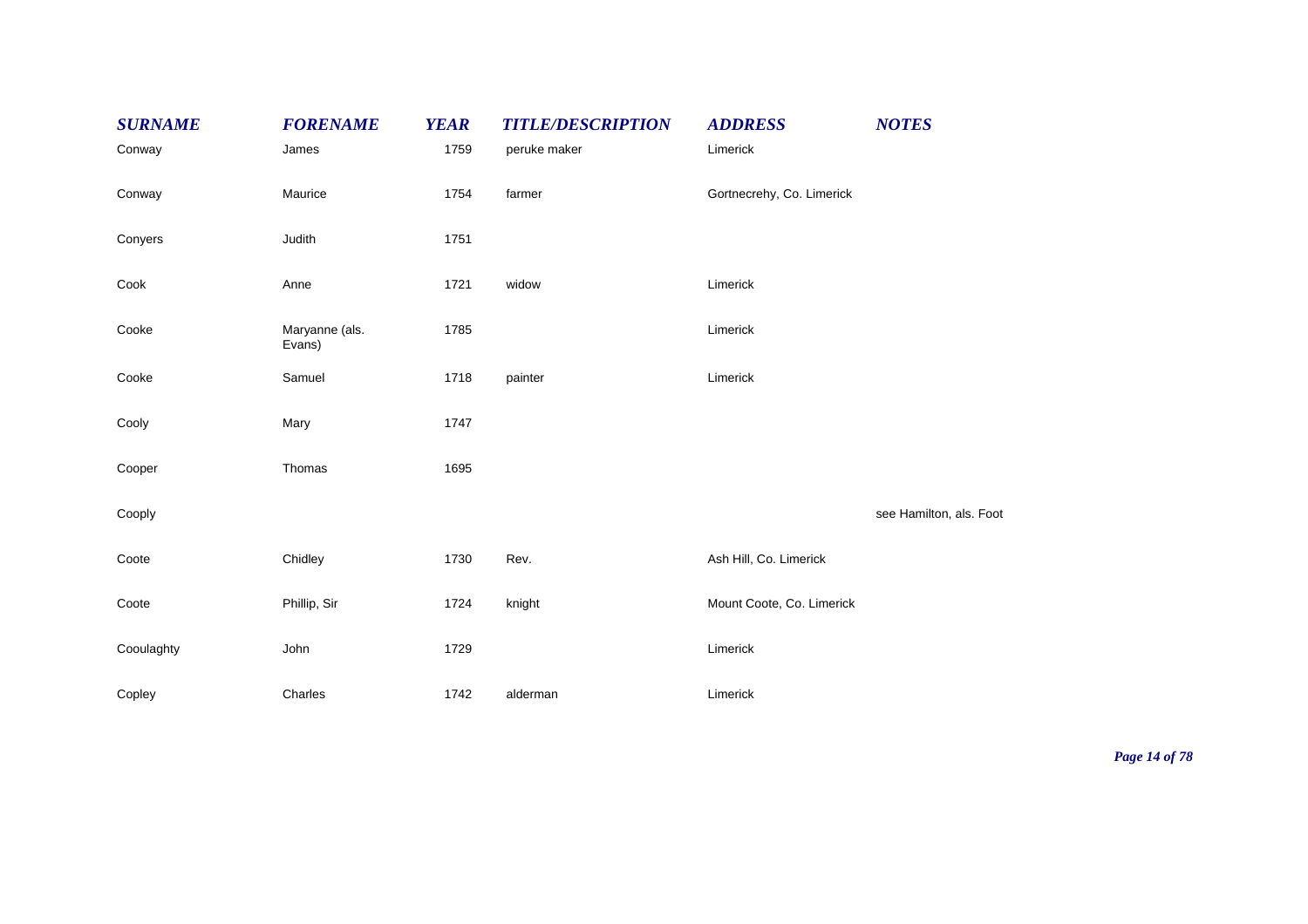| <b>SURNAME</b> | <b>FORENAME</b>            | <b>YEAR</b> | <b>TITLE/DESCRIPTION</b>                     | <b>ADDRESS</b>                       | <b>NOTES</b>                  |
|----------------|----------------------------|-------------|----------------------------------------------|--------------------------------------|-------------------------------|
| Copley         | Jane                       | 1769        | spinster                                     | Frankfort, Co. Limerick              |                               |
| Copley         | John                       | 1744        | gent.                                        | Newcastle, Co. Limerick              |                               |
| Coplin         | Susanna (als.<br>Langford) | 1724        |                                              |                                      | copy                          |
| Corbett        | Laurence                   | 1742        | late mariner on the<br>"Shannon" of Limerick | formerly Limerick                    |                               |
| Corrabane      | Daniel                     | 1725        |                                              | Ballengady, Coshlea, Co.<br>Limerick |                               |
| Costelloe      | Robert                     | 1760        | tobacconist                                  | Limerick                             |                               |
| Cotton         | Henry                      | 1696        | merchant                                     | Limerick                             | copy, original in prerogative |
| Courback       | Michael                    | 1701        | merchant                                     | Limerick                             |                               |
| Courcey        | Mary                       | 1798        | widow                                        | Castlefarm, Co. Kerry                |                               |
| Courcy         | James                      | 1736        |                                              | Limerick                             |                               |
| Courcy         | Mary                       | 1796        | widow                                        | Kilderry, Co. Limerick               |                               |
| Courcy         | Maurice                    | 1793        | gent.                                        | Kilcolman, Co. Limerick              |                               |
| Courson        | William                    | 1797        |                                              | Port Patrick, Scotland               | or Carson                     |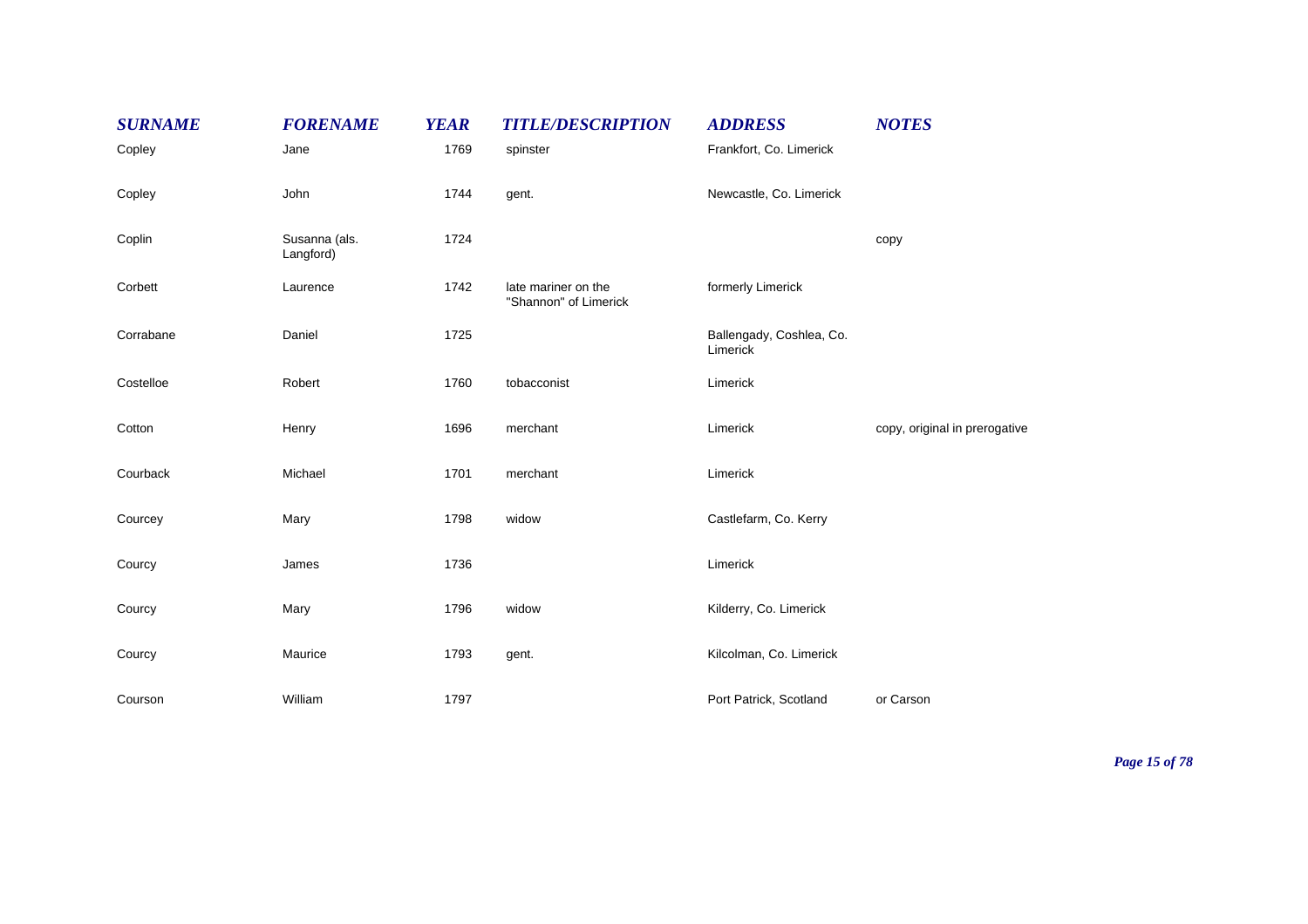| <b>SURNAME</b> | <b>FORENAME</b>   | <b>YEAR</b> | <b>TITLE/DESCRIPTION</b> | <b>ADDRESS</b>              | <b>NOTES</b> |
|----------------|-------------------|-------------|--------------------------|-----------------------------|--------------|
| Courtney       | Francis           | 1744        | clothier                 | Limerick                    |              |
| Courtney       | William           | 1698        | clothier                 | St. John's Gate, Limerick   |              |
| Cowney         | Denis             | 1787        |                          |                             |              |
| Cowny          | Mary              | 1783        | widow                    | Limerick                    |              |
| Cox            | Deborah           | 1736        | widow                    | Kildimo, Co. Limerick       |              |
| Cox            | Henry             | 1729        | clothier                 | Limerick                    |              |
| Cox            | Mary (als. White) | 1723        |                          | Limerick                    |              |
| Cox            | Robert            | 1721        | esq.                     | Ballylongford, Co. Limerick |              |
| Cox            | Thomas            | 1729        | blacksmith               | Limerick                    |              |
| Craven         | Alice             | 1729        | widow                    | Limerick                    | copy         |
| Craven         | James             | 1699        | merchant                 | Limerick                    |              |
| Craven         | Richard           | 1745        | alderman                 |                             |              |
| Creagan        | John              | 1794        | farmer                   | Cealrusk                    |              |

*Page 16 of 78*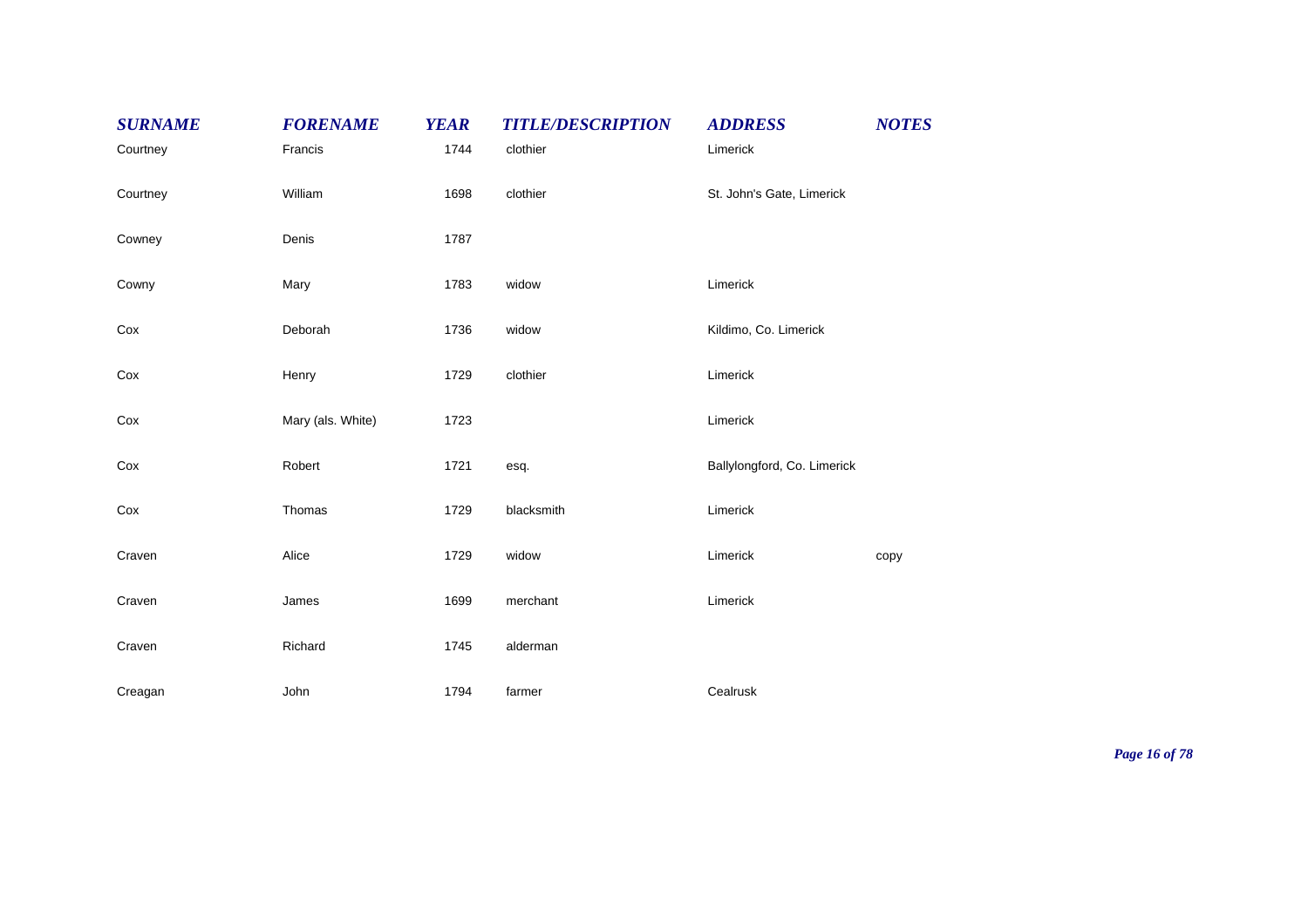| <b>SURNAME</b> | <b>FORENAME</b>    | <b>YEAR</b> | <b>TITLE/DESCRIPTION</b> | <b>ADDRESS</b>          | <b>NOTES</b> |
|----------------|--------------------|-------------|--------------------------|-------------------------|--------------|
| Creagh         | Andrew fitz Andrew | 1684        | merchant                 | Limerick                |              |
| Creagh         | Francis            | 1684        | merchant                 | Limerick                |              |
| Creagh         | Francis            | 1735        | farmer                   | Gurteenard              |              |
| Creagh         | John fitz Dominick | 1695        |                          |                         |              |
| Creagh         | John fitz Piers    | 1709        | merchant                 | Limerick                |              |
| Creagh         | Leonard            | 1730        |                          |                         |              |
| Creagh         | Patrick fitz John  | 1685        | merchant                 | Limerick                |              |
| Creagh         | Piers fitz Edward  | 1704        | merchant                 | Limerick                |              |
| Creed          | John               | 1737        | gent.                    | Uregare                 |              |
| Creed          | John, senior       | 1712        | gent.                    | Uregare                 |              |
| Cregan         | James              | 1741        | merchant                 | Limerick                |              |
| Cristy         | John               | 1775        |                          | Newmarket, Co. Limerick |              |
| Croker         | Elizabeth          | 1725        | widow                    | Limerick                |              |

*Page 17 of 78*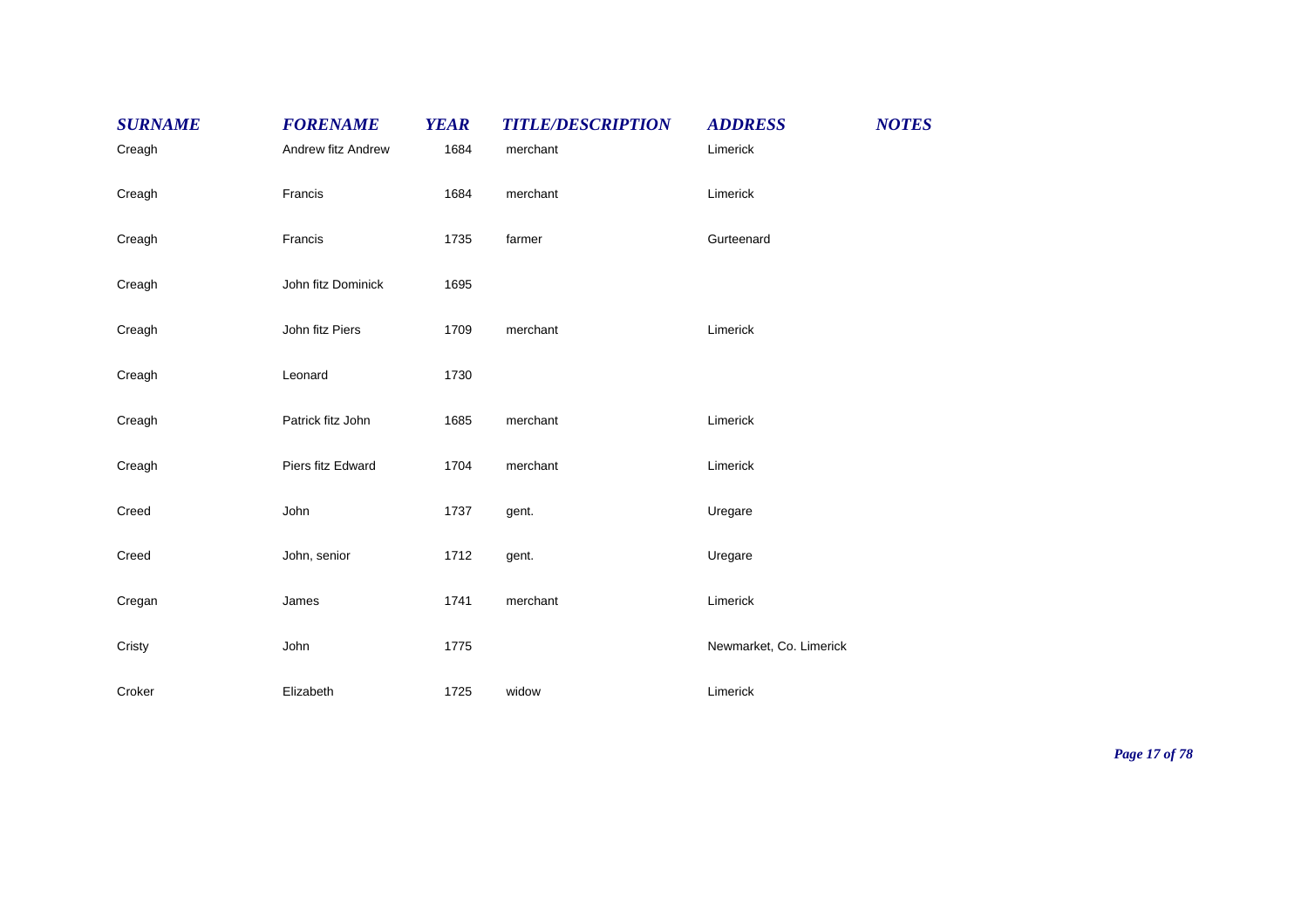| <b>SURNAME</b> | <b>FORENAME</b> | <b>YEAR</b> | <b>TITLE/DESCRIPTION</b> | <b>ADDRESS</b>             | <b>NOTES</b> |
|----------------|-----------------|-------------|--------------------------|----------------------------|--------------|
| Crowe          | James           | 1716        |                          | Rathronane, Co. Limerick   |              |
| Crowe          | John            | 1750        | farmer                   | Meelick, Co. Clare         |              |
| Crowe          | Richard         | 1713        |                          | Dowhill, Co. Limerick      |              |
| Crump          | Samuel          | 1796        | M.D.                     | Limerick                   |              |
| Cullane        | John            | 1701        |                          | Gortovony                  |              |
| Cullum         | William         | 1774        |                          | Ardagh                     |              |
| Currane        | Andrew          | 1793        | farmer                   | Kilmurry, Co. Limerick     |              |
| Curtain        | Cornelius       | 1781        |                          | Ballycomane, Co. Limerick  |              |
| Cusack         | Roger           | 1753        | innkeeper                | Limerick                   |              |
| Cussen         | Edmond          | 1778        | gent.                    | Ballyfooken, Co. Limerick  |              |
| Cussen         | Patrick         | 1800        |                          | Cappagh, Co. Limerick      |              |
| Cuthbert       | Owen            | 1702        | gent.                    | Finiterstown, Co. Limerick |              |
| Dalton         | Michael         | 1786        | Rev.                     | Killonohan, Co. Limerick   |              |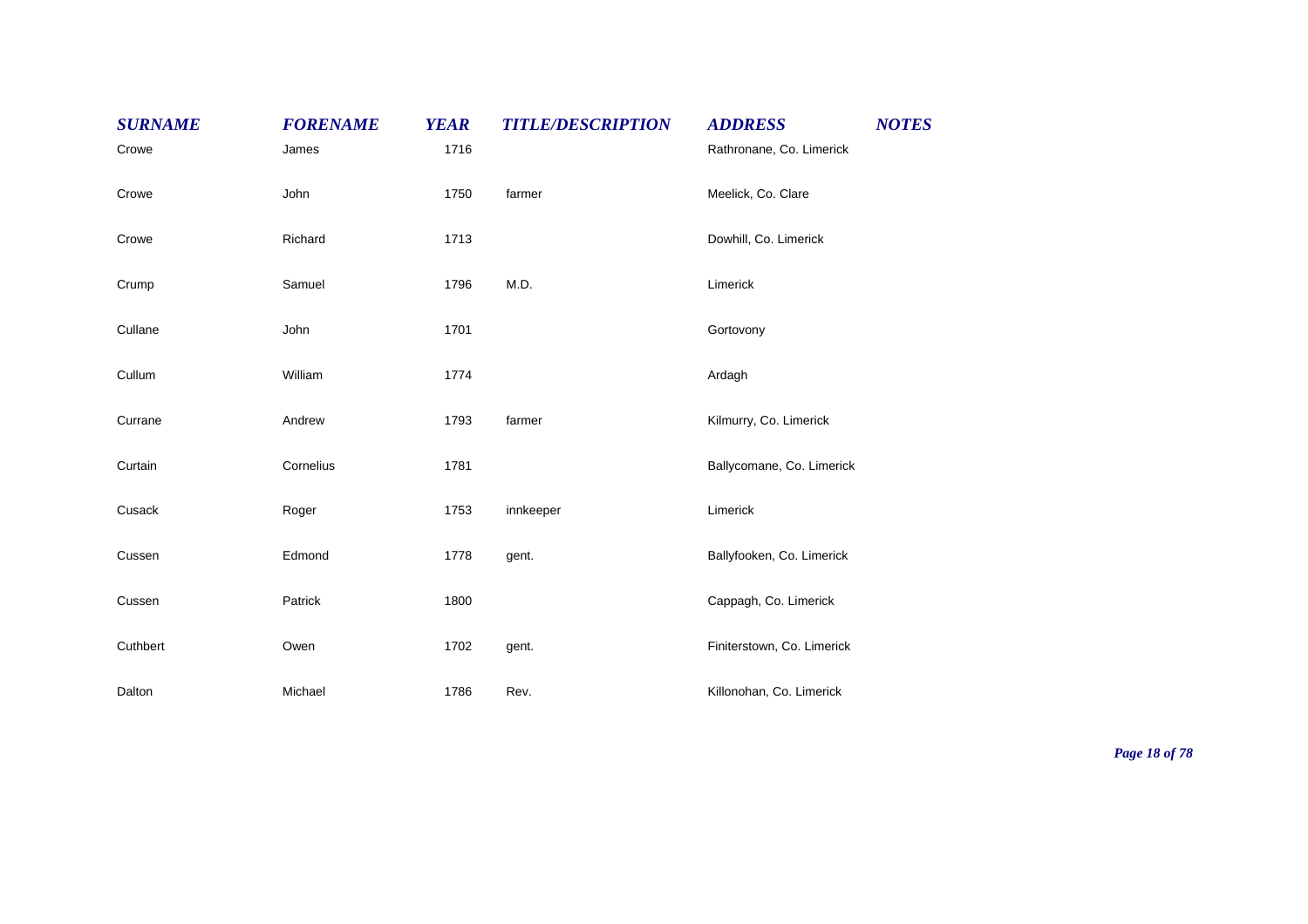| <b>SURNAME</b> | <b>FORENAME</b> | <b>YEAR</b> | <b>TITLE/DESCRIPTION</b> | <b>NOTES</b><br><b>ADDRESS</b> |
|----------------|-----------------|-------------|--------------------------|--------------------------------|
| Daly           | Cornelius       | 1724        | farmer                   | Curreens, Co. Limerick         |
| Daly           | Godfry          | 1758        | gent.                    | Shannid, Co. Limerick          |
| Daly           | Maurice         | 1732        |                          | Kilpeacon, Co. Limerick        |
| Daniel         | John            | 1712        | merchant                 | Limerick                       |
| D'Arcey        | Margarett       | 1727        | widow                    | Newcastle, Co. Limerick        |
| D'Arcey        | Patrick         | 1792        |                          |                                |
| Darcy          | Edward          | 1722        | gent.                    | Newcastle, Co. Limerick        |
| D'Arcy         | <b>Boles</b>    | 1789        |                          | Chesterfield, Co. Limerick     |
| Davenport      | Thomas          | 1784        | gent.                    | Askeaton, Co. Limerick         |
| Davis          | Elizabeth       | 1778        | widow                    | Limerick                       |
| Davis          | Francis         | 1728        | painter                  | Limerick                       |
| Davis          | Peter           | 1692        | tanner                   | Limerick                       |
| Davis          | William         | 1718        | alderman                 | Limerick                       |

*Page 19 of 78*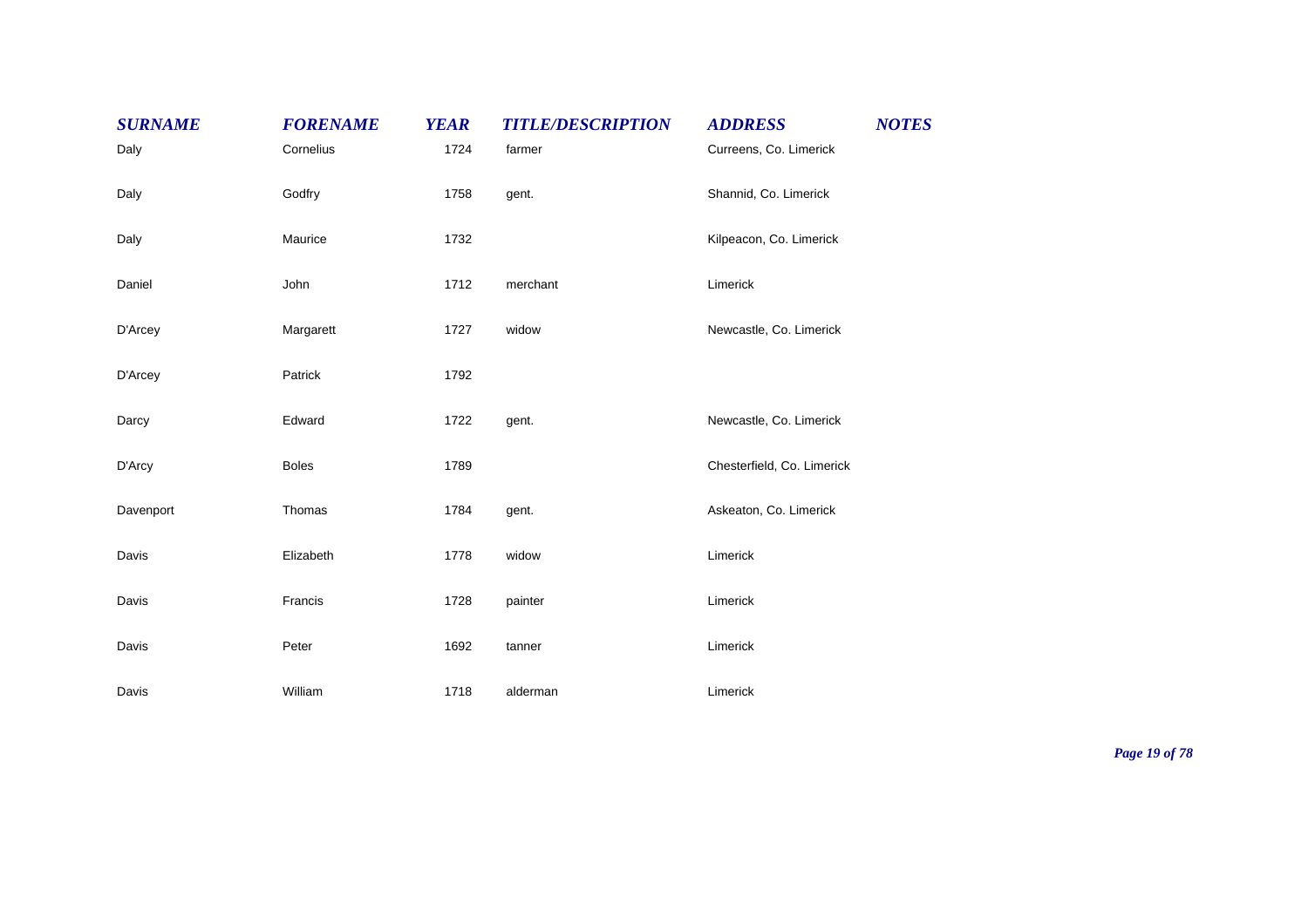| <b>SURNAME</b> | <b>FORENAME</b>   | <b>YEAR</b> | <b>TITLE/DESCRIPTION</b>          | <b>ADDRESS</b>                     | <b>NOTES</b> |
|----------------|-------------------|-------------|-----------------------------------|------------------------------------|--------------|
| Davis          | William           | 1771        | merchant                          | Limerick                           |              |
| Day            | Michael           | 1782        | farmer                            | Ballyneety, Co. Limerick           | (or Dea)     |
| Deane          | Catherine         | 1790        |                                   | Limerick                           |              |
| Deane          | James             | 1785        |                                   | Limerick, formerly of<br>Rathkeale |              |
| Deane          | Robert            | 1791        | gent.                             | Limerick                           |              |
| Delahay        | James             | 1730        | gent.                             | Limerick                           |              |
| Demydes        | John              | 1734        |                                   | Limerick                           |              |
| D'Esterre      | Maria (ni Aubray) | 1698        |                                   | Limerick                           |              |
| Devany         | Simon             | 1749        | mariner, "Thomas of<br>Liverpool" |                                    |              |
| Dickson        | Elizabeth         | 1782        | spinster                          | Limerick                           |              |
| Dickson        | Samuel            | 1799        | dyer and salt boiler              | Limerick                           |              |
| Dickson        | William           | 1771        | gent.                             | Knockdromassil, Co.<br>Limerick    |              |
| Dickson        | William           | 1800        | dyer                              | Limerick                           |              |

*Page 20 of 78*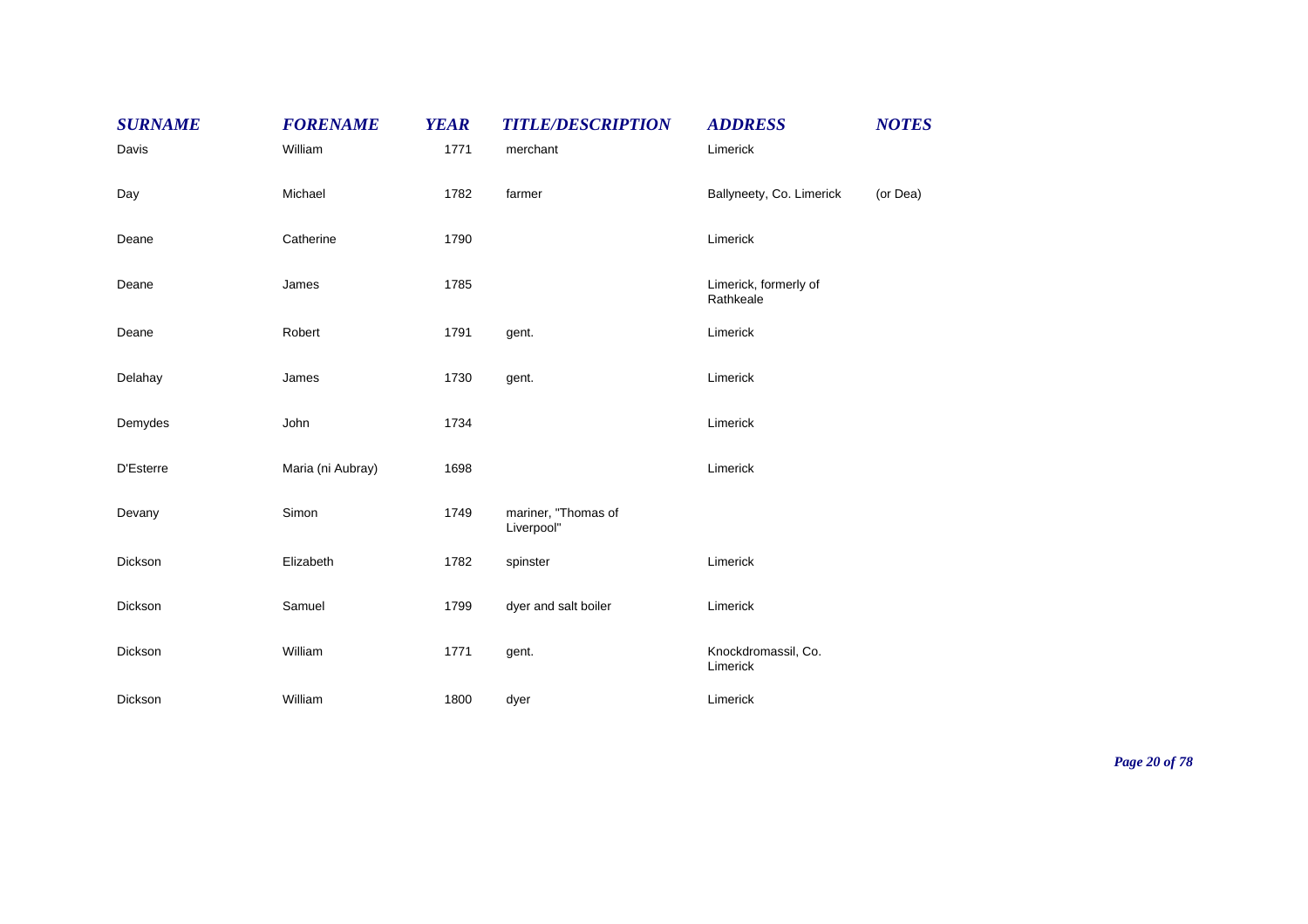| <b>SURNAME</b> | <b>FORENAME</b> | <b>YEAR</b> | <b>TITLE/DESCRIPTION</b> | <b>ADDRESS</b>                                | <b>NOTES</b>                    |
|----------------|-----------------|-------------|--------------------------|-----------------------------------------------|---------------------------------|
| Dillon         | Daniel          | 1798        | tailor                   | Limerick                                      |                                 |
| Dillon         | Tobias          | 1790        | gent.                    | St. Francis Abbey, Co.<br>Limerick            |                                 |
| Dinneen        | Margaret        | 1772        |                          | Limerick                                      |                                 |
| Dixon          | Thomas          | 1738        | skinner                  | Limerick                                      |                                 |
| Donne          | Thomas          | 1779        | gent.                    | Temple Mungrett, Co.<br>Limerick              |                                 |
| Douly          | John            | 1789        | farmer                   | Coolreagh                                     |                                 |
| Dowdall        | Toby            | 1688        | gent.                    | Rathkeale                                     |                                 |
| Dower          | Michael         | 1784        | farmer                   | Ballykenny, Co. Limerick                      |                                 |
| Dowley         | James           | 1745        | merchant                 | Limerick                                      |                                 |
| Downes         | James           | 1779        | broguemaker              | Limerick                                      |                                 |
| Doyle          | Denis           | 1736        | merchant                 | Kilmallock                                    |                                 |
| Drew           | John            | 1781        | esq.                     | Field House, als.<br>Drewslodge, Co. Limerick | (copy: original in prerogative) |
| Drew           | Ralph           | 1775        | farmer                   | Knockdrumassill, Co.<br>Limerick              |                                 |

*Page 21 of 78*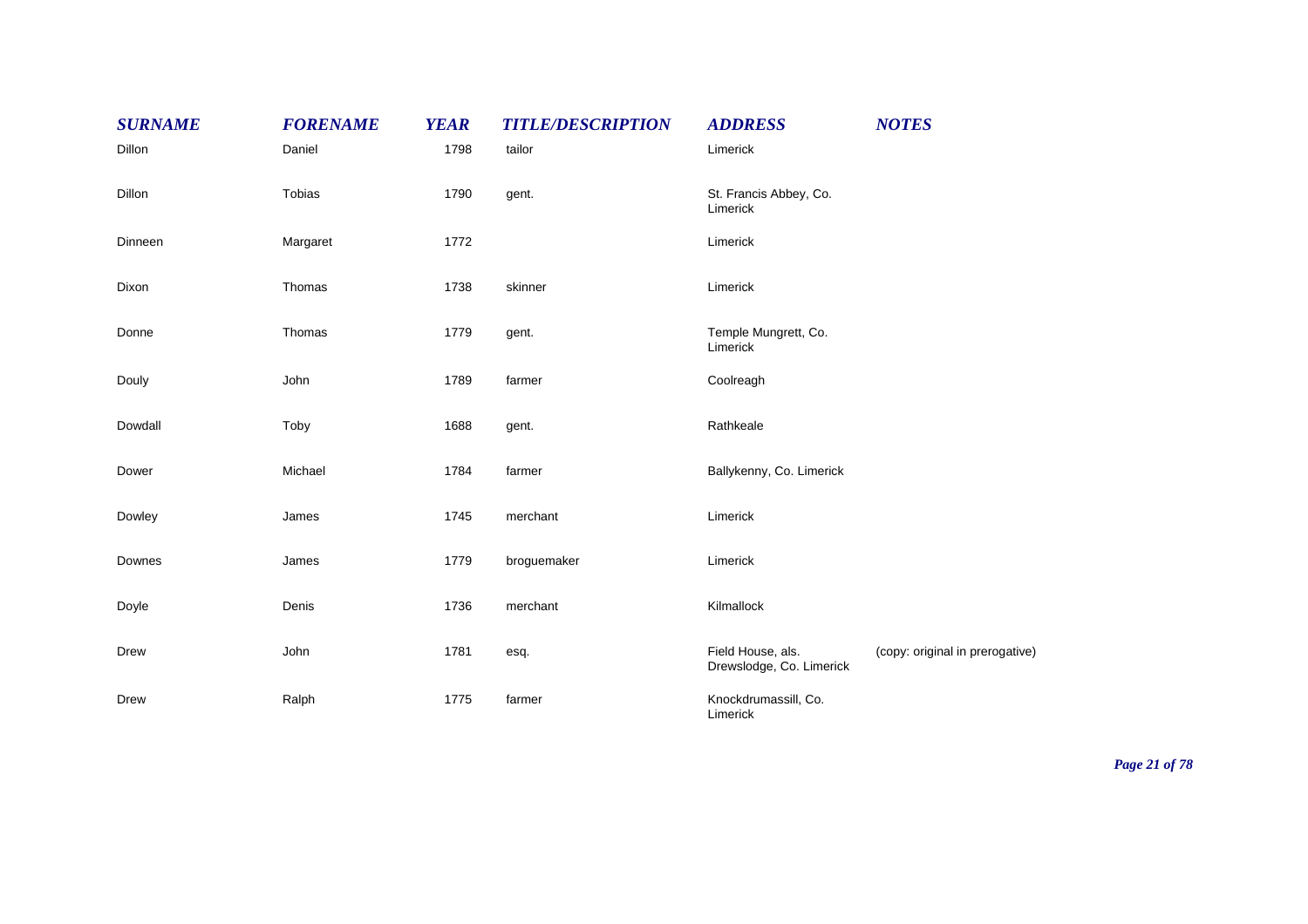| <b>SURNAME</b> | <b>FORENAME</b> | <b>YEAR</b> | <b>TITLE/DESCRIPTION</b> | <b>ADDRESS</b>              | <b>NOTES</b> |
|----------------|-----------------|-------------|--------------------------|-----------------------------|--------------|
| Driscoll       | Richard         | 1757        |                          |                             |              |
| <b>Drisett</b> | Edmond          | 1691        |                          |                             |              |
| Duhigg         | Oliver          | 1773        | saddler                  | Limerick                    |              |
| Dundon         | Edmond          | 1720        | tailor                   | Limerick                    |              |
| Dundon         | Michael         | 1764        | shopkeeper               | Limerick                    |              |
| Dundon         | Richard         | 1713        | gent.                    | Balingealraur, Co. Limerick |              |
| Dunn           | Denis           | 1752        | yeoman                   | Limerick                    |              |
| Dunn           | Stephen         | 1796        | mason                    | Limerick                    |              |
| Dunn           | William         | 1747        | saddler                  | Limerick                    |              |
| Dunneen        | Thomas          | 1798        | carman                   | Singland, Co. Limerick      |              |
| Dunworth       | John            | 1797        | farmer                   | Ballynakil, Co. Limerick    |              |
| Dwyer          | Denis           | 1751        | dealer                   | Limerick                    |              |
| Dwyer          | John            | 1786        |                          | Askeaton                    |              |

*Page 22 of 78*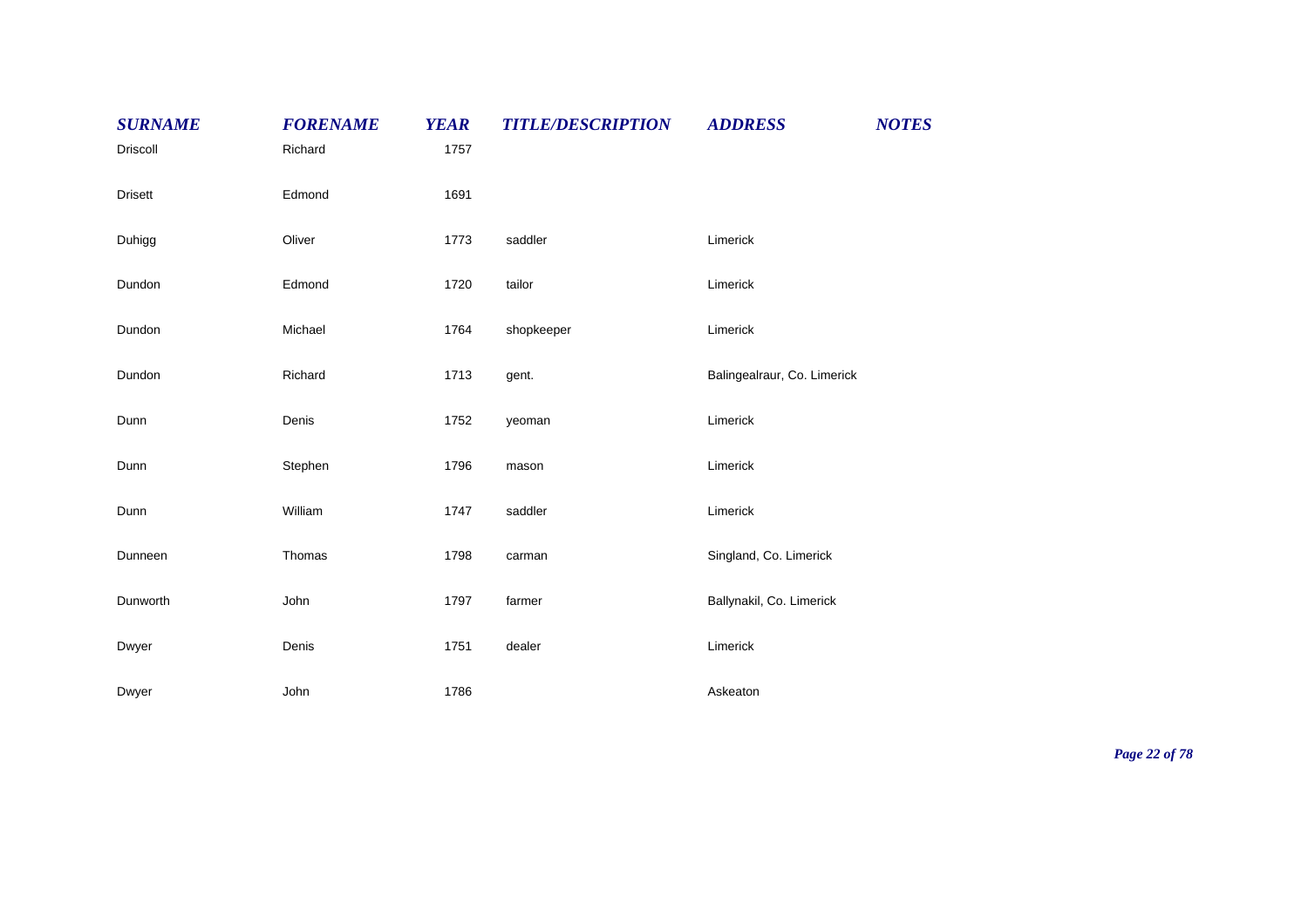| <b>SURNAME</b> | <b>FORENAME</b> | <b>YEAR</b> | <b>TITLE/DESCRIPTION</b> | <b>ADDRESS</b>                           | <b>NOTES</b>        |
|----------------|-----------------|-------------|--------------------------|------------------------------------------|---------------------|
| Dwyer          | Thady           | 1771        |                          | Garrinderky                              |                     |
| East           | Anne            | 1729        | widow                    | Limerick                                 |                     |
| Edwards        | Thomas          | 1752        | cordwainer               | Limerick                                 |                     |
| Egan           | Constance       | 1764        | weaver                   | Limerick                                 |                     |
| Elliot         | Alexander       | 1718        | gent.                    | Iniscouse (Ennis-coush),<br>Co. Limerick |                     |
| Elliot         | Ellen           | 1766        | widow                    | Dowhillbeg, Co. Limerick                 |                     |
| Ellis          | Ellen           | 1773        | widow                    | Limerick                                 |                     |
| Ellot          | Thomas          | 1726        |                          | Gurtroe, Co. Limerick                    | (Elliot?)           |
| England        | James           | 1720        | merchant                 | Limerick                                 |                     |
| England        | James           | 1740        | merchant                 | Antigua                                  | (copy)              |
| England        | Maurice         | 1719        | Rev.                     | Dromcolliher                             |                     |
| Enraght        | Mathew          | 1792        |                          | Carns                                    |                     |
| Eustace        | Maurice         | 1792        | gent.                    | Limerick                                 | (probate not dated) |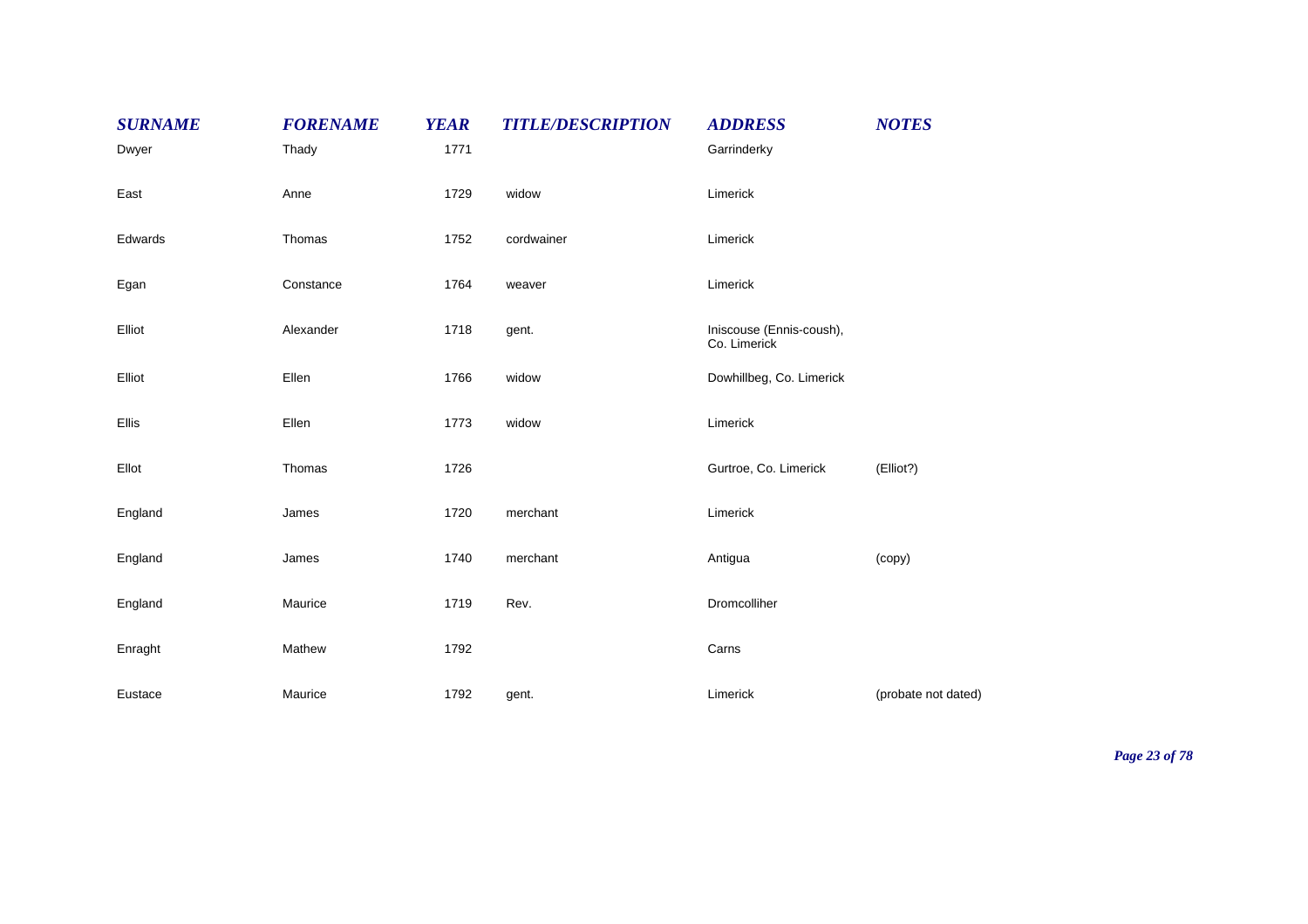| <b>SURNAME</b> | <b>FORENAME</b> | <b>YEAR</b> | <b>TITLE/DESCRIPTION</b> | <b>ADDRESS</b>              | <b>NOTES</b> |
|----------------|-----------------|-------------|--------------------------|-----------------------------|--------------|
| Evans          | John            | 1708        |                          | Ballinacallow, Co. Limerick |              |
| Evans          | Rebecca         | 1708        |                          | Ballinacallow               |              |
| Evans          | Richard         | 1788        | merchant                 | Limerick                    |              |
| Falahy         | Edmond          | 1754        |                          |                             |              |
| Fanning        | William         | 1709        | merchant                 | Limerick                    |              |
| Fant           | Nicholas        | 1719        | burgess                  | Kilmallock                  |              |
| Farnan         | Robert          | 1757        |                          | Ballygrennan                |              |
| Farrell        | Mathew          | 1772        | yeoman                   | Limerick                    |              |
| Farrell        | Mathew          | 1795        | yeoman                   | Adare                       |              |
| Feigh          | Michael         | 1766        | gent.                    | Aghakillare                 |              |
| Felan          | Catherine       | 1771        | spinster                 | Kilcolman, Co. Limerick     | (copy)       |
| Felan          | Daniel          | 1765        | gent.                    | Kilcoleman, Co. Limerick    | (copy)       |
| Felan          | Maurice         | 1748        |                          | Knockbrack, Co. Limerick    |              |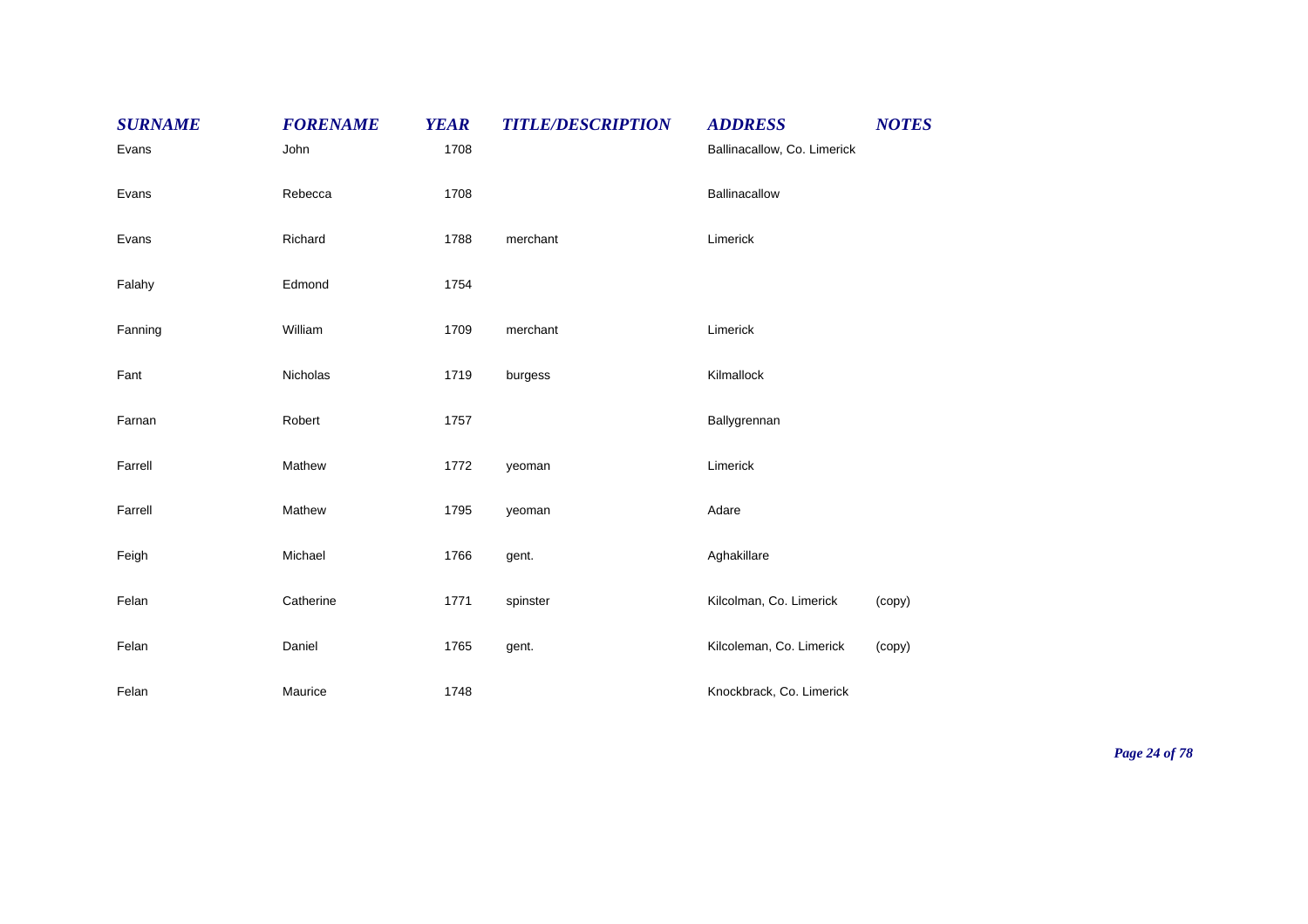| <b>SURNAME</b> | <b>FORENAME</b>              | <b>YEAR</b> | <b>TITLE/DESCRIPTION</b> | <b>ADDRESS</b>                            | <b>NOTES</b> |
|----------------|------------------------------|-------------|--------------------------|-------------------------------------------|--------------|
| Felan          | Patrick                      | 1728        | gent.                    | Cahirmoyle, Co. Limerick                  |              |
| Felan          | Robert                       | 1770        | gent.                    | Rathkeale                                 |              |
| Felane         | Margaret                     | 1762        |                          | Cahirmoyhill                              |              |
| Ferguson       | Michael                      | 1800        | salt boiler              | Limerick                                  |              |
| Finch          | Benjamin                     | 1727        | chandler                 | Limerick                                  |              |
| Finch          | Henry                        | 1725        | burgess                  | Limerick                                  |              |
| Finigan        | Mathew                       | 1764        | mariner                  | late Limerick, now "Foam"<br>of Liverpool |              |
| Fitzgerald     | Catherine (als.<br>Langford) | 1800        |                          |                                           |              |
| Fitzgerald     | Edward                       | 1707        | esq.                     | Limerick                                  |              |
| Fitzgerald     | Elenor                       | 1760        | widow                    | St. Francis Abbey, Limerick               |              |
| Fitzgerald     | Garrett                      | 1690        |                          | Ballinfriery, Co. Limerick                |              |
| Fitzgerald     | Garrett                      | 1729        | gent.                    | Kilgobbin, Co. Limerick                   |              |
| Fitzgerald     | Garrett, junior              | 1797        |                          | Ballinthlabo, Co. Limerick                |              |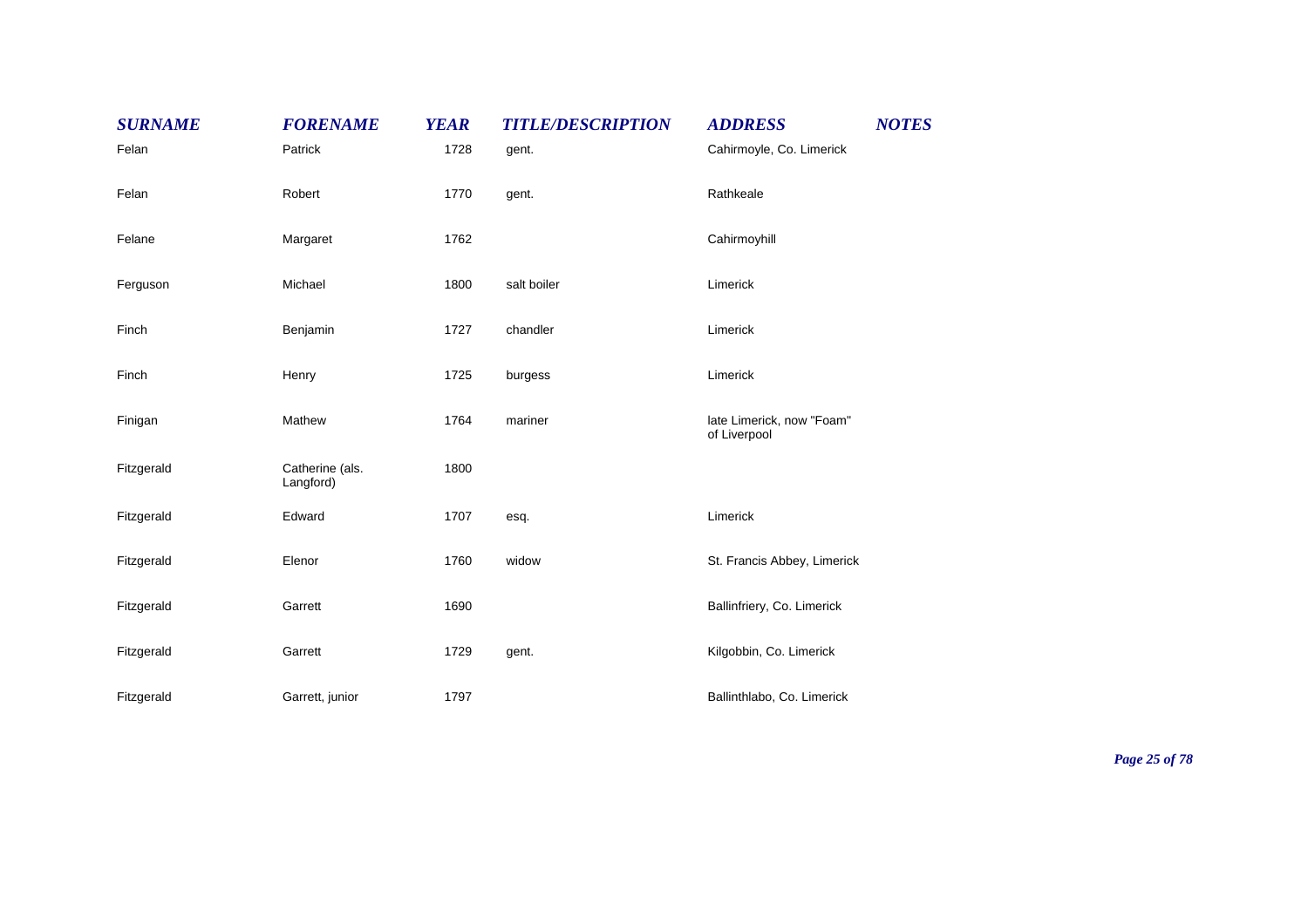| <b>SURNAME</b> | <b>FORENAME</b> | <b>YEAR</b> | <b>TITLE/DESCRIPTION</b> | <b>ADDRESS</b>                     | <b>NOTES</b> |
|----------------|-----------------|-------------|--------------------------|------------------------------------|--------------|
| Fitzgerald     | Gerald          | 1723        | gent.                    | Killbreedy, Co. Limerick           |              |
| Fitzgerald     | James           | 1783        |                          | Moig, Askeaton, Co.<br>Limerick    |              |
| Fitzgerald     | James           | 1796        | farmer                   | Doreen, Co. Limerick               |              |
| Fitzgerald     | John            | 1772        |                          | Kilbreedy, Co. Limerick            |              |
| Fitzgerald     | John            | 1793        |                          | Ardlahan, Kildimo, Co.<br>Limerick |              |
| Fitzgerald     | John            | 1796        | farmer                   | Rathbane, Co. Limerick             |              |
| Fitzgerald     | Philip          | 1770        | coachman                 | Limerick                           |              |
| Fitzgerald     | Richard         | 1707        |                          | Drumtarsne, Co. Limerick           |              |
| Fitzgerald     | Robert          | 1773        | gent.                    | Ballaghnequily, Co.<br>Limerick    |              |
| Fitzgerald     | Robert          | 1781        | gent.                    | Maiden Hall, Co. Limerick          |              |
| Fitzgerald     | William         | 1715        | gent.                    | Forte, Co. Limerick                |              |
| Fitzgerald     | William         | 1768        | gent.                    | Rathkeale                          |              |
| FitzMaurice    | George          | 1777        | farmer                   | Ballymorrogh, Co. Limerick         |              |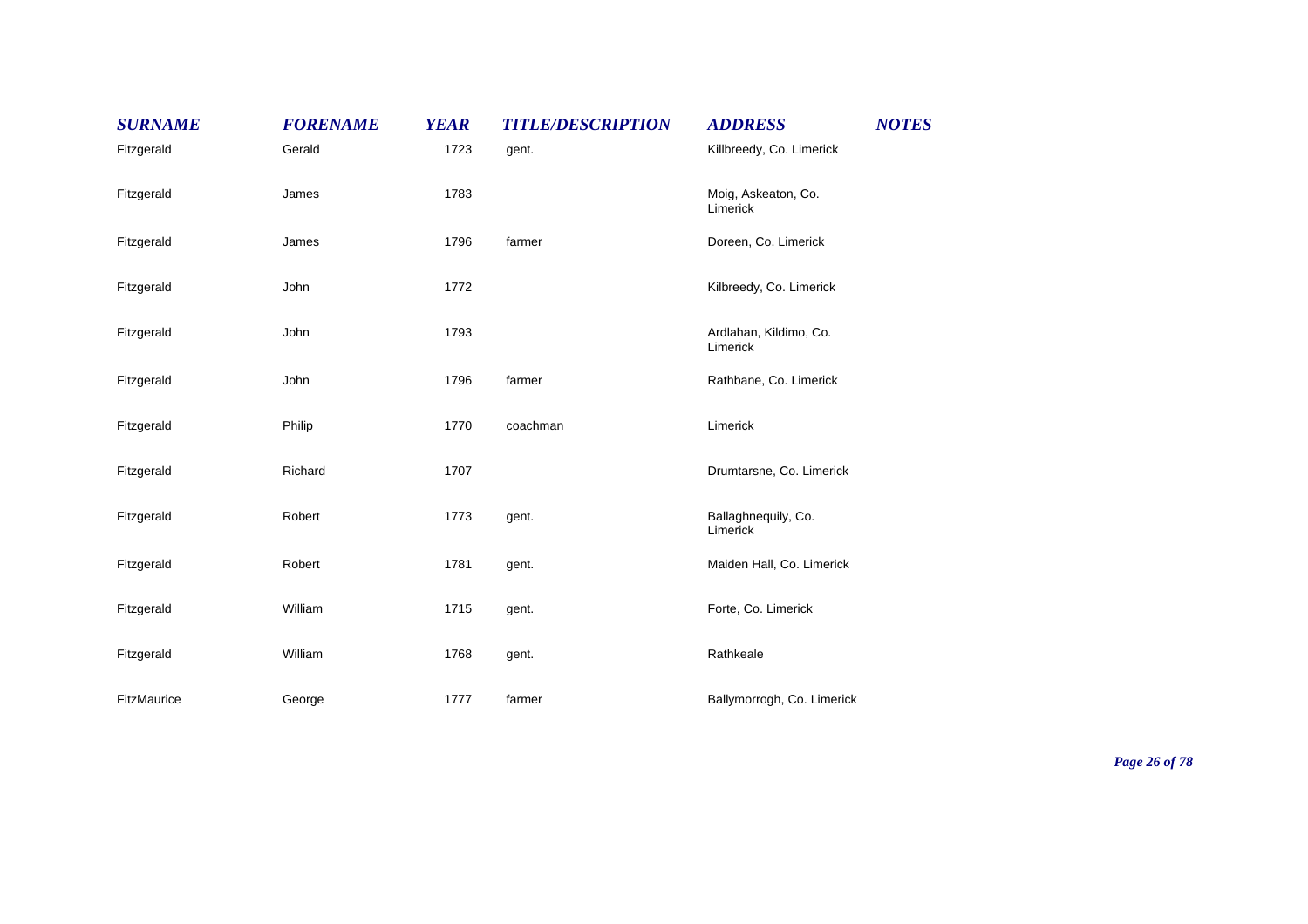| <b>SURNAME</b> | <b>FORENAME</b>                            | <b>YEAR</b> | <b>TITLE/DESCRIPTION</b> | <b>ADDRESS</b>              | <b>NOTES</b> |
|----------------|--------------------------------------------|-------------|--------------------------|-----------------------------|--------------|
| FitzMaurice    | James                                      | 1739        | esq.                     | Kilmihill, Co. Limerick     |              |
| FitzMaurice    | Raymond                                    | 1712        | gent.                    | Limerick                    |              |
| FitzMaurice    | Sarah                                      | 1720        | widow                    | Limerick                    |              |
| FitzPatrick    | Maurice                                    | 1754        | farmer                   | Knockadromo, Co. Limerick   |              |
| Fivens         | George                                     | 1776        | cordwainer               | Limerick                    |              |
| Flaherty       | John                                       | 1795        | farmer                   | Donoman, Co. Limerick       |              |
| Fleming        | Francis                                    | 1795        | gent.                    | Kilmallock, Co. Limerick    |              |
| Fleming        | John                                       | 1766        | farmer                   | North Liberties of Limerick |              |
| Flewallin      | Anstace                                    | 1733        | widow                    |                             |              |
| Flexen         | Mary                                       | 1713        | widow                    | Limerick                    |              |
| Foley          | James                                      | 1789        | gent.                    | Fanstown, Co. Limerick      |              |
| Foord          | Elizabeth                                  | 1772        |                          | Limerick                    |              |
| Foot           | Leticia (als.<br>Hamilton, als.<br>Cooply) |             |                          |                             | see Hamilton |

*Page 27 of 78*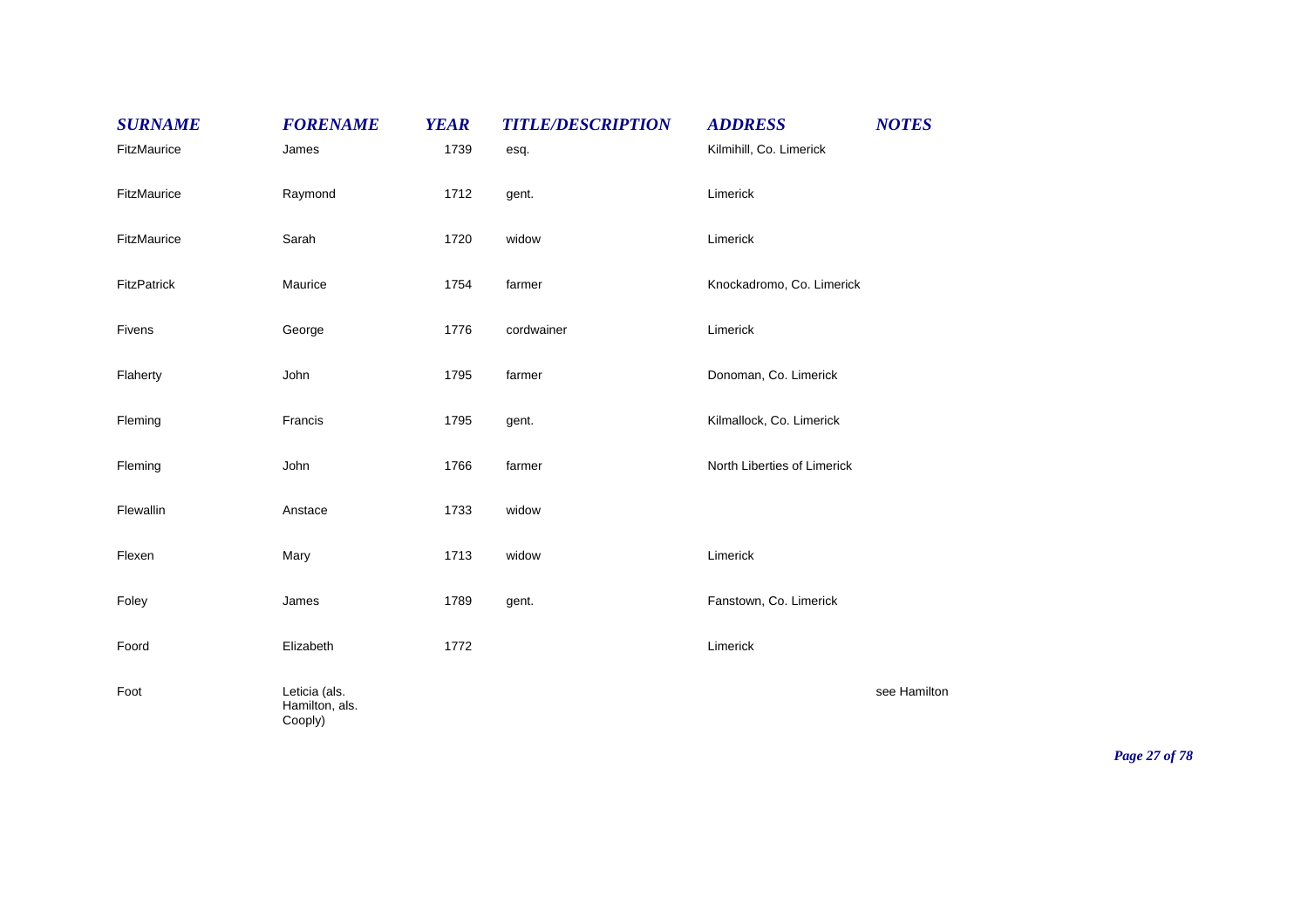| <b>SURNAME</b> | <b>FORENAME</b> | <b>YEAR</b> | <b>TITLE/DESCRIPTION</b> | <b>NOTES</b><br><b>ADDRESS</b>     |  |
|----------------|-----------------|-------------|--------------------------|------------------------------------|--|
| Fosberry       | Elizabeth       | 1777        | spinster                 | Altimira, Liberties of<br>Limerick |  |
| Fosberry       | Francis         | 1710        |                          | Kilcorby, Co. Limerick             |  |
| Fosberry       | Francis         | 1722        |                          |                                    |  |
| Frally         | Daniel          | 1730        | farmer                   | Callow, Co. Limerick               |  |
| French         | Ruth            | 1741        | widow                    | Limerick                           |  |
| Frost          | William         | 1778        |                          | Ballynacaragh                      |  |
| Furnell        | Honora          | 1723        | spinster                 | Killderry, Co. Limerick            |  |
| Furnell        | John            | 1713        | gent.                    | Kilkerly, Co. Limerick             |  |
| Gabbett        | Freeman         | 1752        | gent.                    | Ballyvohan, Co. Limerick           |  |
| Gabbett        | Mary            | 1756        | widow                    | Ballinta, Co. Limerick             |  |
| Galbraith      | John            | 1800        | cardmaker                | Limerick                           |  |
| Galligan       | James           | 1780        | tailor                   | Grange, Bruff, Co. Limerick        |  |
| Garner         | Elias           | 1736        | dyer                     | Mungret Lane, Limerick             |  |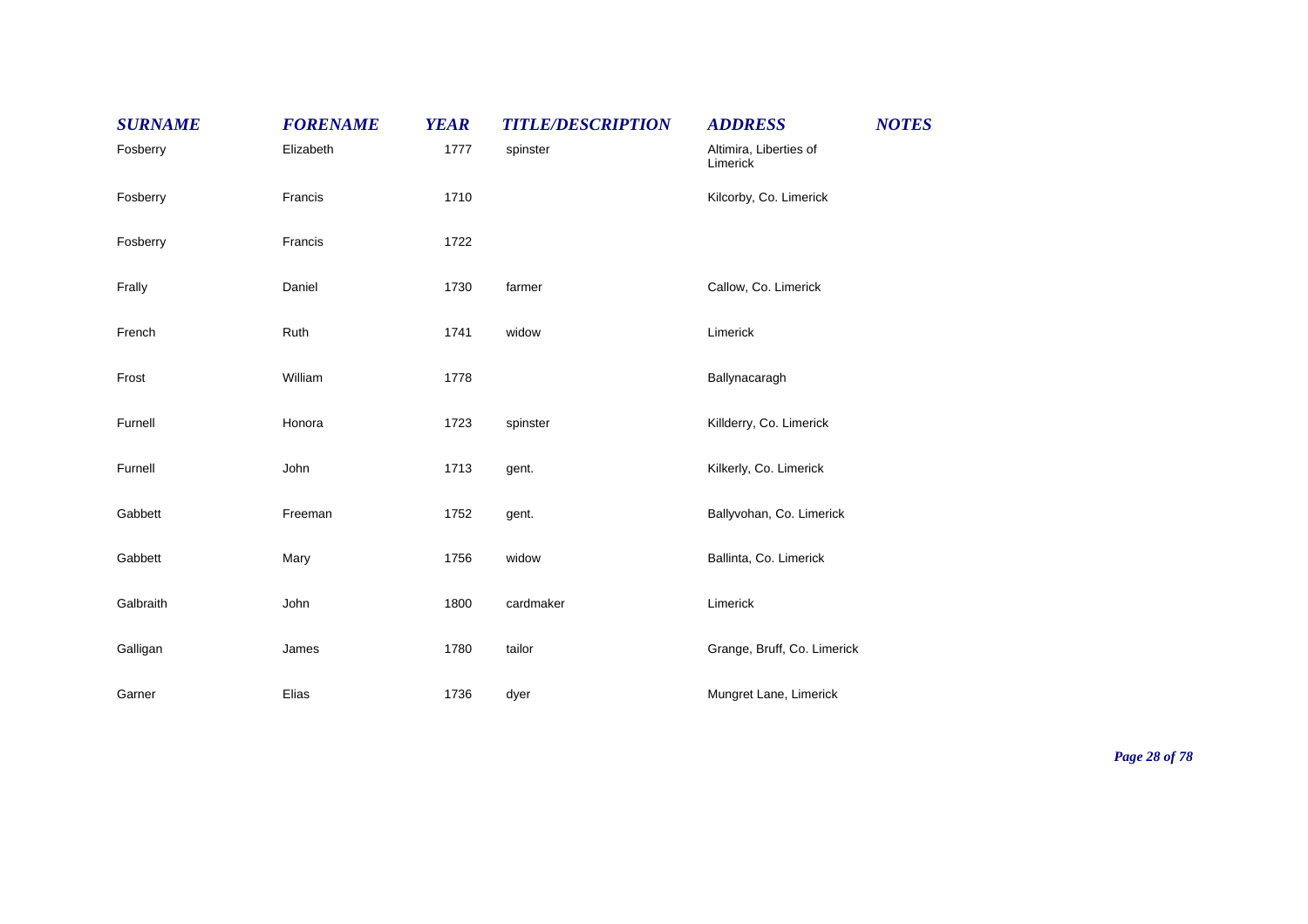| <b>SURNAME</b> | <b>FORENAME</b>            | <b>YEAR</b> | <b>TITLE/DESCRIPTION</b> | <b>ADDRESS</b>                                  | <b>NOTES</b> |
|----------------|----------------------------|-------------|--------------------------|-------------------------------------------------|--------------|
| Geary          | Edmond                     | 1793        |                          |                                                 |              |
| Gerane         | Denis                      | 1748        |                          | Churchtown, Co. Limerick                        |              |
| Giany          | James                      | 1744        |                          | Newmarket, Co. Limerick                         |              |
| Gibbon         | Edmond                     | 1767        | farmer                   | Mahoonagh, Co. Limerick                         |              |
| Gibbon         | Edmond                     | 1785        | farmer                   | Newcastle, Co. Limerick                         |              |
| Gibbon         | John                       | 1748        |                          |                                                 |              |
| Gibbon         | William                    | 1716        | gent.                    | Kilmurry, Co. Limerick                          |              |
| Gibson         | Elizabeth (als.<br>Joanes) | 1728        | widow                    | Limerick                                        |              |
| Gillaspy       | Richard                    | 1767        | combmaker                | Spittle, South Liberties of<br>Limerick         |              |
| Gloster        | Arthur                     | 1729        | innkeeper                | Limerick                                        |              |
| Gloster        | James                      | 1789        | shopkeeper               | Thomond Bridge, Limerick                        |              |
| Gorman         | John                       | 1746        | weaver                   | Meneline, formerly of<br>Dohorogh, Co. Limerick |              |
| Gough          | Hugh                       | 1682        | Rev.                     | Rathkeale, Co. Limerick                         |              |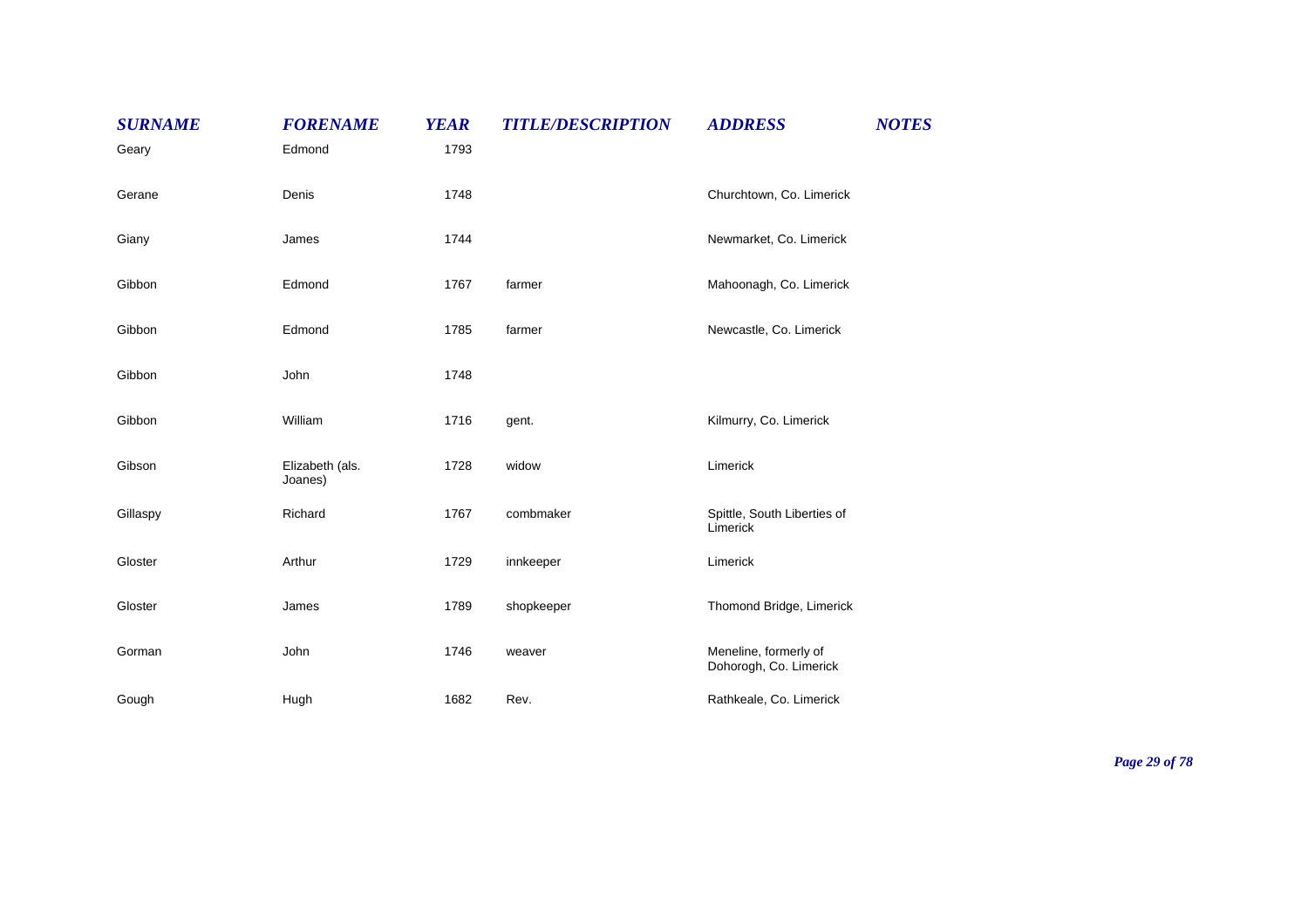| <b>SURNAME</b> | <b>FORENAME</b>              | <b>YEAR</b> | <b>TITLE/DESCRIPTION</b> | <b>ADDRESS</b>                     | <b>NOTES</b>                  |
|----------------|------------------------------|-------------|--------------------------|------------------------------------|-------------------------------|
| Gough          | Hugh                         | 1730        | Rev.                     | Kilfenny                           | Chanter, St. Mary's, Limerick |
| Grady          | Thomas                       | 1746        | gent.                    | Grange, Co. Limerick               |                               |
| Graves         | James                        | 1784        | Rev., M.A., curate       | Kilfinane, Co. Limerick            |                               |
| Greatrakes     | John                         | 1717        |                          | Rathkeale, Co. Limerick            |                               |
| Greatrakes     | John                         | 1759        | gent.                    | Rathkeale, Co. Limerick            |                               |
| Greene         | Robert                       | 1701        |                          |                                    |                               |
| Greene         | Sarah                        | 1789        | widow                    | Limerick                           |                               |
| Greene         | Thomas                       | 1687        | esq.                     | Meelick, Co. Clare                 |                               |
| Griffin        | Henry                        | 1796        |                          | Glannalappa, Glin, Co.<br>Limerick |                               |
| Griffith       | Bridget (als.<br>Cunningham) | 1800        |                          | Ballynacurra, Co. Limerick         |                               |
| Griffith       | Richard                      | 1712        |                          | Limerick                           |                               |
| Grogan         | James                        | 1732        | clothier                 | Limerick                           |                               |
| Gromwell       | George                       | 1700        | merchant                 | Cloundrinagh, Co. Limerick         |                               |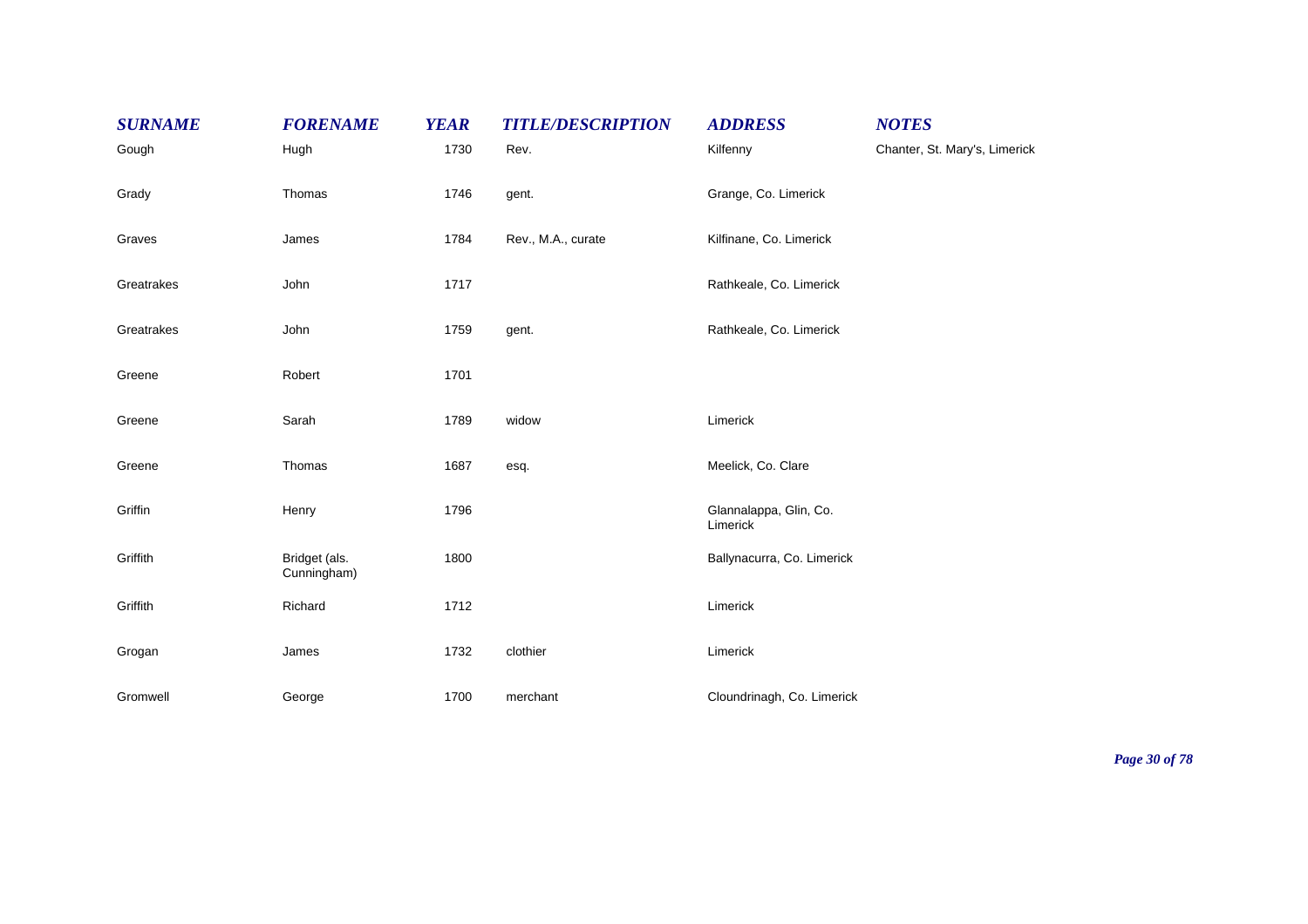| <b>SURNAME</b> | <b>FORENAME</b>                     | <b>YEAR</b> | <b>TITLE/DESCRIPTION</b> | <b>ADDRESS</b>           | <b>NOTES</b>               |
|----------------|-------------------------------------|-------------|--------------------------|--------------------------|----------------------------|
| Gromwell       | James                               | 1729        |                          | Cloundrina, Co. Limerick |                            |
| Gubbins        | James                               | 1800        | gent.                    | Kilfinnane, Co. Limerick |                            |
| Gubbins        | Joseph                              | 1745        | gent.                    | Limerick                 |                            |
| Gubbins        | Mabell                              | 1788        |                          | Limerick                 |                            |
| Gubbins        | Martha                              | 1759        | widow                    | Ballyhomen, Co. Limerick |                            |
| Gubbins        | William Blakeney                    | 1748        | trooper, Nevile's Horse  |                          |                            |
| Hall           | Ambrose                             | 1740        |                          | Limerick                 | two wills - 1739 & 1740    |
| Hall           | Jeremiah                            | 1689        |                          | Boothtown, York          | late of Dublin             |
| Hallinan       | Charles                             | 1774        | innholder                | Limerick                 |                            |
| Halloran       | James                               | 1800        | yeoman                   | Limerick                 |                            |
| Halluran       | Mary                                | 1780        |                          | Limerick                 | (wife of Michael Halluran) |
| Hallurane      | Margaret                            | 1715        |                          | Limerick                 |                            |
| Hamilton       | Leticia (als. Foot,<br>als. Cooply) | 1765        | widow                    | Limerick                 |                            |

*Page 31 of 78*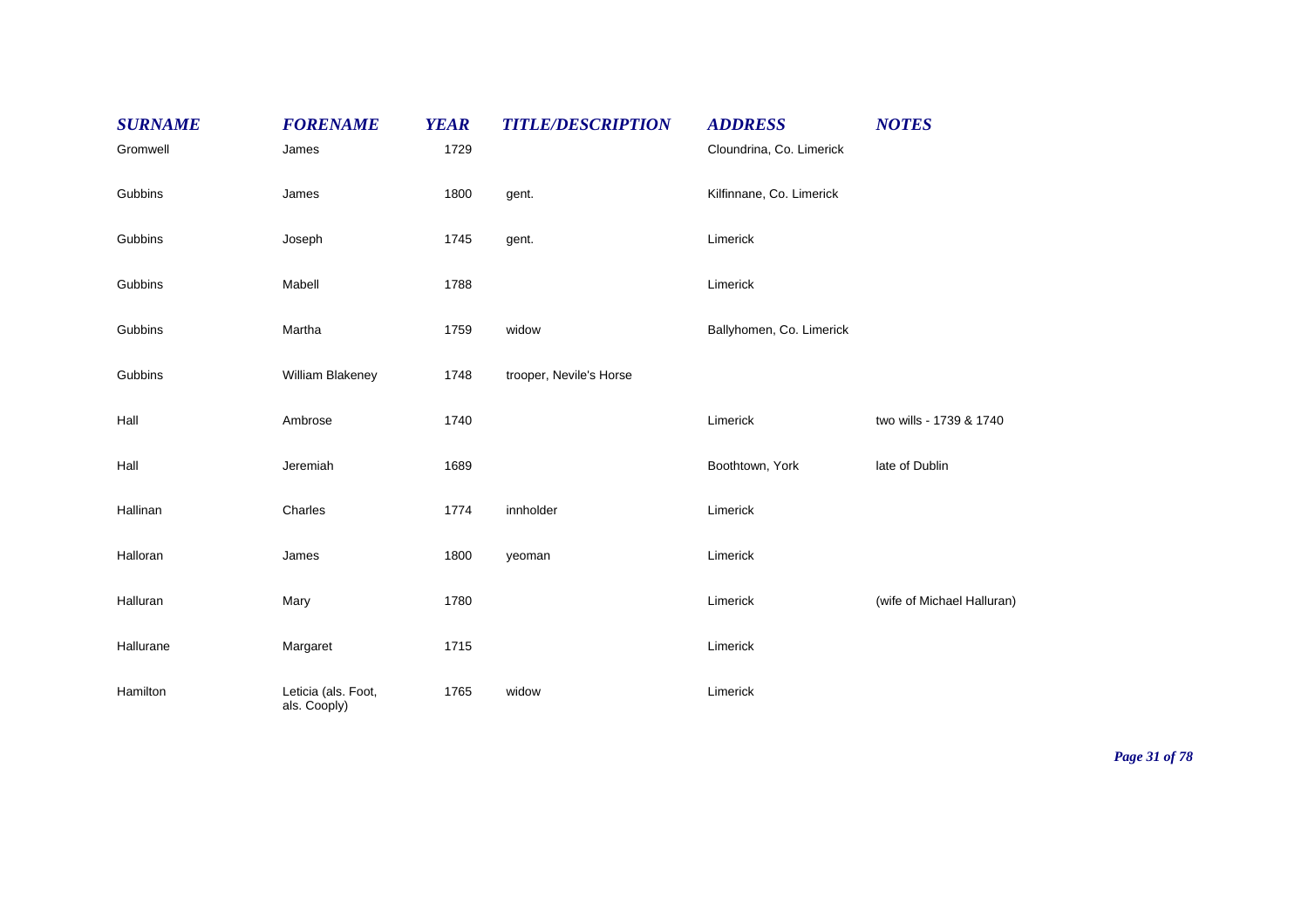| <b>SURNAME</b> | <b>FORENAME</b> | <b>YEAR</b> | <b>TITLE/DESCRIPTION</b>            | <b>ADDRESS</b>                         | <b>NOTES</b>                    |
|----------------|-----------------|-------------|-------------------------------------|----------------------------------------|---------------------------------|
| Hammond        | Susanna         | 1798        |                                     |                                        |                                 |
| Hannan         | James           | 1800        |                                     |                                        |                                 |
| Hannen         | Anthony         | 1799        | blacksmith                          | Loughmore, Co. Limerick                |                                 |
| Hanrahan       | James           | 1793        | aleseller                           | Limerick                               |                                 |
| Hanrahan       | John            | 1774        | Rev., D.D.                          | Fedamore                               | parish priest                   |
| Hanrahan       | Michael         | 1798        | brewer                              | Roches Street, Limerick                |                                 |
| Harbort        | Jeremiah        | 1742        |                                     | Mortlestown, Co. Limerick              | (copy, original in prerogative) |
| Harnett        | John            | 1728        |                                     |                                        |                                 |
| Harnett        | John            | 1791        | gent.                               | Kilconlea, Co. Limerick                |                                 |
| Harragan       | Thomas          | 1780        |                                     | Ballylangford, Coshma, Co.<br>Limerick |                                 |
| Harris         | Philip          | 1699        |                                     | St. Mary's Parish, Limerick            |                                 |
| Harrison       | Frances         | 1740        | widow                               | Ballygrennane, Bruff                   |                                 |
| Harrison       | Henry           | 1708        | lieutenant, Col. Fitcomb's<br>Regt. |                                        |                                 |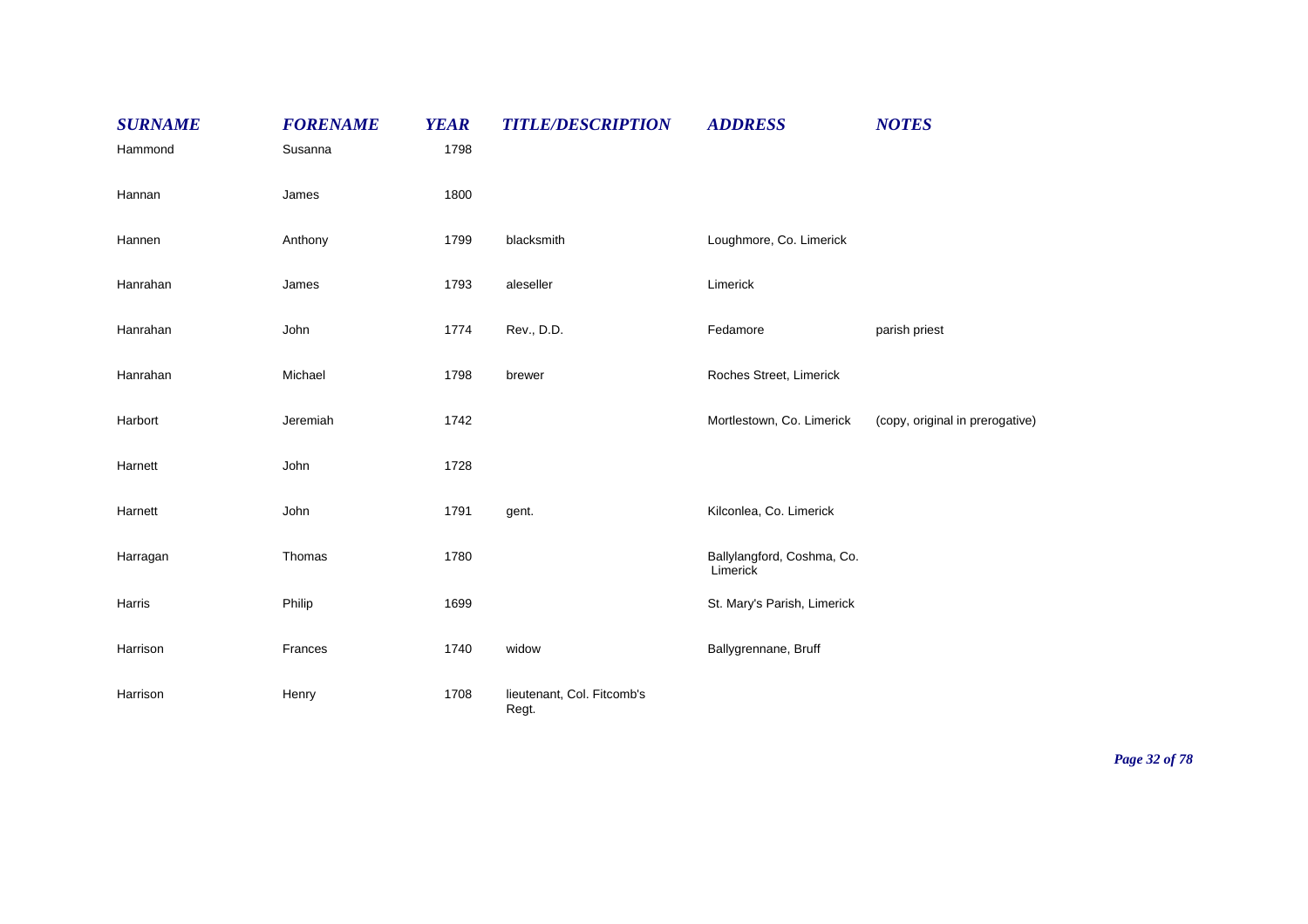| <b>SURNAME</b> | <b>FORENAME</b>   | <b>YEAR</b> | <b>TITLE/DESCRIPTION</b>          | <b>ADDRESS</b>                           | <b>NOTES</b> |
|----------------|-------------------|-------------|-----------------------------------|------------------------------------------|--------------|
| Harrisson      | William           | 1737        | esq.                              | Ballygrenan, near Bruff,<br>Co. Limerick |              |
| Harrold        | Thomas            | 1789        | Limerick                          |                                          |              |
| Hartnett       | Maurice           | 1784        | tanner                            | Newcastle, Co. Limerick                  |              |
| Hartwell       | Joseph            | 1727        | burgess                           | Limerick                                 |              |
| Hassett        | Mary (als. Riely) | 1784        | widow                             | Limerick                                 |              |
| Hayes          | Daniel            | 1739        |                                   | Boherigelly, Co. Limerick                |              |
| Hayes          | Jeremiah          | 1794        | gent.                             | Limerick                                 |              |
| Hayes          | John              | 1740        | shopkeeper                        | Limerick                                 |              |
| Hayes          | John              | 1762        |                                   | Clogh, parish of Creagh,<br>Co. Limerick | (copy)       |
| Hayes          | Laurence          | 1748        | master at arms, HMS<br>"Falkston" |                                          |              |
| Hayes          | Margaret          | 1799        | widow                             | Dromcolloher, Co. Limerick               |              |
| Hayes          | Patrick           | 1799        | dealer                            | Mary Street, Limerick                    |              |
| Hearlihy       | Cornelius         | 1794        |                                   | Ballinarouga, Co. Limerick               |              |

*Page 33 of 78*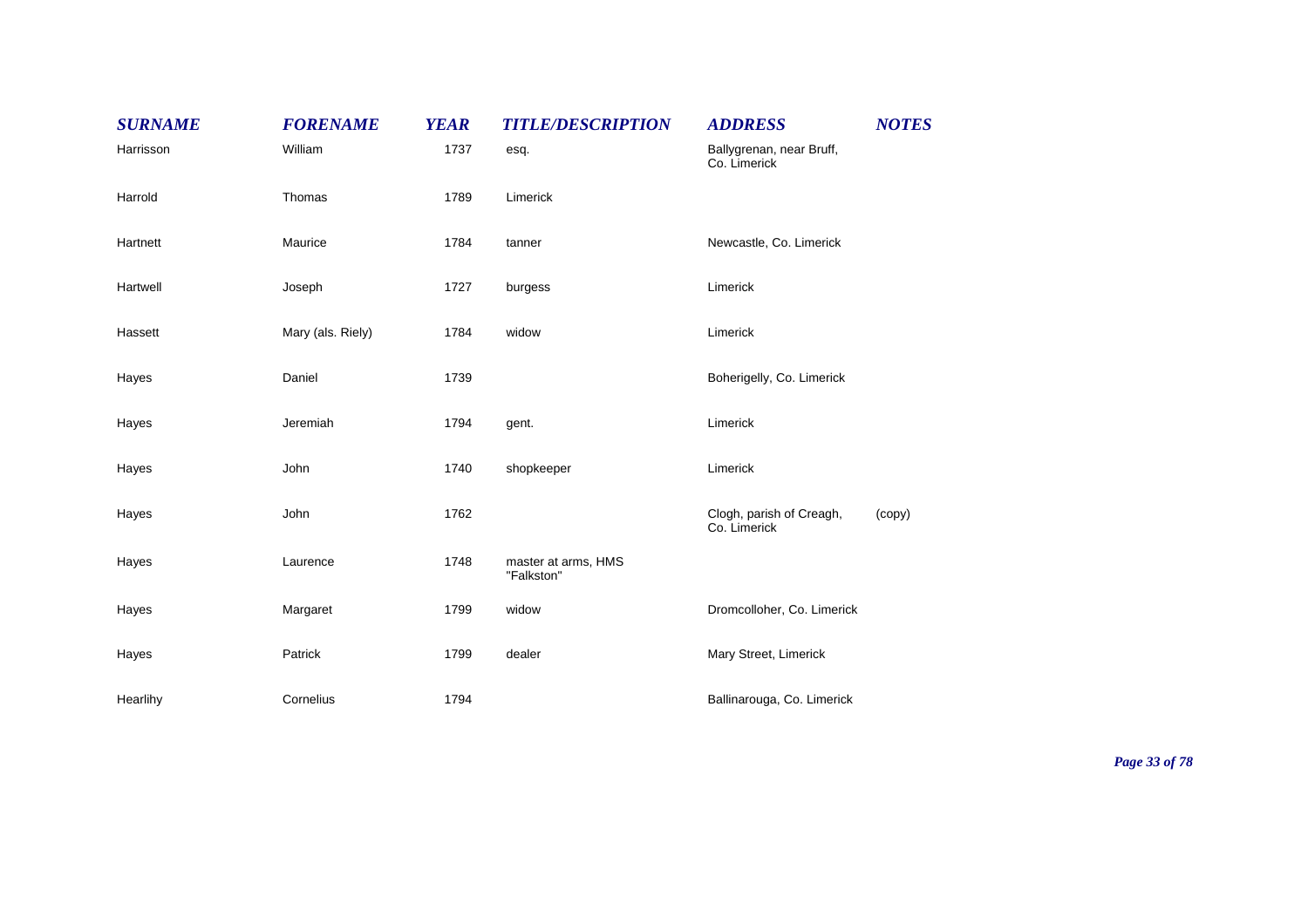| <b>SURNAME</b> | <b>FORENAME</b> | <b>YEAR</b> | <b>TITLE/DESCRIPTION</b> | <b>ADDRESS</b>                     | <b>NOTES</b> |
|----------------|-----------------|-------------|--------------------------|------------------------------------|--------------|
| Henderson      | John            | 1776        | currier                  | Limerick                           |              |
| Henegan        | Charles         | 1773        | shopkeeper               | Newcastle, Co. Limerick            |              |
| Henesy         | John            | 1796        | cabinetmaker             | Limerick                           |              |
| Hennessy       | Charles         | 1764        | aleseller                | Limerick                           |              |
| Hennessy       | James           | 1781        |                          | Ballynamacave                      |              |
| Herbert        | James           | 1731        | gent.                    | Currakipone, Co. Limerick          |              |
| Herbert        | Maurice         | 1707        | gent.                    | Templeglantane, Co.<br>Limerick    |              |
| Herbert        | Maurice         | 1764        |                          | Balligran, Co. Limerick            |              |
| Hewes          | Timothy         | 1709        | miller                   | Limerick                           |              |
| Hewson         | George          | 1736        | gent.                    | Ballyengland, Co. Limerick         |              |
| Hewson         | Septimus        | 1787        | gent.                    | Broskey, Co. Limerick              |              |
| Hickey         | John            | 1787        |                          | Ballincolly, Co. Limerick          |              |
| Hickey         | John            | 1798        | farmer                   | Bally McJohn, Bee, Co.<br>Limerick |              |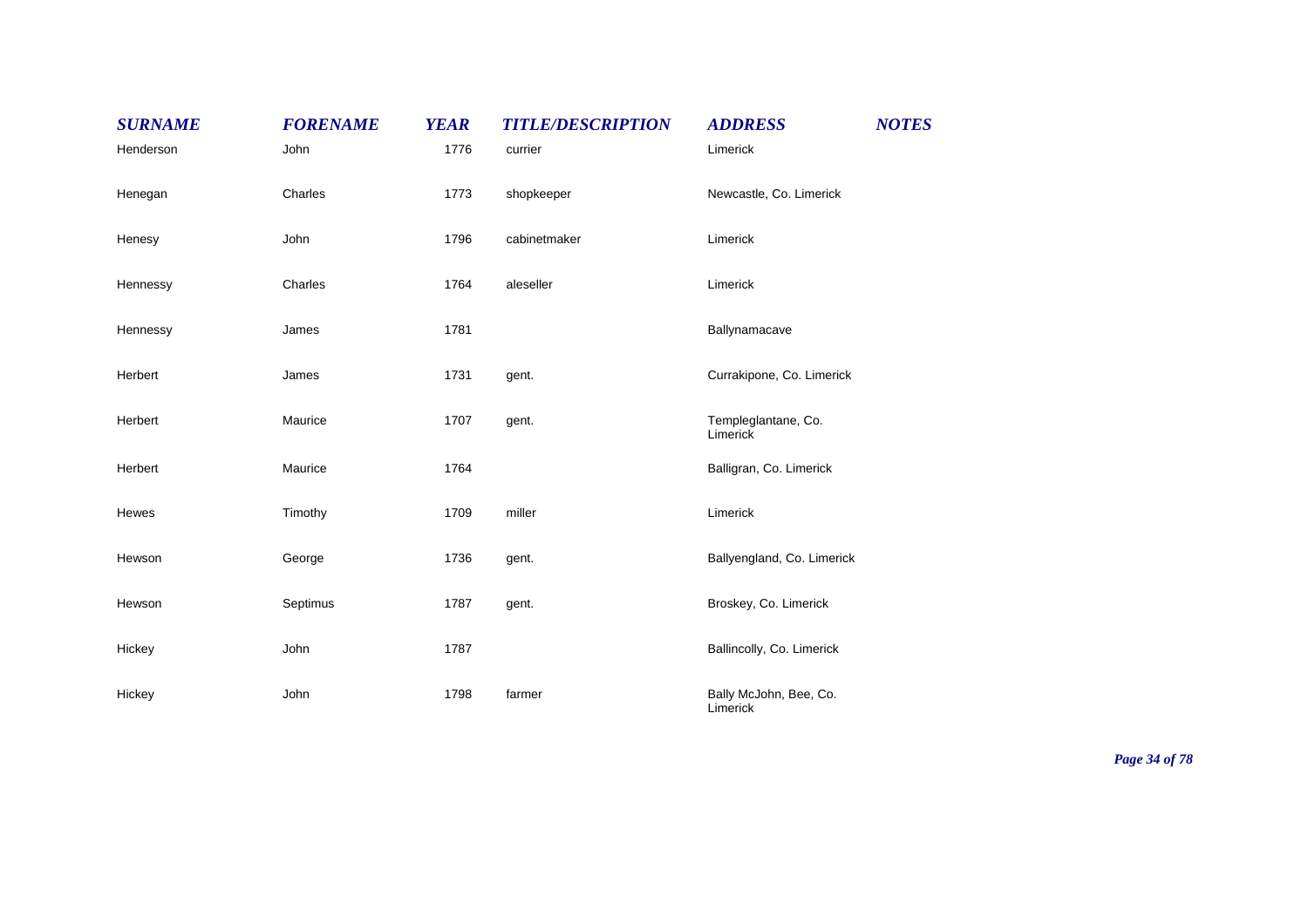| <b>SURNAME</b> | <b>FORENAME</b> | <b>YEAR</b> | <b>TITLE/DESCRIPTION</b> | <b>ADDRESS</b>                    | <b>NOTES</b>                          |
|----------------|-----------------|-------------|--------------------------|-----------------------------------|---------------------------------------|
| Hickie         | Andrew          | 1768        | surgeon                  | Limerick                          |                                       |
| Hickie         | John            | 1749        | HMS "Lenox"              |                                   |                                       |
| Hickson        | John            | 1794        |                          | Rathkeale                         |                                       |
| Hickye         | John            | 1761        | gent.                    | Kilpeacon, Co. Limerick           |                                       |
| Higgin         | Patrick         | 1683        | doctor in physic         | Limerick                          |                                       |
| Higginbothom   | John            | 1687        | Rev.                     |                                   | <b>Chancellor of Limerick Diocese</b> |
| Higgines       | Stephen         | 1660        | merchant                 | Tarbert, Co. Kerry                |                                       |
| Higgins        | Robert          | 1685        | burgess                  | Limerick                          |                                       |
| Hignett        | Anne            | 1725        |                          | Limerick                          |                                       |
| Hill           | Samuel          | 1753        | whitesmith               | Limerick                          |                                       |
| Hill           | Thomas          | 1741        | gent.                    | Ballyshonedohige, Co.<br>Limerick |                                       |
| Hill           | William         | 1718        | gent.                    | Kilmallock, Co. Limerick          |                                       |
| Hill           | William         | 1730        |                          | BallymcRory, Co. Limerick         |                                       |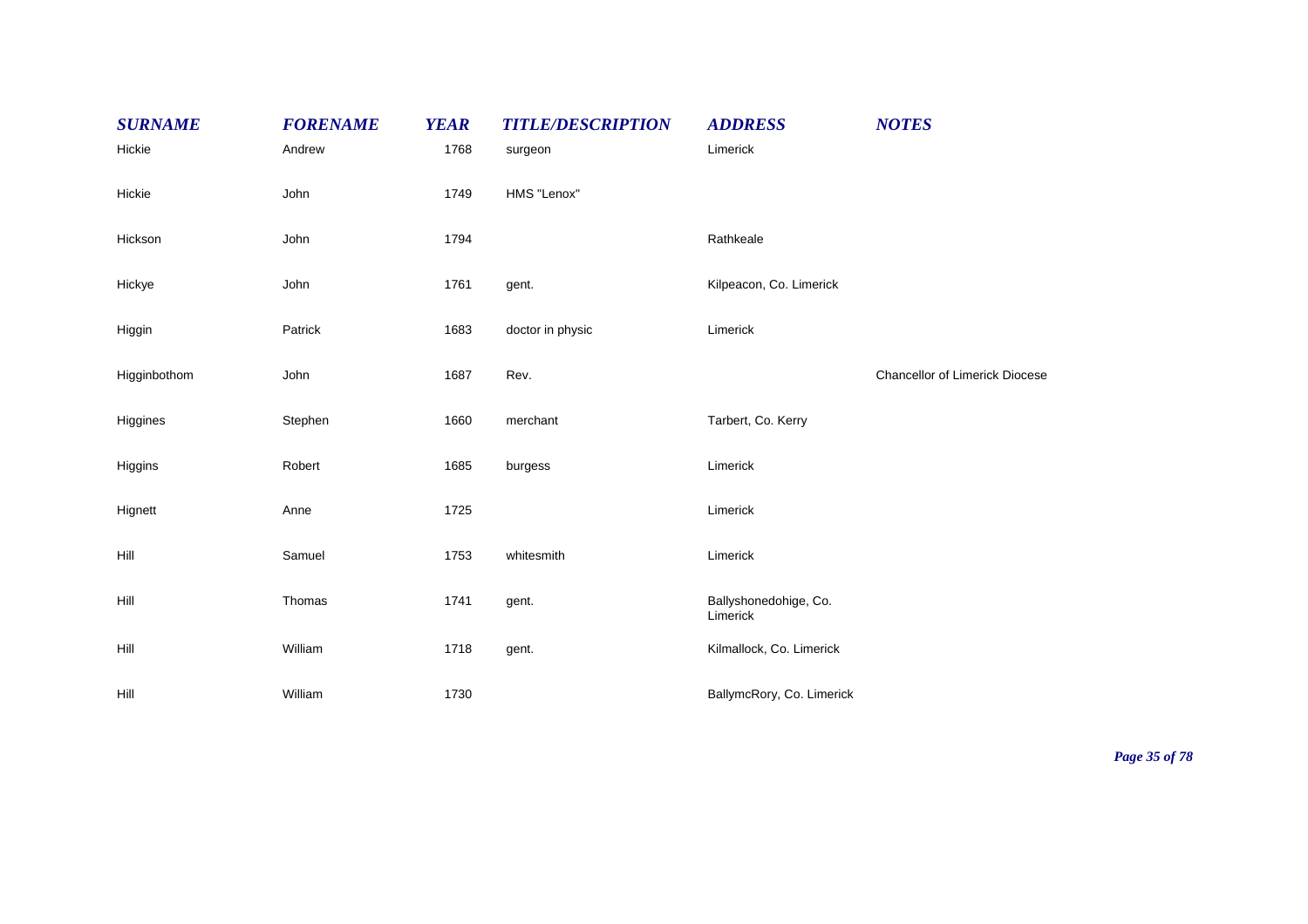| <b>SURNAME</b> | <b>FORENAME</b>    | <b>YEAR</b> | <b>TITLE/DESCRIPTION</b>     | <b>ADDRESS</b>                            | <b>NOTES</b> |
|----------------|--------------------|-------------|------------------------------|-------------------------------------------|--------------|
| Hinchy         | Denis              | 1800        | farmer                       | Laurencetown, Particles,<br>Co. Limerick  |              |
| Hines          | Catherine          | 1686        |                              | Limerick                                  |              |
| Hodskis        | Thomas             | 1714        | clothier                     | Limerick                                  |              |
| Hogan          | Joan               | 1766        |                              | Teermore, Cosslea Barony,<br>Co. Limerick |              |
| Hogan          | Joan (als. Butler) | 1730        | widow                        | Limerick                                  |              |
| Hogan          | Patrick            | 1782        | skin buyer and spirit seller | Limerick                                  |              |
| Hogan          | Timothy            | 1795        | farmer                       | Ballyvareen, Kildimo, Co.<br>Limerick     |              |
| Holland        | Abigail            | 1793        | spinster                     | Limerick                                  |              |
| Holland        | Debora             | 1733        | widow                        | Limerick                                  |              |
| Holland        | John               | 1784        | aleseller                    | Mardyke, Co. Limerick                     |              |
| Holland        | Joseph             | 1788        | gent.                        | Limerick                                  |              |
| Holland        | Philip             | 1772        | sword bearer                 | Limerick                                  |              |
| Holmes         | Christopher        | 1688        |                              | Whitestown, Co. Limerick                  |              |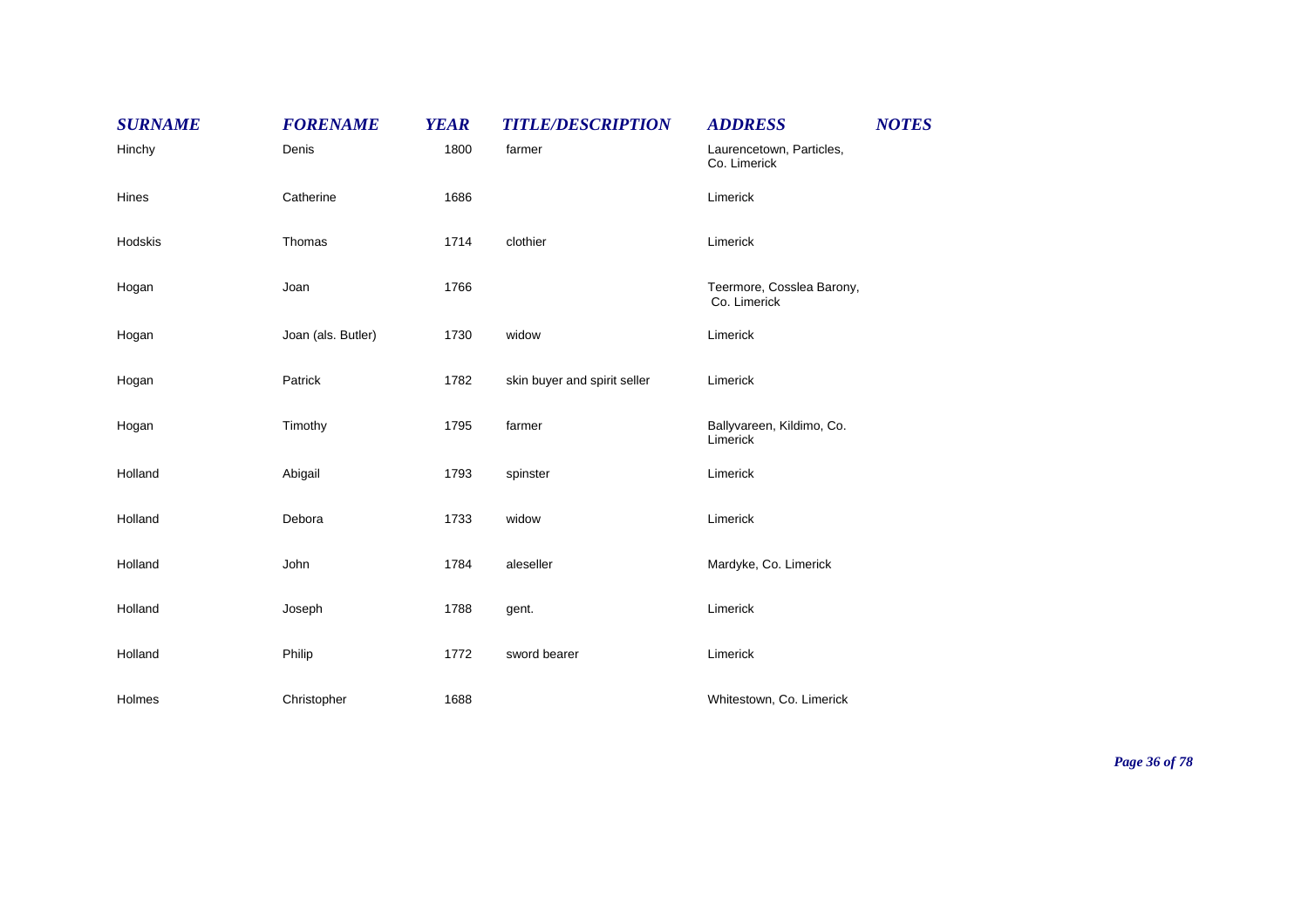| <b>SURNAME</b> | <b>FORENAME</b> | <b>YEAR</b> | <b>TITLE/DESCRIPTION</b> | <b>ADDRESS</b>                              | <b>NOTES</b>              |
|----------------|-----------------|-------------|--------------------------|---------------------------------------------|---------------------------|
| Hopkins        | Thomas          | 1759        | gent.                    | Limerick                                    |                           |
| Horan          | Toby            | 1714        |                          |                                             | (signed, "Tho. B. Horan") |
| Horrogan       | Cornelius       | 1728        |                          |                                             | or Horgan                 |
| Houlahan       | William         | 1787        |                          | Ballynagarry, Co. Limerick                  |                           |
| Houragan       | John            | 1764        | gent.                    | Limerick                                    |                           |
| Hourigan       | David           | 1773        | Rev., parish priest      | Knockaderry, als. Ballybeg,<br>Co. Limerick |                           |
| Hoye           | Richard         | 1719        | boatman                  | Limerick                                    |                           |
| Hudson         | Mary            | 1727        | spinster                 | Graigue, Co. Limerick                       |                           |
| Hughes         | Frances         | 1738        | widow                    | Rathkeale, Co. Limerick                     |                           |
| Hunt           | Henry           | 1747        | gent.                    | Limerick                                    |                           |
| Hurly          | William         | 1796        | farmer                   | Balline, Co. Limerick                       |                           |
| Husbands       | James           | 1704        |                          | Limerick                                    |                           |
| Hynes          | Bartholomew     | 1797        |                          | Little Amigan, Co. Limerick                 |                           |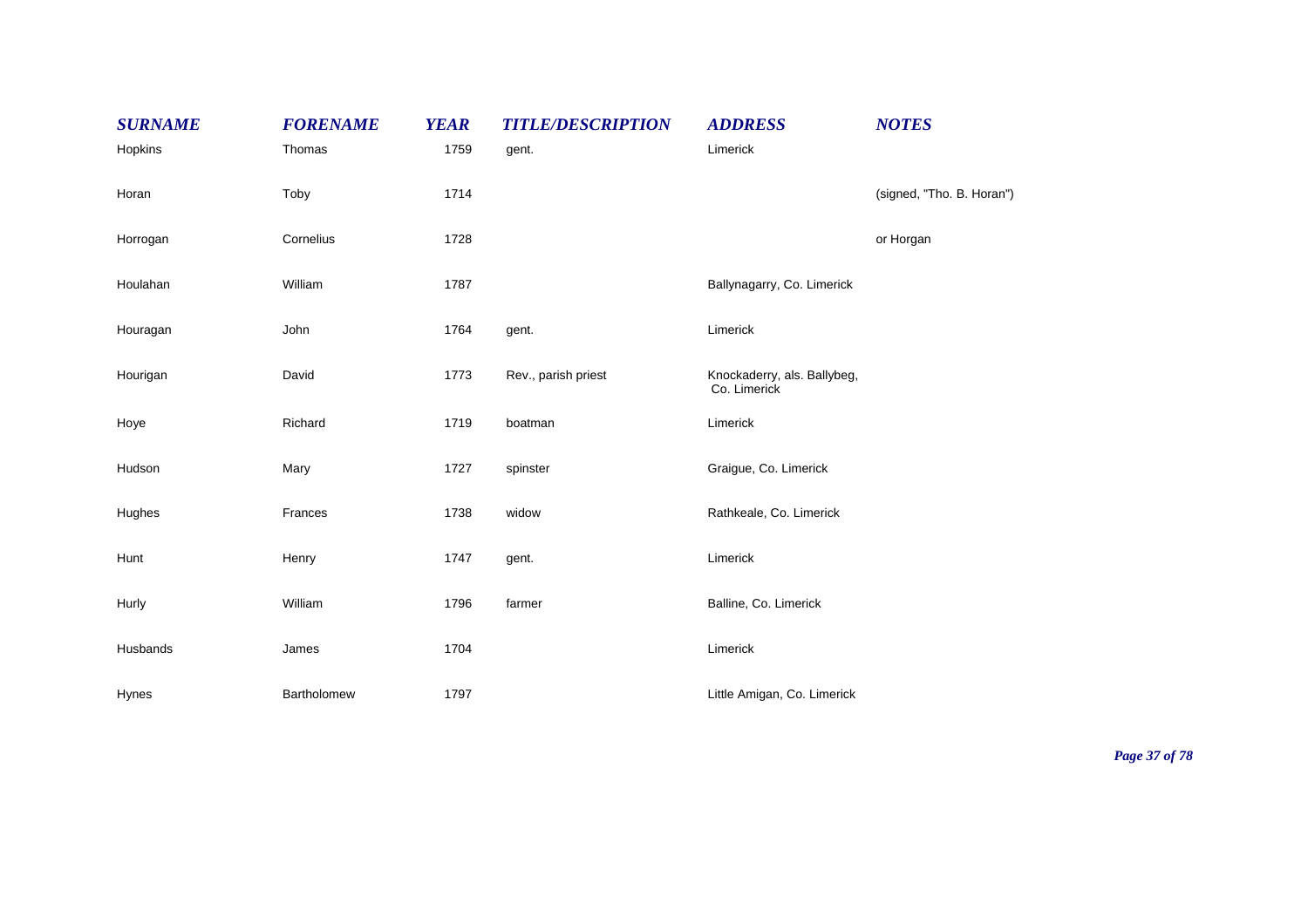| <b>SURNAME</b> | <b>FORENAME</b> | <b>YEAR</b> | <b>TITLE/DESCRIPTION</b> | <b>ADDRESS</b>                    | <b>NOTES</b>                    |
|----------------|-----------------|-------------|--------------------------|-----------------------------------|---------------------------------|
| Hynes          | Jeremiah        | 1798        | farmer                   | Rebogue, Co. Limerick             |                                 |
| llard          | William         | 1758        | cooper                   | St. Francis Abbey, Limerick       |                                 |
| Ingram         | Edward          | 1714        | Rev., clerk              | Limerick                          |                                 |
| Ingram         | John            | 1766        | alderman                 | Limerick                          |                                 |
| Irby           | Elizabeth       | 1716        | widow                    |                                   |                                 |
| Irwin          | Robert          | 1789        | innholder                | Fedamore, Co. Limerick            |                                 |
| Irwin          | William         | 1797        |                          | Thomond Gate, Limerick            | (or Erwin)                      |
| <b>Ivers</b>   | Laurence        | 1773        | gent.                    | Ballyshonickbane, Co.<br>Limerick |                                 |
| Jackson        | John            | 1785        | grocer                   | Limerick                          |                                 |
| Jackson        | Zachary         | 1771        | gent.                    | Moneclimoe, Co. Limerick          | (original in prerogative)       |
| Janns          | Arthur          | 1795        |                          | Limerick                          | (copy, original in prerogative) |
| Jaques         | Isaac           | 1777        | clothier                 | Limerick                          |                                 |
| Jaques         | Luke            | 1762        | tobacconist              | Limerick                          |                                 |

*Page 38 of 78*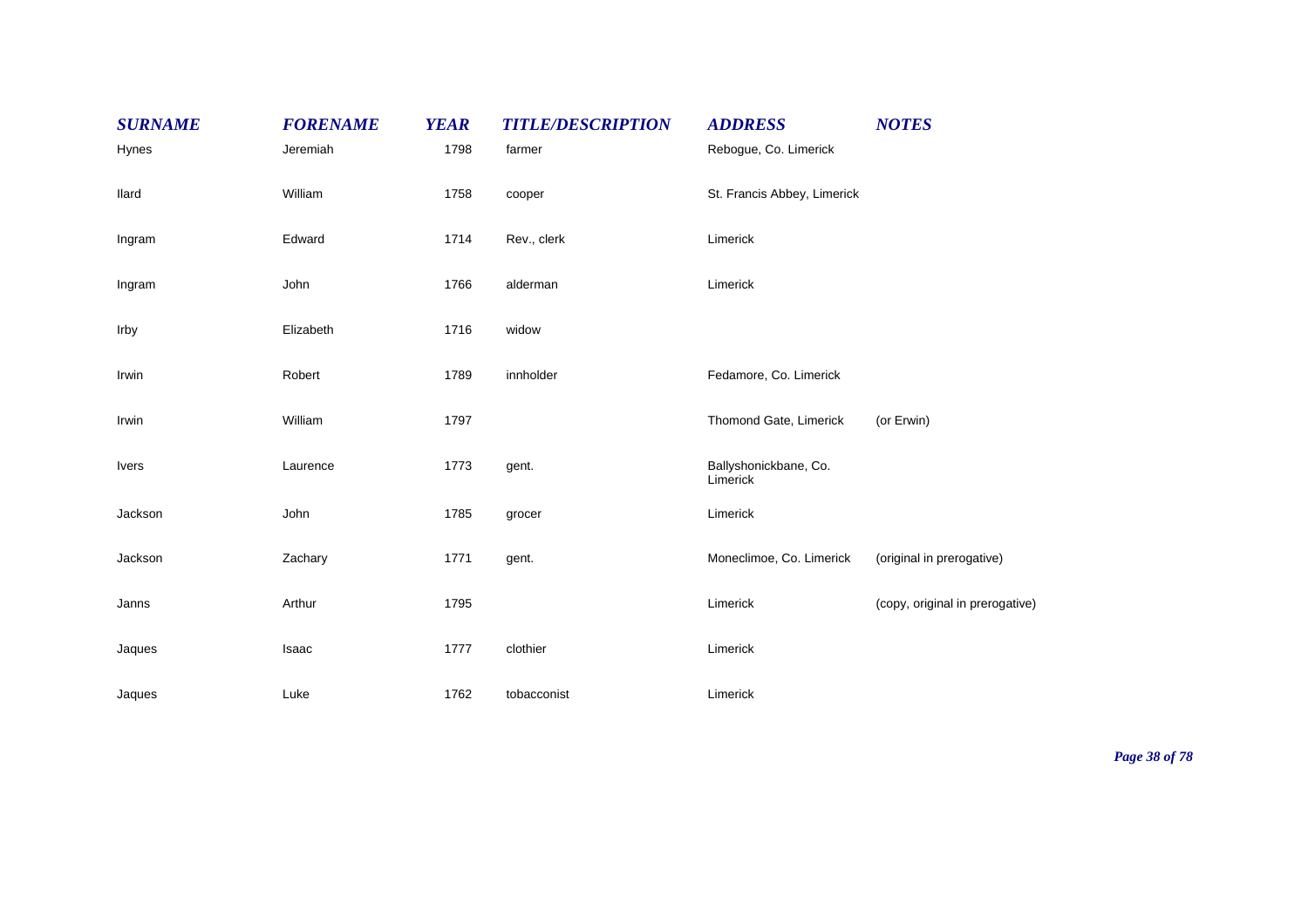| <b>SURNAME</b> | <b>FORENAME</b> | <b>YEAR</b> | <b>TITLE/DESCRIPTION</b> | <b>ADDRESS</b>                          | <b>NOTES</b> |
|----------------|-----------------|-------------|--------------------------|-----------------------------------------|--------------|
| Jenings        | Sarah           | 1749        | spinster                 | Limerick                                |              |
| Jephson        | John            | 1724        |                          | Limerick                                |              |
| Jevers         | Laurence        | 1781        | woolen draper            | Limerick                                |              |
| Johnson        | Peter           | 1708        | merchant                 | Limerick                                |              |
| Johnson        | Richard         | 1727        | gent.                    | Ballinstona, Co. Limerick               |              |
| Johnston       | Charles         | 1710        |                          | Carrigogunnell Kilkudy, Co.<br>Limerick |              |
| Johnston       | John            | 1773        |                          | Peter's Ally                            |              |
| Jones          | Alice           | 1735        |                          |                                         |              |
| Jones          | <b>Bridget</b>  | 1794        | widow                    | Ballybrood, Co. Limerick                |              |
| Jones          | James           | 1790        |                          | Glanowe, Kilfeghney, Co.<br>Kerry       |              |
| Jones          | Thomas          | 1788        | baker                    | Limerick                                |              |
| Jordon         | David           | 1800        | farmer                   | Ballygran, Co. Limerick                 |              |
| Joynt          | Christopher     | 1706        |                          | Dunmoylan, Co. Limerick                 |              |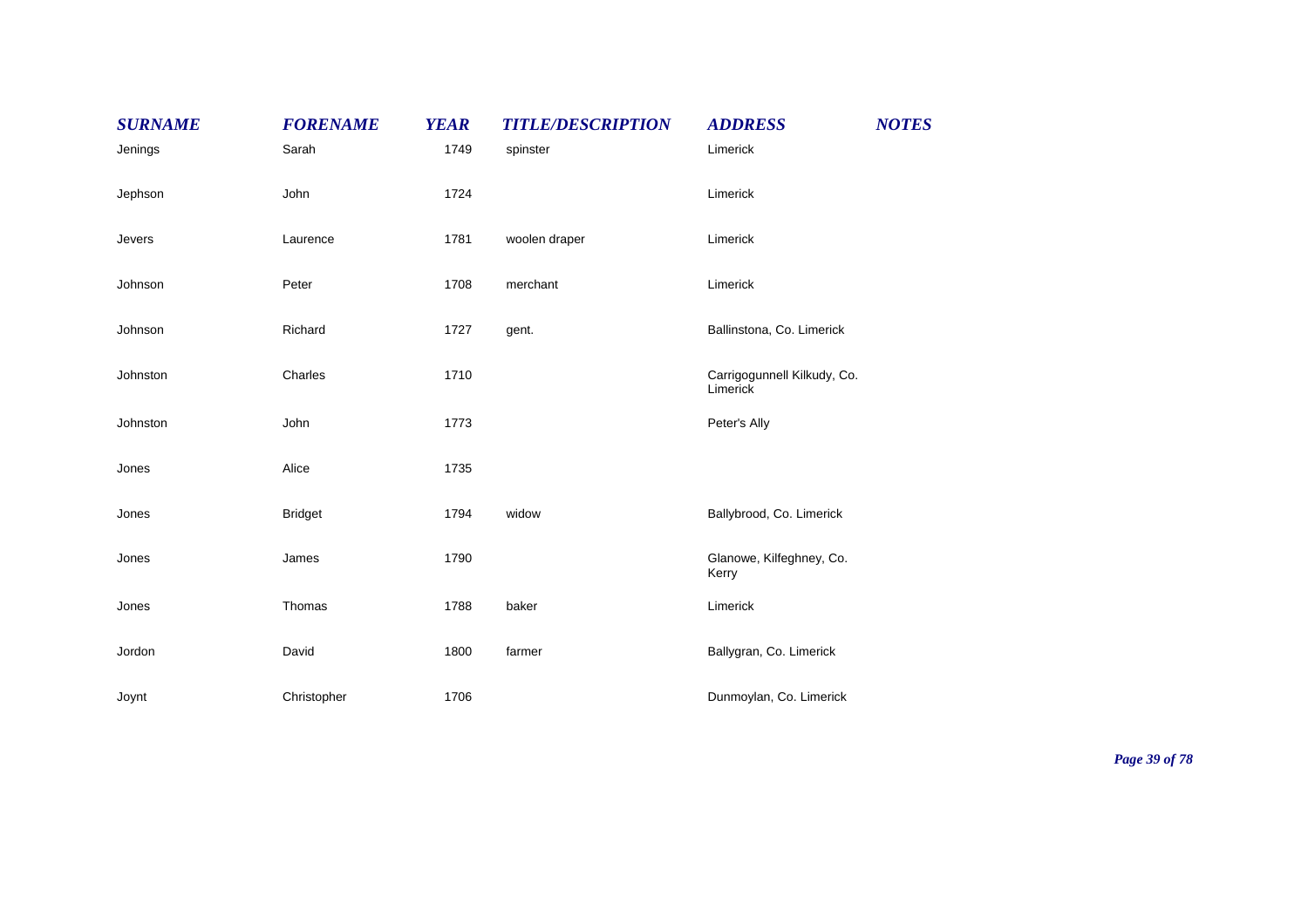| <b>SURNAME</b> | <b>FORENAME</b> | <b>YEAR</b> | <b>TITLE/DESCRIPTION</b> | <b>ADDRESS</b>                                       | <b>NOTES</b> |
|----------------|-----------------|-------------|--------------------------|------------------------------------------------------|--------------|
| Kane           | Michael         | 1778        | yeoman                   | Killeen, Killudy, Co.<br>Limerick                    |              |
| Kean           | Edmond          | 1794        | farmer                   | Ardkilmartin, Kilmallock,<br>Co. Limerick            |              |
| Keane          | Robert          | 1793        | gent.                    | Limerick                                             |              |
| Keane          | Thomas          | 1752        | farmer                   | Tullybrackey, Co. Limerick                           |              |
| Kearney        | James           | 1791        |                          | Kilmallock, Co. Limerick                             |              |
| Kearney        | John            | 1786        | merchant                 | Kilmallock, Co. Limerick                             |              |
| Keating        | Richard         | 1753        |                          | Skaghnamolloge, Co.<br>Limerick                      |              |
| Kelleher       | William         | 1723        | farmer                   | Field House, Co. Limerick                            |              |
| Kelleher       | William, senior | 1748        | farmer                   | formerly Field House, now<br>Rushin House, Co. Limk. |              |
| Kelly          | David           | 1799        | shopkeeper               | Kilfinane, Co. Limerick                              |              |
| Kelly          | James           | 1745        | farmer                   | Shesive, Co. Limerick                                |              |
| Kelly          | James           | 1790        | dealer                   | Limerick                                             |              |
| Kelly          | John            | 1796        | farmer                   | Dromin, Co. Limerick                                 |              |

*Page 40 of 78*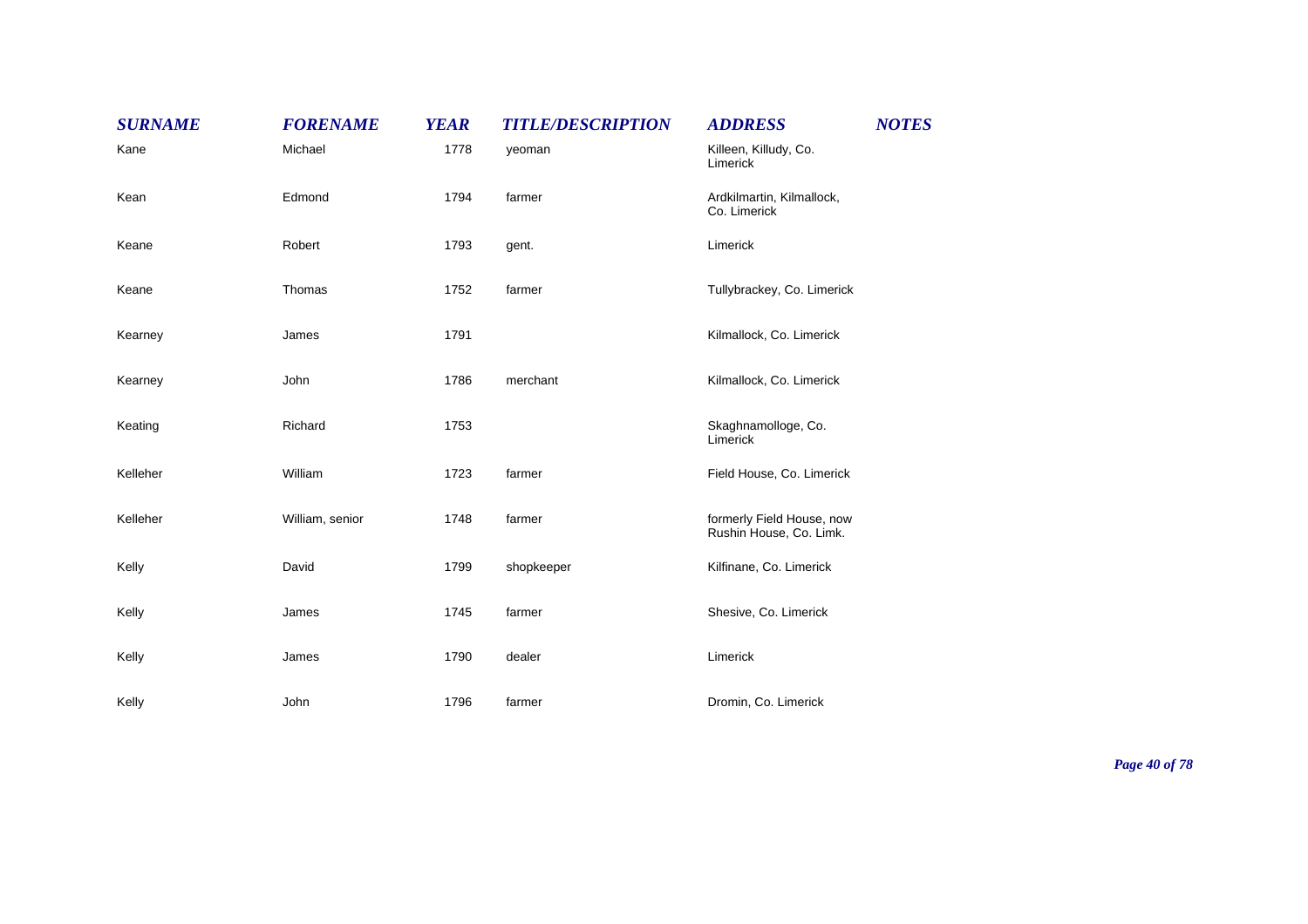| <b>SURNAME</b> | <b>FORENAME</b> | <b>YEAR</b> | <b>TITLE/DESCRIPTION</b> | <b>ADDRESS</b>                             | <b>NOTES</b> |
|----------------|-----------------|-------------|--------------------------|--------------------------------------------|--------------|
| Kelly          | Roger           | 1743        |                          | Newcastle, Co. Limerick                    |              |
| Kelly          | William         | 1789        | shopkeeper               | Limerick                                   |              |
| Kenedy         | Terence         | 1749        |                          | Ballinecarrigy, Co. Limerick               |              |
| Kenelly        | Edmond          | 1754        |                          | Limerick                                   |              |
| Kennedy        | Mary            | 1775        | spinster                 | parish of Blessed Virgin<br>Mary, Limerick |              |
| Kennedy        | Mathew          | 1686        | doctor in physic         | Grages, Co. Limerick                       |              |
| Kennedy        | Philip          | 1777        | farmer                   | Tooreen, Co. Limerick                      |              |
| Kennedy        | Terence         | 1732        |                          | Limerick                                   |              |
| Kennelly       | Joseph          | 1790        |                          | Damstown                                   |              |
| Kent           | Simon           | 1772        |                          | Limerick                                   |              |
| Kent           | William         | 1716        | victualler               | Limerick                                   |              |
| Kerby          | Mary            | 1793        | spinster                 | Limerick                                   |              |
| Kerrin         | Dennis          | 1741        |                          |                                            |              |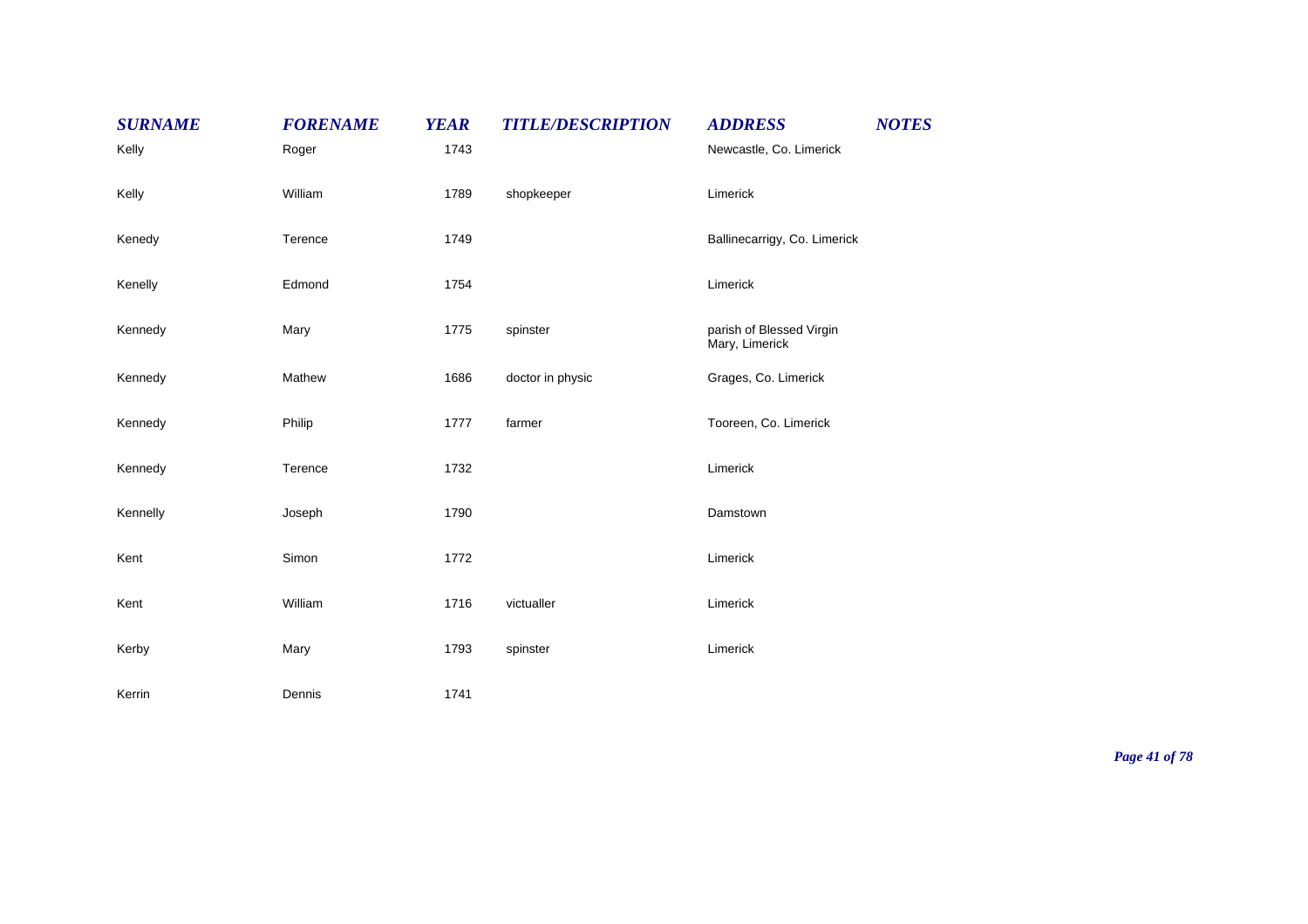| <b>SURNAME</b> | <b>FORENAME</b>                   | <b>YEAR</b> | <b>TITLE/DESCRIPTION</b> | <b>ADDRESS</b>           | <b>NOTES</b>   |
|----------------|-----------------------------------|-------------|--------------------------|--------------------------|----------------|
| King           | Michael                           | 1797        | farmer                   | Mungrett, Co. Limerick   |                |
| Kunraghty      | Andrew                            | 1706        | yeoman                   | Coolruss, Co. Limerick   |                |
| Lacy           | Annabella                         | 1770        |                          | Newcastle, Co. Limerick  |                |
| Lacy           | Edmond                            | 1699        | esq.                     | Rathcahill, Co. Limerick |                |
| Lahiff         | James                             | 1787        | ropemaker                | Spiddle, Co. Limerick    |                |
| Lane           | Daniel                            | 1768        | gent.                    | Killmacow, Co. Limerick  |                |
| Lane           | Ellen (als. Beere,<br>als. Bourk) |             |                          |                          | see Beere      |
| Lane           | John                              | 1670        | freeholder               | Limerick                 |                |
| Lane           | John                              | 1735        |                          | Knockneboliglish         |                |
| Lane           | John                              | 1765        | gent.                    | Kilderry, Co. Limerick   |                |
| Lane           | Richard                           | 1736        | gent.                    | Kilderry, Co. Limerick   |                |
| Lane           | Richard                           | 1747        |                          | Kilderry                 |                |
| Langford       | Catherine (als.<br>Fitzgerald)    | 1800        |                          | Tullaher                 | see Fitzgerald |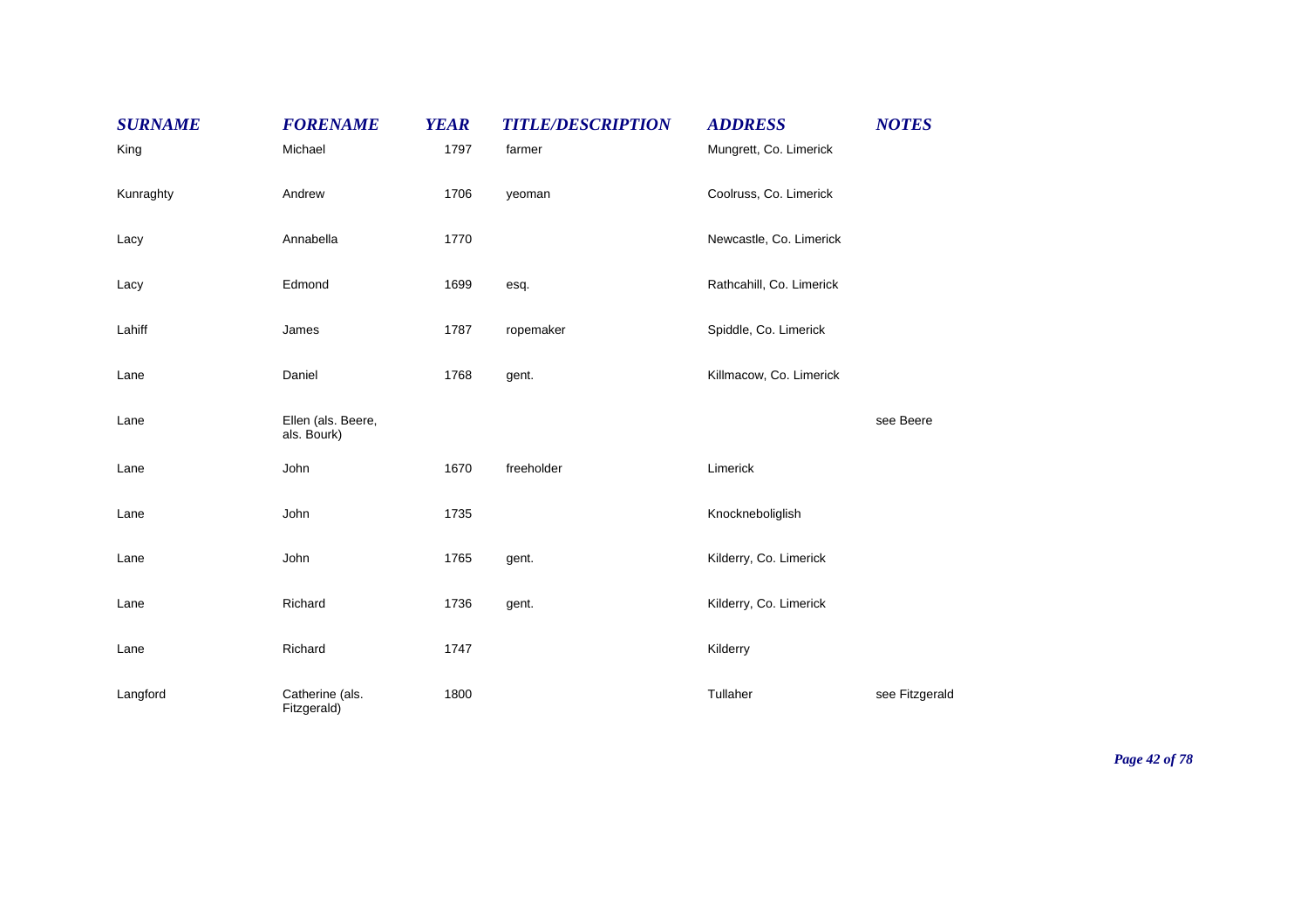| <b>SURNAME</b> | <b>FORENAME</b> | <b>YEAR</b> | <b>TITLE/DESCRIPTION</b> | <b>ADDRESS</b>                          | <b>NOTES</b> |
|----------------|-----------------|-------------|--------------------------|-----------------------------------------|--------------|
| Langford       | James           | 1733        | gent.                    | Banemore, Co. Limerick                  |              |
| Langford       | John            | 1729        | gent.                    | Tullagh, Co. Limerick                   |              |
| Langford       | John            | 1799        |                          | Coplen, Kilcosgrif                      |              |
| Langford       | Jonas           | 1764        |                          | Castletown                              |              |
| Langford       | Richard         | 1756        |                          | Coplen, Kilcosgran, Co.<br>Limerick     |              |
| Langford       | William         | 1719        | gent.                    | Gardenfield, Co. Limerick               |              |
| Lanin          | Elizabeth       | 1762        | widow                    | Limerick                                |              |
| Leader         | James           | 1792        |                          | <b>Upper Sunville</b>                   |              |
| Leader         | Thomas          | 1765        | skinner                  | St. Francis Abbey, Limerick             |              |
| Leaghey        | Philip          | 1725        | miller                   | Glinogry, Co. Limerick                  |              |
| Leahy          | Daniel          | 1792        | farmer                   | Ballyquirk, Co. Limerick                |              |
| Leahy          | David           | 1778        |                          | Ballyiagoge, Co. Limerick               |              |
| Leake          | Jonas, senior   | 1762        |                          | Abbey Lands, Rathkeale,<br>Co. Limerick |              |

*Page 43 of 78*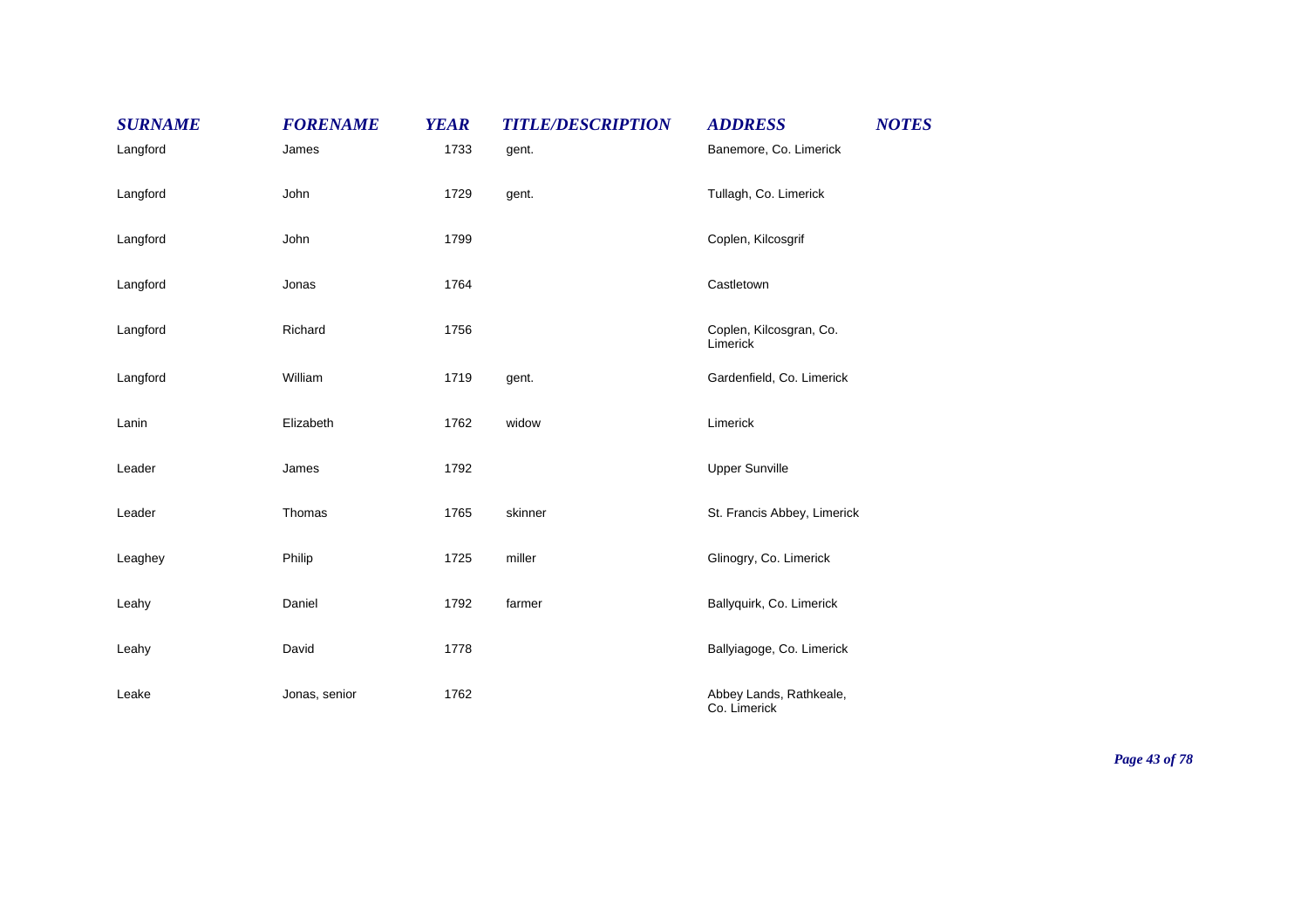| <b>SURNAME</b> | <b>FORENAME</b> | <b>YEAR</b> | <b>TITLE/DESCRIPTION</b> | <b>NOTES</b><br><b>ADDRESS</b>          |  |
|----------------|-----------------|-------------|--------------------------|-----------------------------------------|--|
| Lecock         | Samuel          | 1784        | gent.                    | Limerick                                |  |
| Lee            | Anthony         | 1783        | gent.                    | Waterford                               |  |
| Lee            | Arthur          | 1753        |                          | Cappa, Co. Limerick                     |  |
| Lee            | Thomas          | 1760        | cordwainer               | Limerick                                |  |
| Leen           | William         | 1733        | gent.                    | Meane, Co. Limerick                     |  |
| Lehy           | John            | 1755        | gent.                    | Limerick                                |  |
| Lehy           | William         | 1797        | farmer                   | Ballybehy, Co. Limerick                 |  |
| Leo            | Garrett         | 1743        |                          |                                         |  |
| Leonard        | Richard         | 1687        | gent.                    | Limerick                                |  |
| Lewis          | David           | 1716        |                          | Rathkeale, Co. Limerick                 |  |
| Lewis          | Mary            | 1792        | widow                    | Limerick                                |  |
| Liston         | Michael         | 1800        |                          |                                         |  |
| Lonegan        | Timothy         | 1712        | gent.                    | Ballyengland, Co. Limerick<br>or Lorgan |  |

*Page 44 of 78*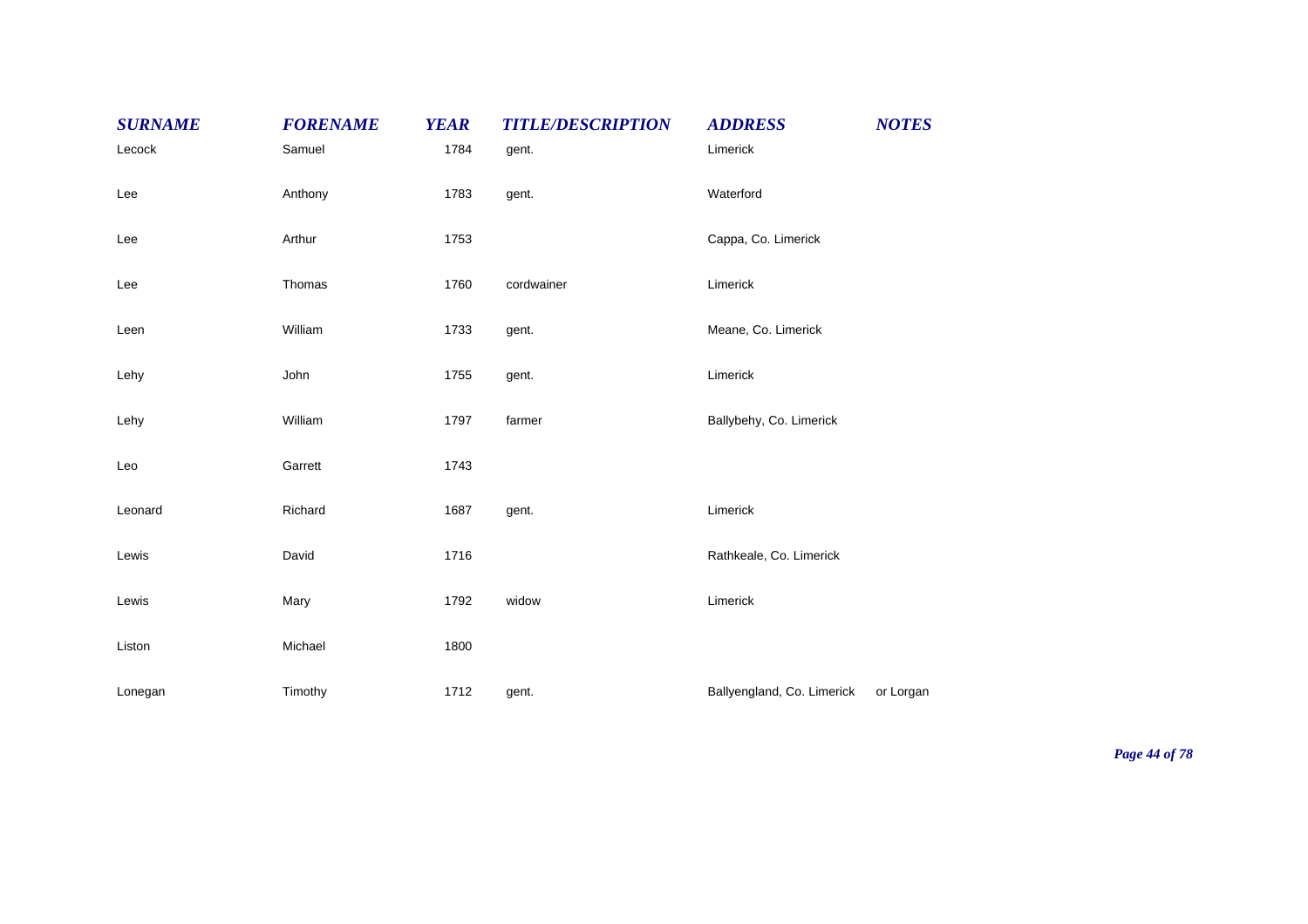| <b>SURNAME</b> | <b>FORENAME</b> | <b>YEAR</b> | <b>TITLE/DESCRIPTION</b> | <b>ADDRESS</b>            | <b>NOTES</b> |
|----------------|-----------------|-------------|--------------------------|---------------------------|--------------|
| Long           | Edmond          | 1798        | merchant                 | Limerick                  |              |
| Long           | Philip          | 1789        | farmer                   | Ballycahane, Co. Limerick |              |
| Long           | William         | 1742        | clothier                 | Limerick                  |              |
| Lucas          | Thomas          | 1739        | skinner                  | Limerick                  |              |
| Lumbard        | Stephen         | 1724        | shopkeeper               | Limerick                  |              |
| Lumbard        | William         | 1793        | farmer                   | Cregane, Co. Limerick     |              |
| Lylles         | John            | 1728        | gent.                    | Limerick                  |              |
| Lynch          | John            | 1769        | victualler               | Kilfinnane, Co. Limerick  |              |
| Lynch          | Peter           | 1750        | pilot                    | Limerick                  |              |
| Lynch          | Thady           | 1800        | Rev.                     | St. Michael's, Limerick   |              |
| Lyne           | Auliff          | 1725        | farmer                   | Rossbane, Co. Limerick    |              |
| Lyne           | Derby           | 1771        | farmer                   | Downes, Co. Limerick      |              |
| Macraith       | Hanora          | 1758        |                          |                           |              |

*Page 45 of 78*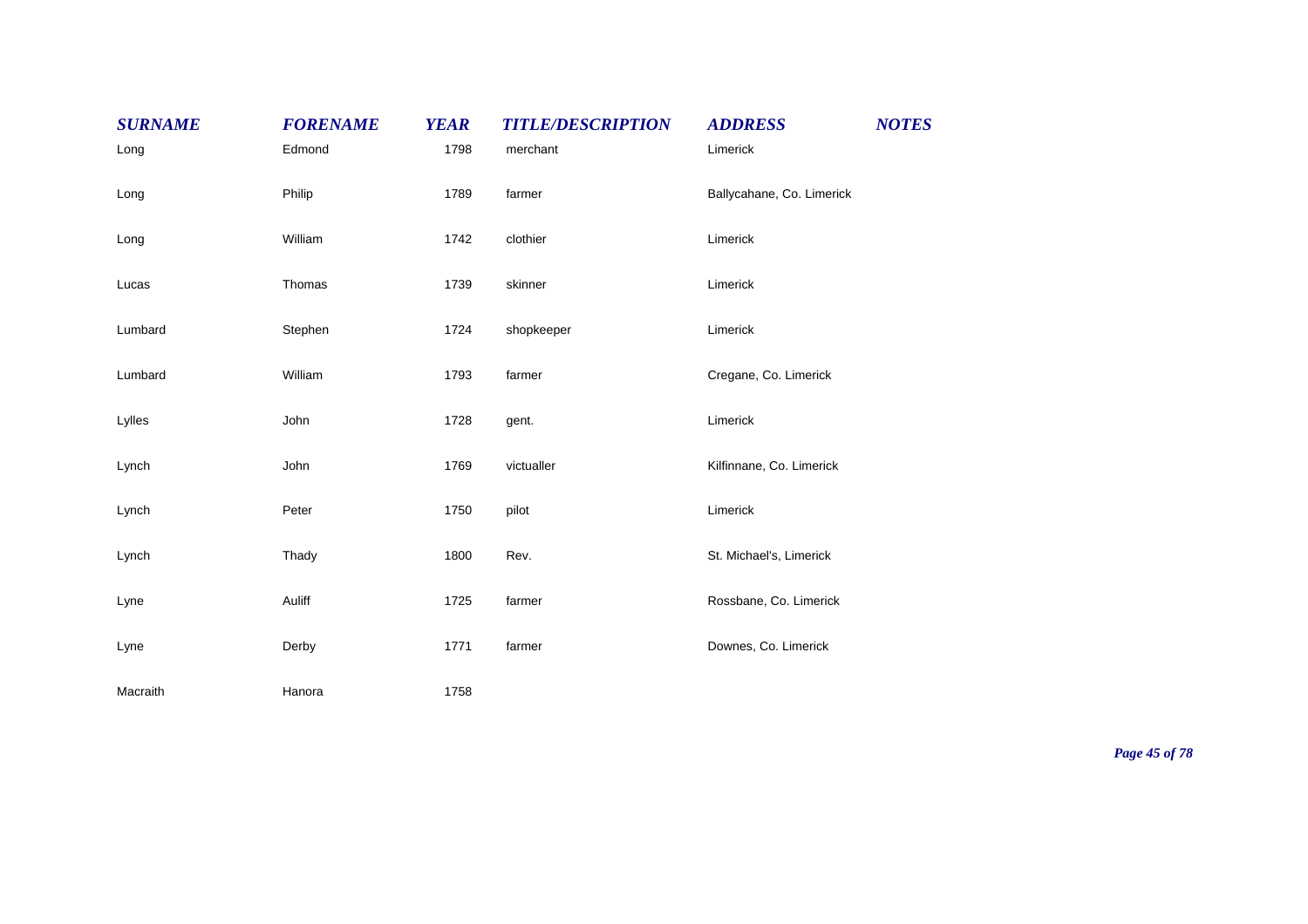| <b>SURNAME</b> | <b>FORENAME</b> | <b>YEAR</b> | <b>TITLE/DESCRIPTION</b> | <b>ADDRESS</b>                                     | <b>NOTES</b> |
|----------------|-----------------|-------------|--------------------------|----------------------------------------------------|--------------|
| Madden         | James           | 1798        | dairyman                 | Clounahie, Co. Limerick                            |              |
| Maddin         | Gerald          | 1725        |                          | Camas, Co. Limerick                                |              |
| Maghlin        | Robert          | 1724        | gent.                    | Knocknabrikey, Co. Clare                           |              |
| Magraith       | Catherine       | 1777        | widow                    | Limerick                                           |              |
| Magrath        | John            | 1775        | maltster                 | Limerick                                           |              |
| Magrath        | Timothy         | 1777        | maltster                 | Little Island, als. King's<br>Island, Co. Limerick |              |
| Maher          | William         | 1785        | breeches maker           | Rathkeale, Co. Limerick                            |              |
| Mahony         | Philip          | 1795        |                          | Limerick                                           |              |
| Mahony         | Susanna         | 1724        |                          | Limerick                                           |              |
| Mahony         | Timothy         | 1746        | mariner, HMS Royal Oak   | Gibraltar                                          |              |
| Marritt        | Nathaniel       | 1768        | chandler                 | Limerick                                           | or Merritt   |
| Martin         | Ambrose         | 1734        |                          | Limerick                                           |              |
| Martin         | Daniel          | 1773        | farmer                   | Ballykenny, Co. Limerick                           |              |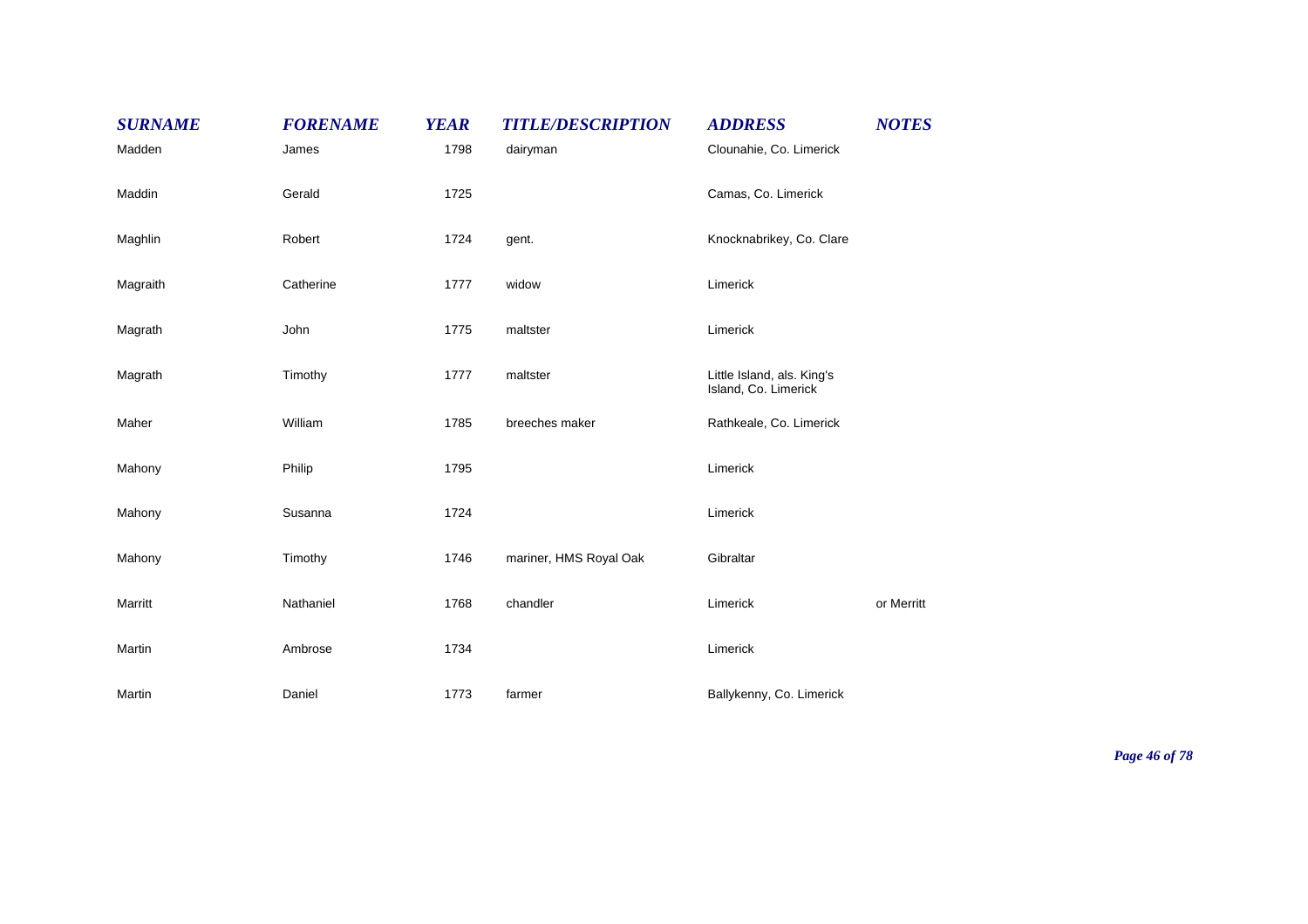| <b>SURNAME</b> | <b>FORENAME</b> | <b>YEAR</b> | <b>TITLE/DESCRIPTION</b> | <b>ADDRESS</b>                     | <b>NOTES</b> |
|----------------|-----------------|-------------|--------------------------|------------------------------------|--------------|
| Martin         | William         | 1677        |                          | Ballyallina, Co. Limerick          |              |
| Martin         | William         | 1685        | gent.                    | Brury, Co. Limerick                |              |
| Mason          | <b>Bridget</b>  | 1714        | spinster                 | Howardstown, Co. Limerick          |              |
| Mason          | George          | 1779        | gent.                    | Croom, Co. Limerick                |              |
| Mason          | Robert          | 1710        | gent.                    | Howardstown, Co. Limerick          |              |
| Mason          | Robert          | 1711        |                          | Kilbarryvurry, Co. Cork            |              |
| Mason          | William         | 1702        |                          | Howardstown, Co. Limerick          |              |
| Massy          | Anne            | 1710        | widow                    | Ballingarry, Co. Limerick          |              |
| Massy          | Fergus          | 1776        | gent.                    | Ballinoe, Liberties of<br>Limerick |              |
| Massy          | William         | 1768        | esq.                     | Stoneville, Co. Limerick           |              |
| Maune          | Cornelius       | 1773        | innholder                | Newcastle, Co. Limerick            |              |
| Maunsell       | Richard         | 1791        | Rev., clerk              | Limerick                           |              |
| McCann         | Cornelius       | 1774        |                          | Fortetna, Co. Limerick             |              |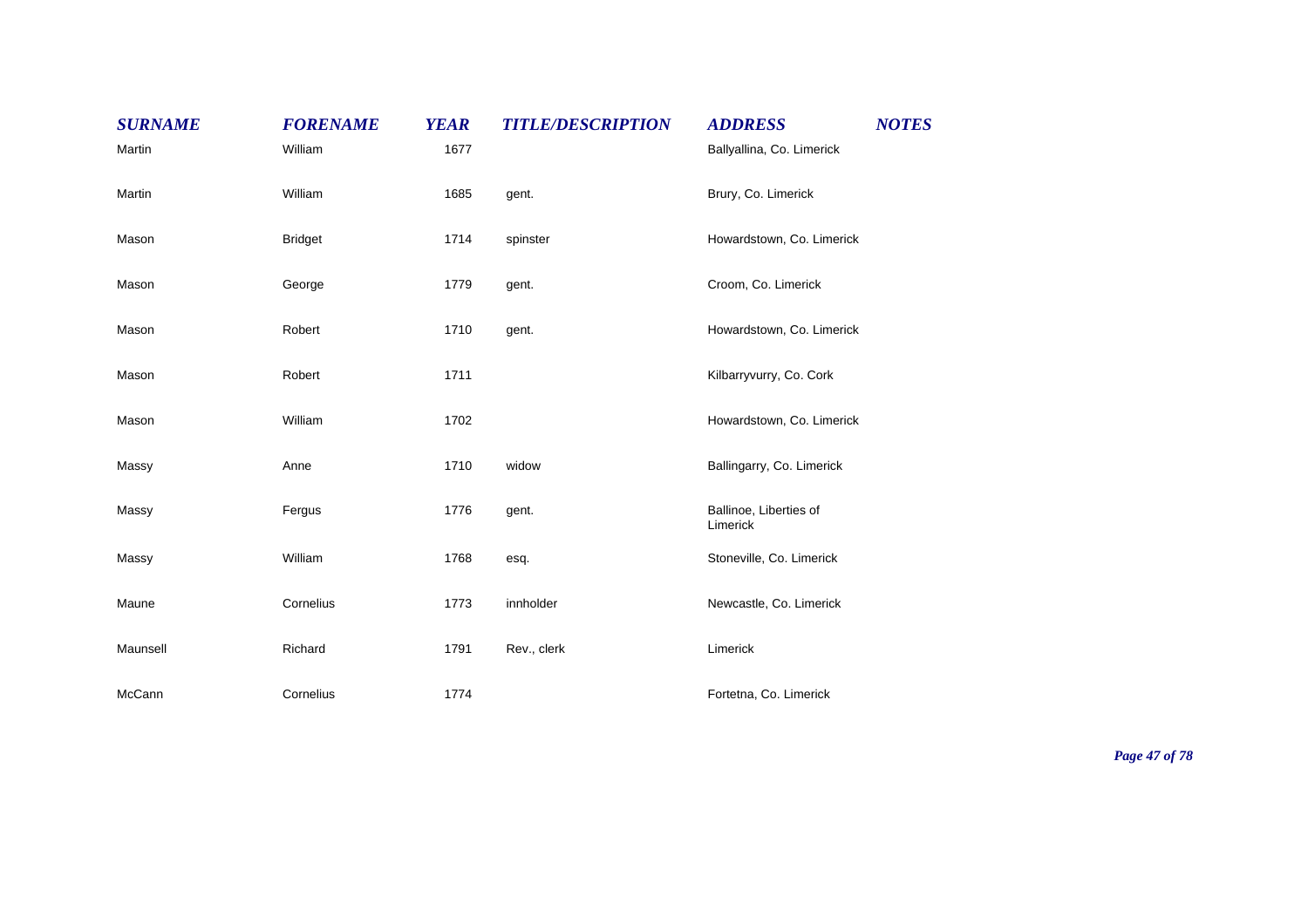| <b>SURNAME</b> | <b>FORENAME</b>       | <b>YEAR</b> | <b>TITLE/DESCRIPTION</b> | <b>ADDRESS</b>                     | <b>NOTES</b> |
|----------------|-----------------------|-------------|--------------------------|------------------------------------|--------------|
| McCarthy       | Daniel                | 1800        | merchant                 | Newcastle, Co. Limerick            |              |
| McCarthy       | Owen                  | 1797        | farmer                   | Ballyreagan, Co. Limerick          |              |
| McCormack      | Robert                | 1754        | tobacconist              | Limerick                           |              |
| McCraith       | James                 | 1794        | farmer                   | Bosnetstown, Co. Limerick          |              |
| McDaniel       | William               | 1739        | smith                    | Limerick                           |              |
| McDonnell      | Denis                 | 1741        | cordwainer               | Limerick                           |              |
| McDonnell      | Patrick, senior       | 1800        | cooper                   | Limerick                           |              |
| McDonough      | Bridget (als. Mylard) | 1764        |                          | Limerick                           |              |
| McGarry        | John                  | 1740        |                          | Borenans, Co. Limerick             |              |
| McGuire        | John                  | 1787        | saddler                  | Limerick                           |              |
| McLoughlen     | John                  | 1742        | farmer                   | Limerick                           |              |
| McMahon        | James                 | 1748        |                          | Rinetulloe, Kenry, Co.<br>Limerick |              |
| McMahon        | John                  | 1770        |                          | Limerick                           |              |

*Page 48 of 78*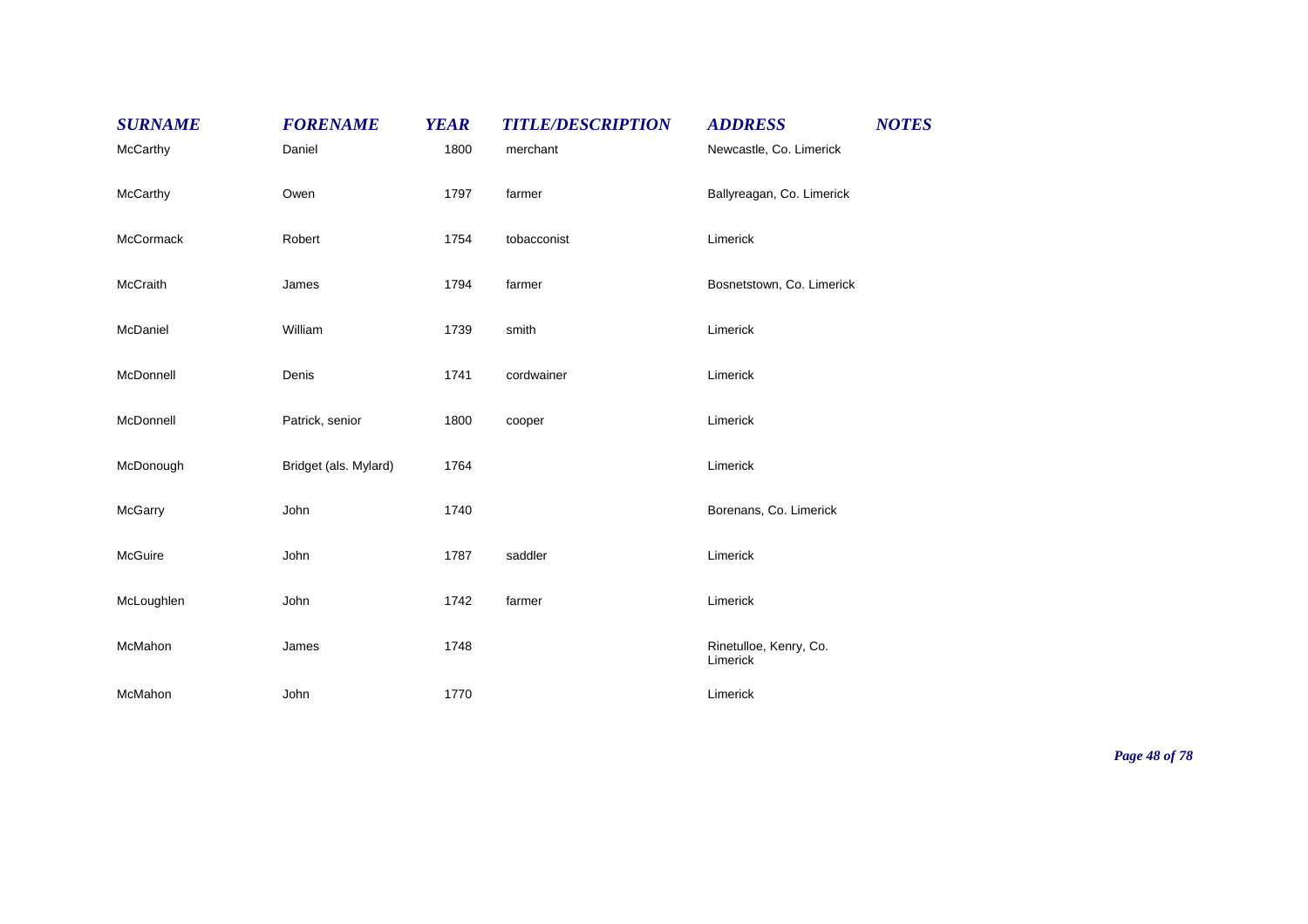| <b>SURNAME</b> | <b>FORENAME</b>          | <b>YEAR</b> | <b>TITLE/DESCRIPTION</b> | <b>ADDRESS</b>                  | <b>NOTES</b> |
|----------------|--------------------------|-------------|--------------------------|---------------------------------|--------------|
| McMahon        | Margaret                 | 1732        |                          | Tooradele, Co. Limerick         |              |
| McMahon        | Peter                    | 1792        |                          |                                 |              |
| McMahon        | Tamesin (als.<br>Dowlin) | 1798        |                          | Limerick                        |              |
| McMahon        | Terlagh                  | 1698        |                          | Lisinakerry                     |              |
| McMoran        | William                  | 1740        | saddler                  | Rathkeale, Co. Limerick         |              |
| McNamara       | Mathew                   | 1750        | maltster                 | Limerick                        |              |
| McNemara       | Elizabeth                | 1779        | widow                    | Limerick                        |              |
| McNemara       | Hugh                     | 1729        | gent.                    | Clounole, Co. Limerick          |              |
| McNemara       | John                     | 1738        |                          | Rathkeale, Co. Limerick         |              |
| McNemara       | John                     | 1739        | gent.                    | Limerick                        |              |
| McNemara       | Mathew                   | 1712        | clothier                 | Limerick                        |              |
| McNemara       | Thady fitz Florence      | 1724        |                          | Gurrane, Parteens, Co.<br>Clare |              |
| Meade          | Andrew                   | 1796        | gent.                    | Newcastle, Co. Limerick         |              |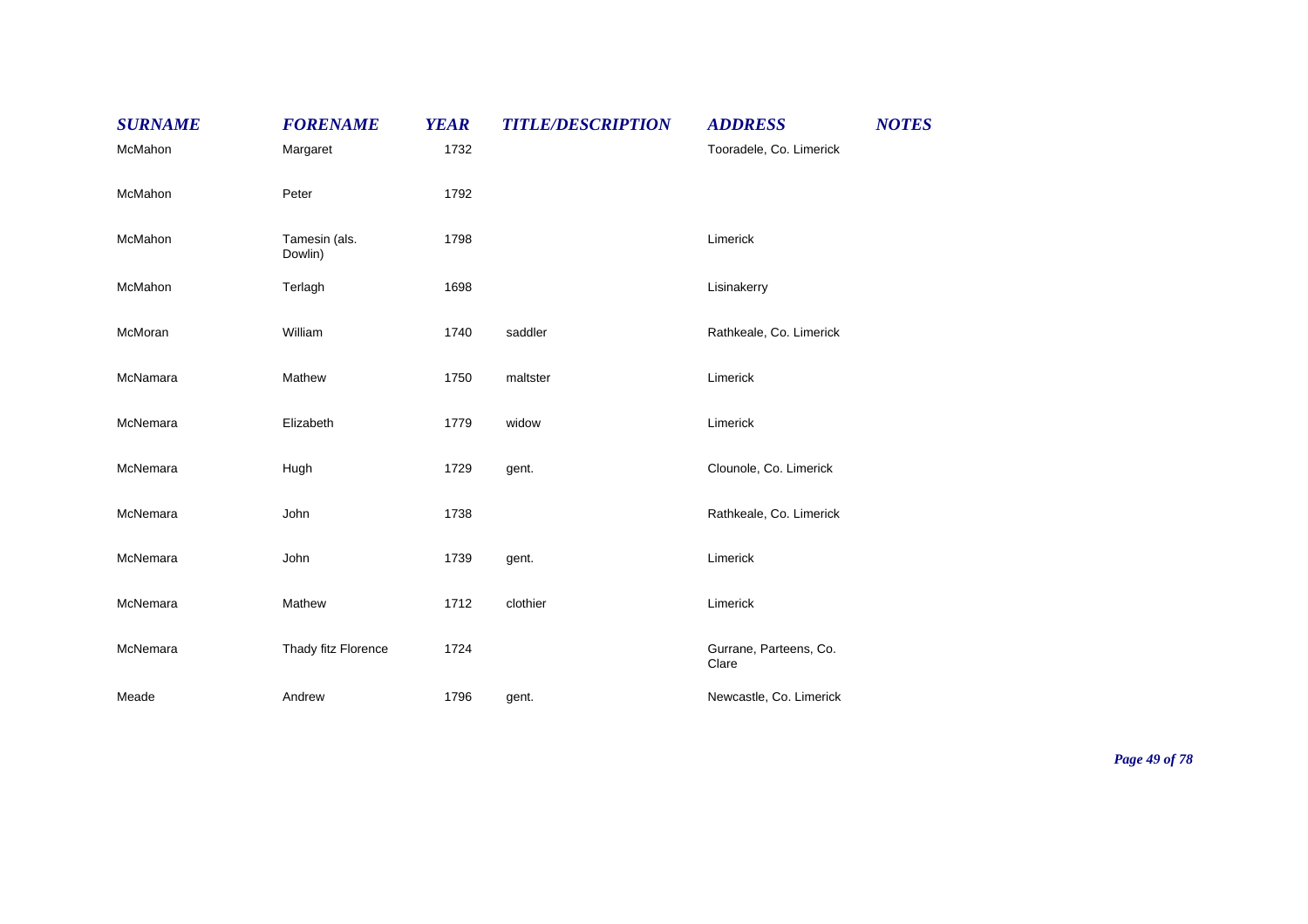| <b>SURNAME</b> | <b>FORENAME</b> | <b>YEAR</b> | <b>TITLE/DESCRIPTION</b>                     | <b>ADDRESS</b>                     | <b>NOTES</b> |
|----------------|-----------------|-------------|----------------------------------------------|------------------------------------|--------------|
| Meade          | Mary            | 1747        | widow                                        | Limerick                           |              |
| Meade          | Nicholas        | 1771        | gent.                                        | Newcastle, Co. Limerick            |              |
| Meade          | Thomas          | 1726        |                                              |                                    |              |
| Meade          | William         | 1749        |                                              |                                    |              |
| Meagher        | Thomas          | 1686        | gent.                                        | Limerick                           |              |
| Meany          | Honora          | 1717        |                                              | Ballyline, Croagh, Co.<br>Limerick |              |
| Mears          | Luke            | 1723        | founder                                      | Limerick                           |              |
| Medcalf        | William         | 1727        | alderman                                     | Limerick                           |              |
| Mee            | Samuel          | 1796        | farmer                                       | Ballycampin, Co. Limerick          |              |
| Megg           | harry, junior   | 1747        | Lieutenant in Duncombe's<br>Regt. of marines |                                    |              |
| Merony         | John            | 1709        |                                              |                                    |              |
| Merony         | William         | 1686        | cooper                                       | Limerick                           |              |
| Michell        | Thomas          | 1722        |                                              | St. Thomas Island, Co.<br>Clare    |              |

*Page 50 of 78*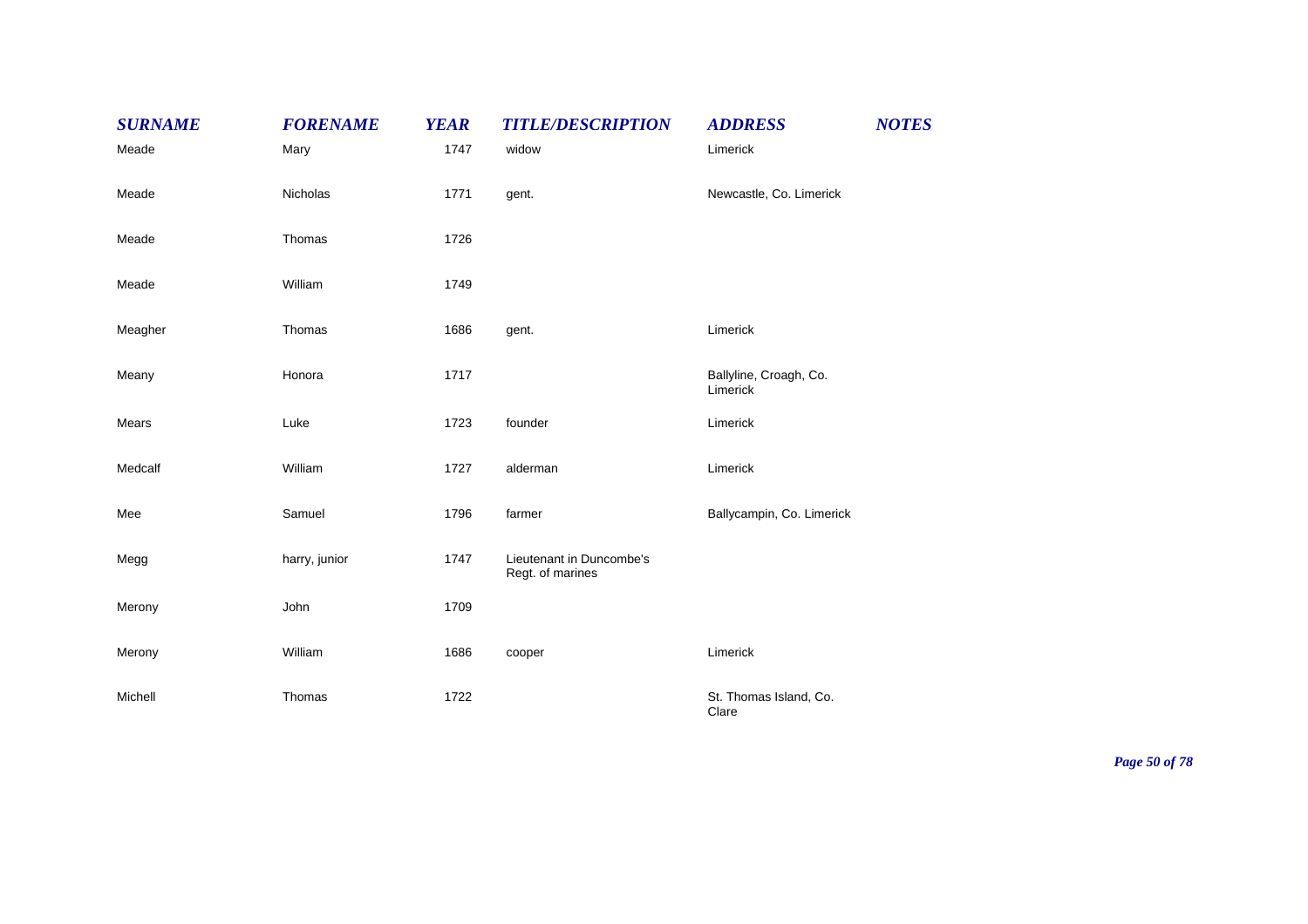| <b>SURNAME</b> | <b>FORENAME</b> | <b>YEAR</b> | <b>TITLE/DESCRIPTION</b> | <b>ADDRESS</b>                    | <b>NOTES</b> |
|----------------|-----------------|-------------|--------------------------|-----------------------------------|--------------|
| Minihan        | Timothy         | 1769        | aleseller                | Limerick                          |              |
| Molloy         | Edmond          | 1796        | farmer                   | Knockanevad, Co. Limerick         |              |
| Molony         | Bartholomew     | 1736        | merchant                 | Limerick                          |              |
| Molony         | Denis           | 1729        | victualler               | St. Michael's parish,<br>Limerick |              |
| Molony         | William         | 1792        |                          | St. Munchin's, Limerick           |              |
| Monckton       | George          | 1730        | gent.                    | Liskennett, Co. Limerick          |              |
| Monckton       | Nicholas        | 1725        | esq.                     | Liskennett, Co. Limerick          |              |
| Monsell        | Anne            | 1790        | widow                    | Tower Hill, Co. Limerick          |              |
| Monsell        | Dynmphna        | 1799        | widow                    | Limerick                          |              |
| Monsell        | Samuel          | 1740        |                          | Tirvooe, Co. Limerick             |              |
| Monsell        | Thomas          | 1712        | esq.                     | Tirevoe, Co. Limerick             |              |
| Monsell        | Thomas          | 1770        | gent.                    | Limerick                          |              |
| Moore          | John            | 1761        | innholder                | Limerick                          |              |

*Page 51 of 78*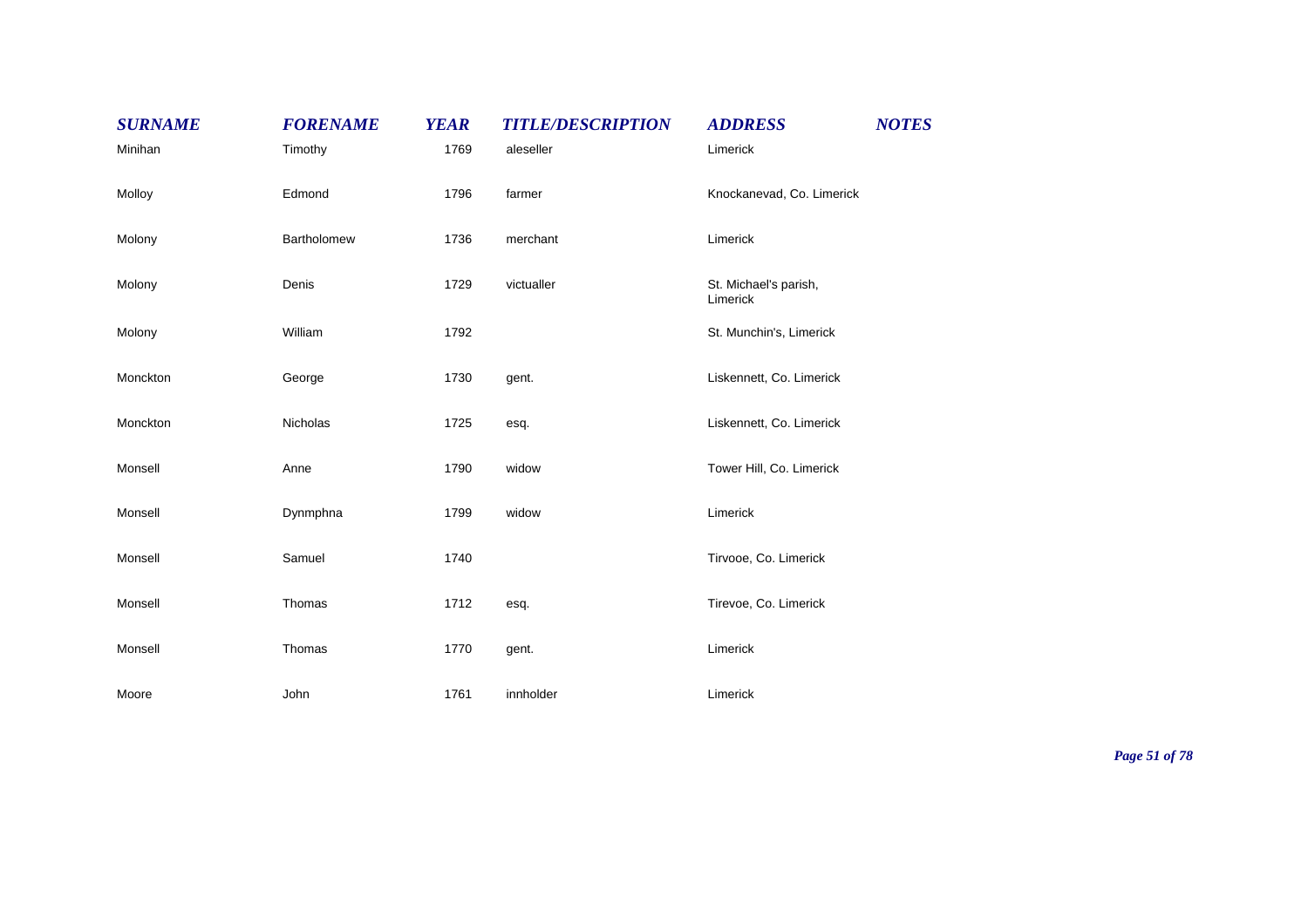| <b>SURNAME</b> | <b>FORENAME</b>    | <b>YEAR</b> | <b>TITLE/DESCRIPTION</b> | <b>ADDRESS</b>                 | <b>NOTES</b> |
|----------------|--------------------|-------------|--------------------------|--------------------------------|--------------|
| Morgan         | Henry              | 1766        | gent.                    | Shanagolden, Co. Limerick      |              |
| Morgan         | John               | 1760        | gent.                    | Moyreen, Co. Limerick          |              |
| Moroney        | Ellen (als. Bourk) | 1730        |                          |                                |              |
| Morony         | Edmond             | 1789        | gent.                    | Limerick                       |              |
| Morony         | Margaret           | 1739        |                          |                                |              |
| Morony         | William            | 1742        | gent.                    | Ballyquay, Co. Limerick        |              |
| Morrisson      | Christopher        | 1795        | farmer                   | Bilboa, Co. Limerick           |              |
| Mounckton      | Thomas             | 1687        |                          | Ballynefranky, Co.<br>Limerick |              |
| Mounsell       | Ephraim            | 1686        |                          | Co. Limerick                   |              |
| Mounsell       | John               | 1714        | gent.                    | Crataloghkeal, Co. Clare       |              |
| Mountgomery    | Samuel             | 1691        | merchant                 | Limerick                       | (copy)       |
| Moynham        | Paul               | 1766        | innholder                | Limerick                       |              |
| Mullen         | Denis              | 1744        |                          | Kilmallock, Co. Limerick       |              |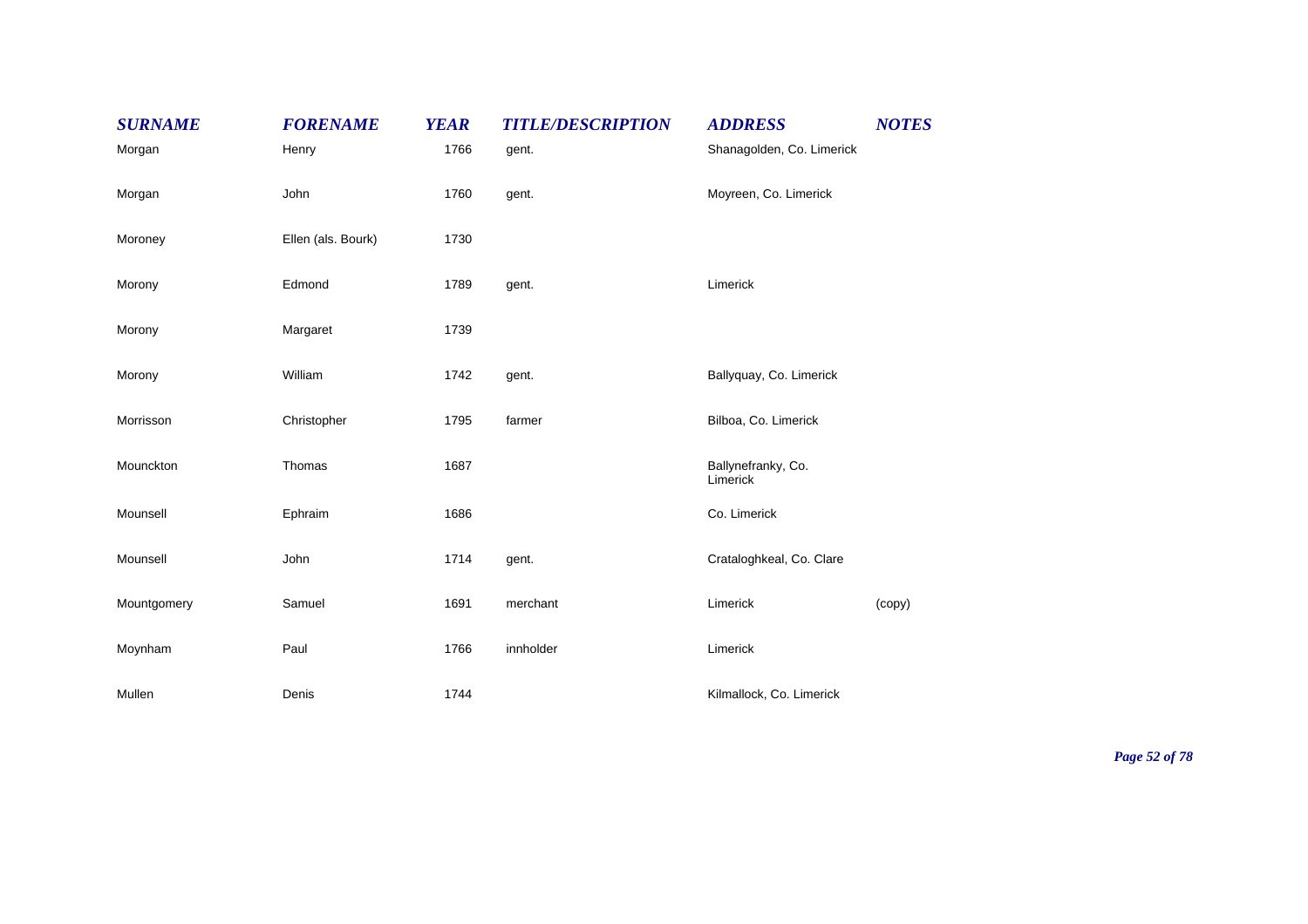| <b>SURNAME</b> | <b>FORENAME</b> | <b>YEAR</b> | <b>TITLE/DESCRIPTION</b> | <b>ADDRESS</b>             | <b>NOTES</b> |
|----------------|-----------------|-------------|--------------------------|----------------------------|--------------|
| Mullins        | Mary            | 1785        | widow                    | Pennywell Road, Limerick   |              |
| Mullock        | Thomas          | 1774        | cordwainer               | Limerick                   |              |
| Mulloney       | Mary            | 1790        | widow                    | Ballyclinfane, Co. Clare   |              |
| Mullowny       | Ellinor         | 1730        | widow                    | Limerick                   |              |
| Mulvihill      | Patrick         | 1724        |                          |                            |              |
| Murphy         | Arthur          | 1734        | gent.                    | Ballydiganah, Co. Limerick |              |
| Murphy         | Darby           | 1765        | farmer                   | Knocknadyhy, Co. Limerick  |              |
| Murphy         | James           | 1743        |                          | Nantenan, Co. Limerick     |              |
| Murphy         | John            | 1799        | gent.                    | Limerick                   |              |
| Mutlow         | Mary            | 1688        | widow                    | Limerick                   |              |
| Naish          | Silvester       | 1737        |                          | Ballycollen, Co. Limerick  |              |
| Napper         | John            | 1723        |                          | Limerick                   |              |
| Nash           | Patrick         | 1741        | gent.                    | Ballycullen, Co. Limerick  | (copy)       |

*Page 53 of 78*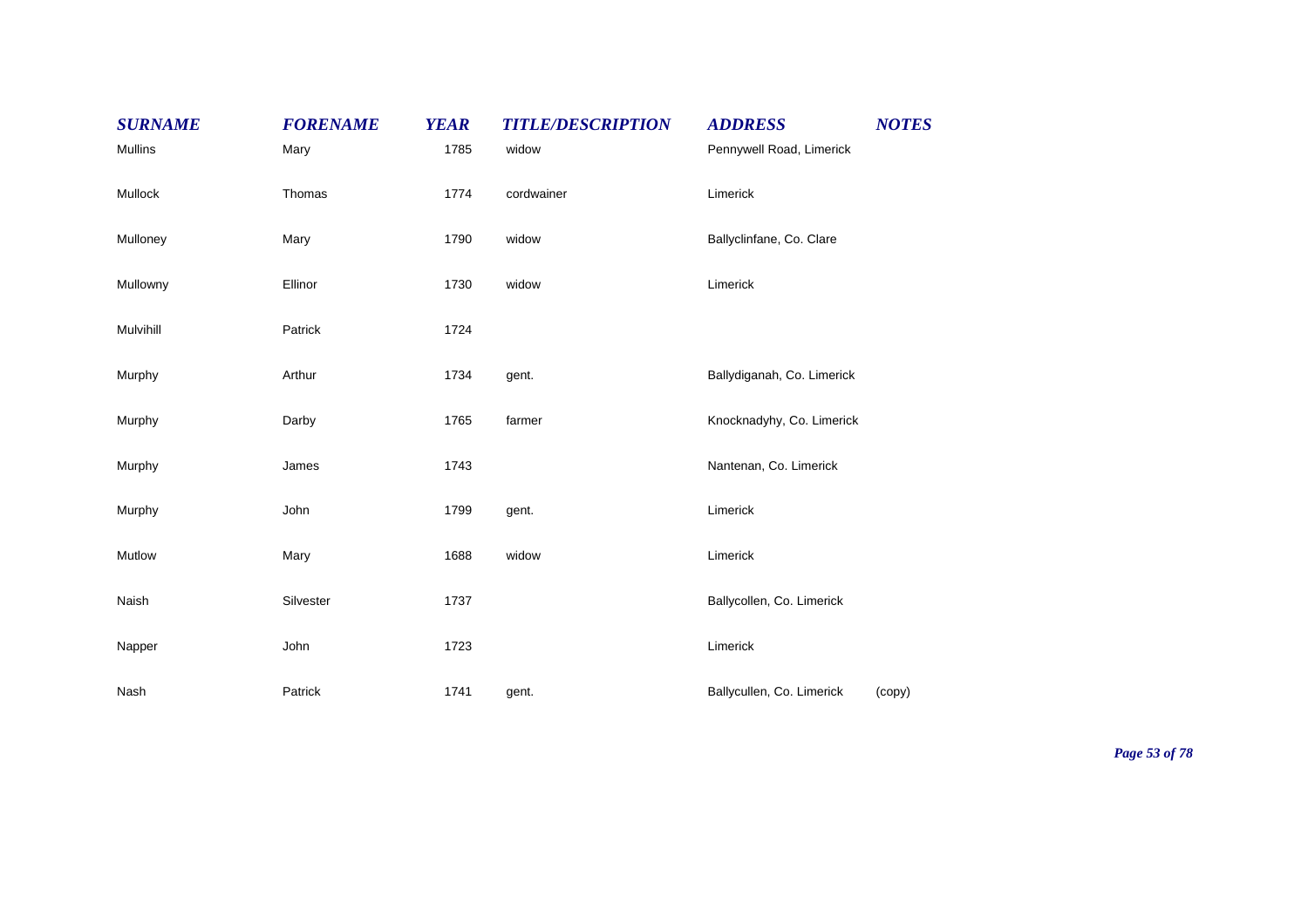| <b>SURNAME</b> | <b>FORENAME</b> | <b>YEAR</b> | <b>TITLE/DESCRIPTION</b> | <b>ADDRESS</b>                  | <b>NOTES</b> |
|----------------|-----------------|-------------|--------------------------|---------------------------------|--------------|
| Nash           | Ralph           | 1755        | gent.                    | Cahirconlish, Co. Limerick      |              |
| Nash           | Richard         | 1714        | gent.                    | Ive Gallaghoe, Co. Limerick     |              |
| Nash           | William         | 1754        | tobacconist              | Limerick                        |              |
| Naughten       | John            | 1750        |                          | Limerick                        |              |
| Naughten       | Philip          | 1690        | butcher                  | Limerick                        |              |
| Neagle         | Garrett         | 1781        | farmer                   | Clouncurralane, Co.<br>Limerick |              |
| Neale          | Edmund          | 1726        | butcher                  | Limerick                        |              |
| Neale          | Michael         | 1768        | brogue maker             | South Liberties, Limerick       |              |
| Neilan         | John            | 1778        | yeoman                   | Rathkeale, Co. Limerick         |              |
| Neilane        | James           | 1786        | shopkeeper               | Rathkeale, Co. Limerick         |              |
| Neilane        | William         | 1791        | dealer                   | Limerick                        |              |
| Neville        | Michael         | 1785        | whip maker               | Limerick                        |              |
| Nihell         | David           | 1718        | merchant                 | Limerick                        |              |

*Page 54 of 78*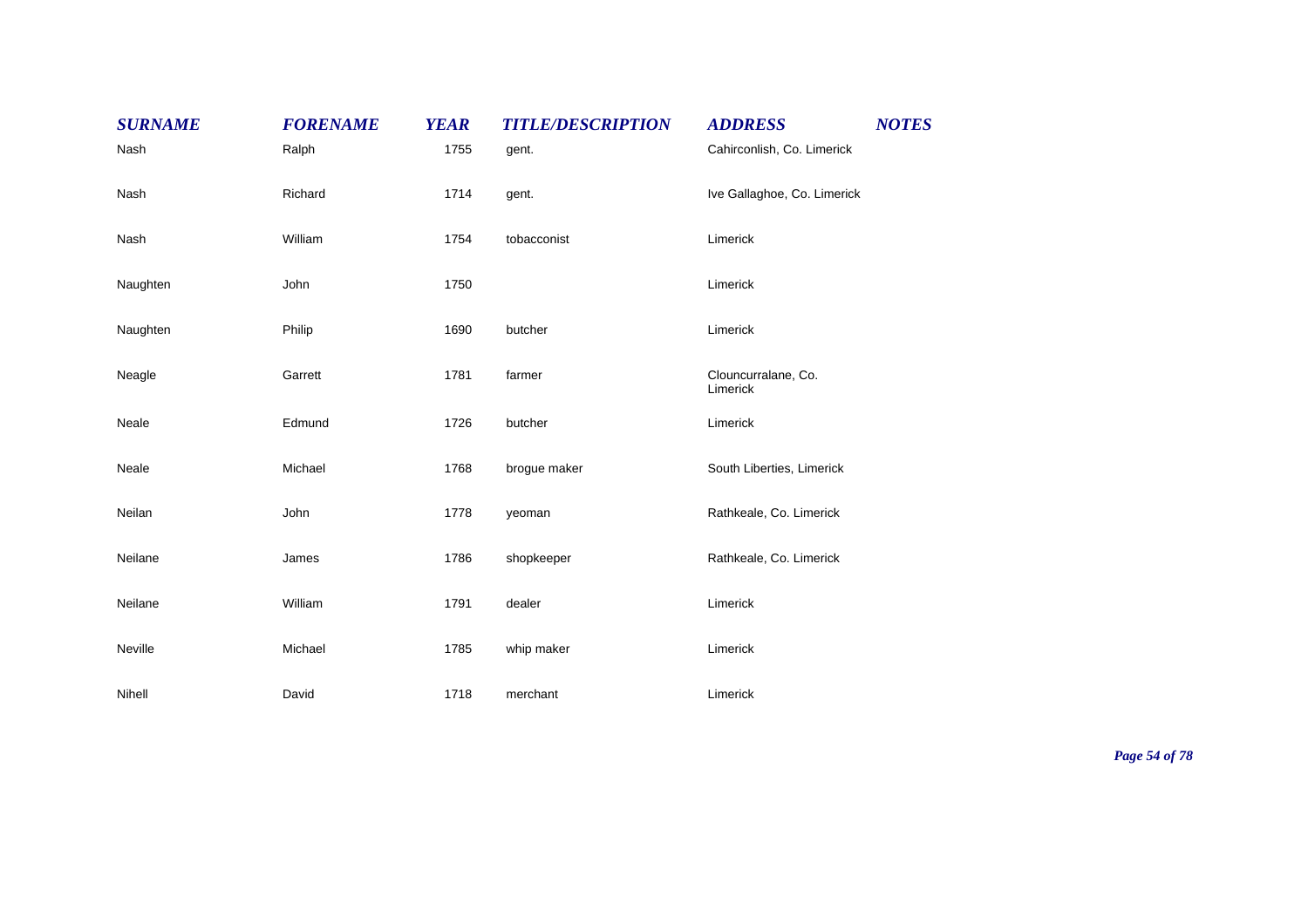| <b>SURNAME</b> | <b>FORENAME</b>   | <b>YEAR</b> | <b>TITLE/DESCRIPTION</b> | <b>ADDRESS</b>               | <b>NOTES</b> |
|----------------|-------------------|-------------|--------------------------|------------------------------|--------------|
| Nihill         | Matthew           | 1799        | gent.                    | Limerick                     |              |
| Nix            | George            | 1771        | gent.                    | <b>Liberties of Limerick</b> |              |
| Nonane         | Edmond            | 1714        |                          |                              |              |
| Norris         | William           | 1707        |                          |                              |              |
| Nunan          | Maurice           | 1750        |                          | Tullolack                    |              |
| Nunan          | Moris             | 1714        | joiner                   | Kilfinan, Co. Limerick       |              |
| O'Brien        | Andrew            | 1776        | cooper                   | Limerick                     |              |
| O'Brien        | Cornelius         | 1724        | gent.                    | Farihy, Co. Limerick         |              |
| O'Brien        | Daniel            | 1799        | apothecary               | Rathkeale, Co. Limerick      | (copy)       |
| O'Brien        | Denis             |             | farmer                   | Ardnocrohy, Co. Limerick     | see Brien    |
| O'Brien        | John              | 1740        | gent.                    | Limerick                     |              |
| O'Brien        | John fitz Timothy |             | aleseller and cooper     |                              | see Brien    |
| O'Brien        | Martin            | 1798        | brickmaker               | Ballynacurra, Co. Limerick   |              |

*Page 55 of 78*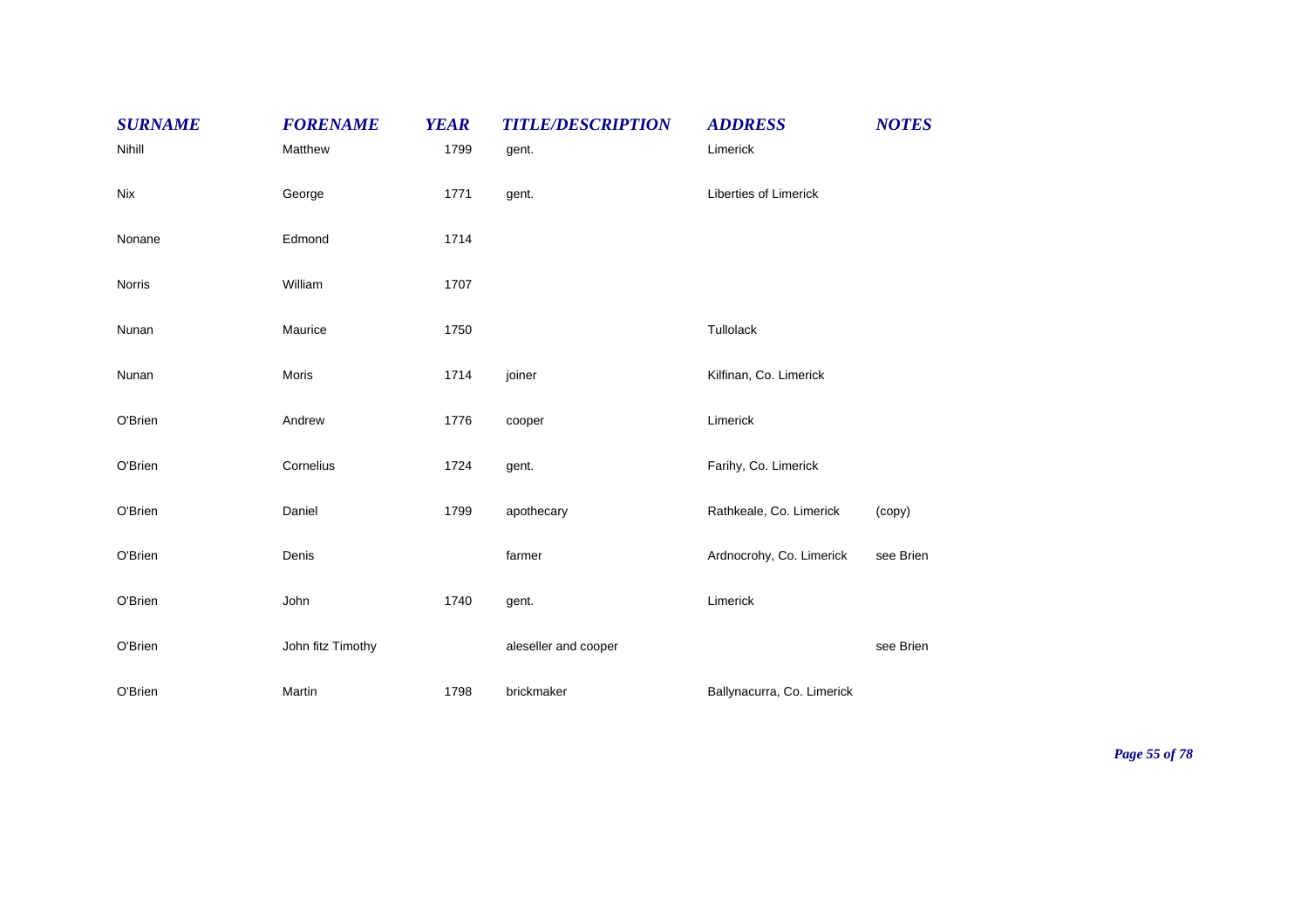| <b>SURNAME</b> | <b>FORENAME</b> | <b>YEAR</b> | <b>TITLE/DESCRIPTION</b>            | <b>ADDRESS</b>                        | <b>NOTES</b> |
|----------------|-----------------|-------------|-------------------------------------|---------------------------------------|--------------|
| O'Brien        | Patrick         | 1797        | architect                           | Adare, Co. Limerick                   |              |
| O'Brien        | Susanna         | 1795        | widow                               | Limerick                              |              |
| O'Brien        | Thomas          | 1736        | clothier                            | Limerick                              |              |
| O'Brien        | Timothy         | 1770        |                                     | Limerick                              |              |
| O'Bryan        | Mathew          | 1713        |                                     | Cappah                                |              |
| O'Bryan        | Patrick         | 1760        |                                     | Limerick                              |              |
| O'Bryen        | Dermott         | 1723        | gent.                               | Donoughmore, Liberties of<br>Limerick |              |
| O'Bryen        | John            | 1764        | hosier                              | Limerick                              |              |
| O'Bryen        | Morgan          | 1719        |                                     | Cappah                                |              |
| O'Bryen        | Therlagh        | 1706        | clothworker                         | Limerick                              |              |
| O'Dell         | Anne            | 1773        | widow                               | Rathkeale, Co. Limerick               |              |
| O'Dell         | Charles         | 1761        | assistant in Examinator's<br>Office | Dublin                                |              |
| O'Dell         | Elizabeth       | 1767        |                                     | Ballyhahill, Co. Limerick             |              |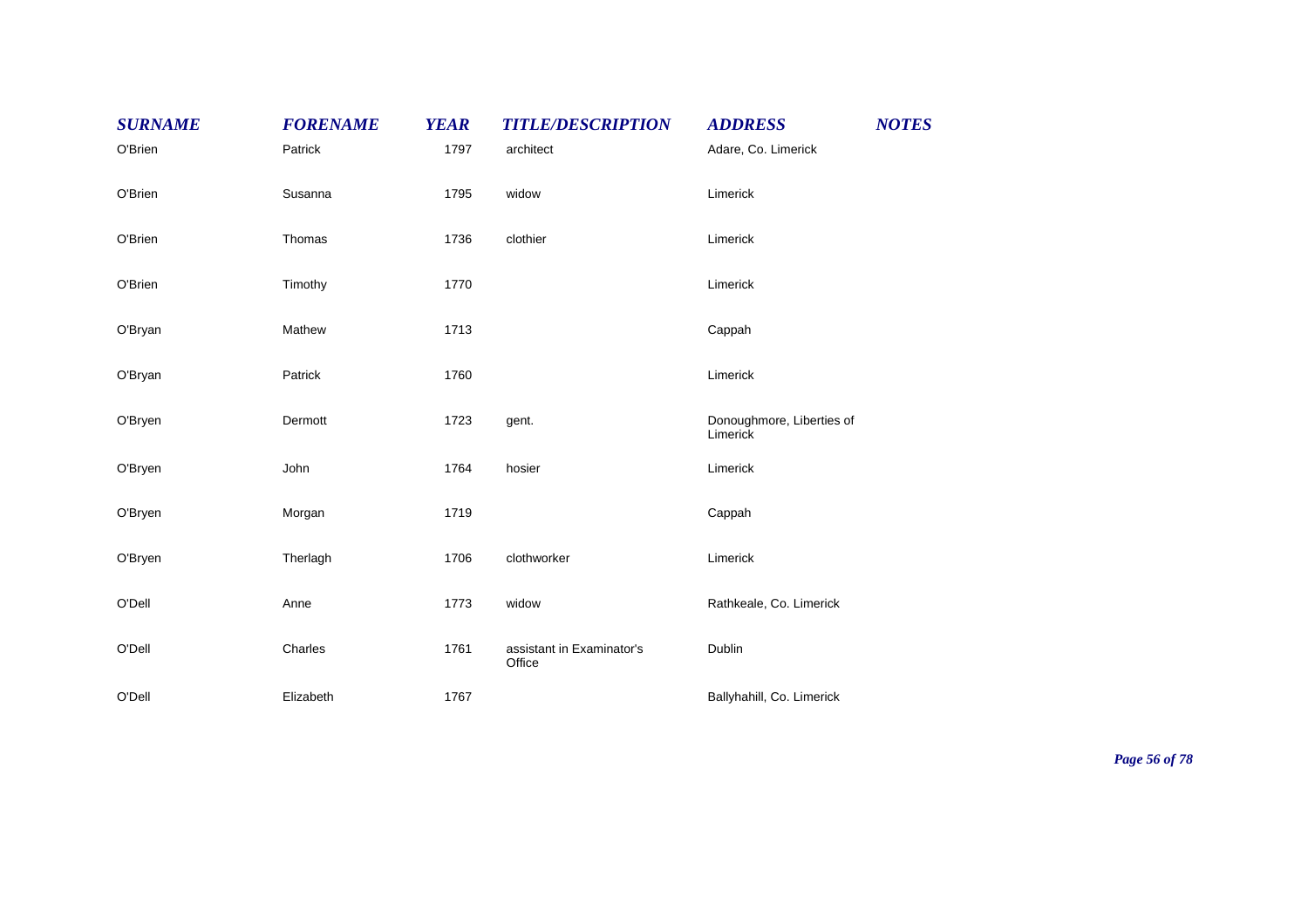| <b>SURNAME</b> | <b>FORENAME</b> | <b>YEAR</b> | <b>TITLE/DESCRIPTION</b> | <b>ADDRESS</b>                               | <b>NOTES</b> |
|----------------|-----------------|-------------|--------------------------|----------------------------------------------|--------------|
| O'Donell       | Thomas          | 1743        | gent.                    | Fanningstown, Co. Limerick                   |              |
| O'Donnell      | John            | 1774        | farmer                   | Teermoor, Co. Limerick                       |              |
| O'Donnell      | John            | 1791        | gent.                    | Gurrane, Keagh, Co.<br>Limerick              |              |
| O'Donnell      | Philip          | 1784        |                          | Flemingstown, Co. Limerick                   |              |
| O'Grady        | Denis           | 1799        |                          | East Moigh, Co. Limerick                     |              |
| O'Grady        | Thomas          | 1797        | butter buyer             | Cork                                         |              |
| O'Halloran     | Cornelius       | 1790        | chandler                 | Limerick                                     |              |
| Oliver         | William         | 1794        | saddler                  | Limerick                                     |              |
| O'Loghlin      | Bernard         | 1741        | merchant                 | Limerick                                     |              |
| Orchard        | John            | 1714        | gent.                    | Ballyhetrick, Co. Limerick                   |              |
| Ormsby         | Maunsell        | 1786        |                          | Ballygrennan, North<br>Liberties of Limerick |              |
| Ormsby         | Roger           | 1683        | gent.                    | Limerick                                     |              |
| Ormsby         | William         | 1719        | gent.                    | Limerick                                     |              |

*Page 57 of 78*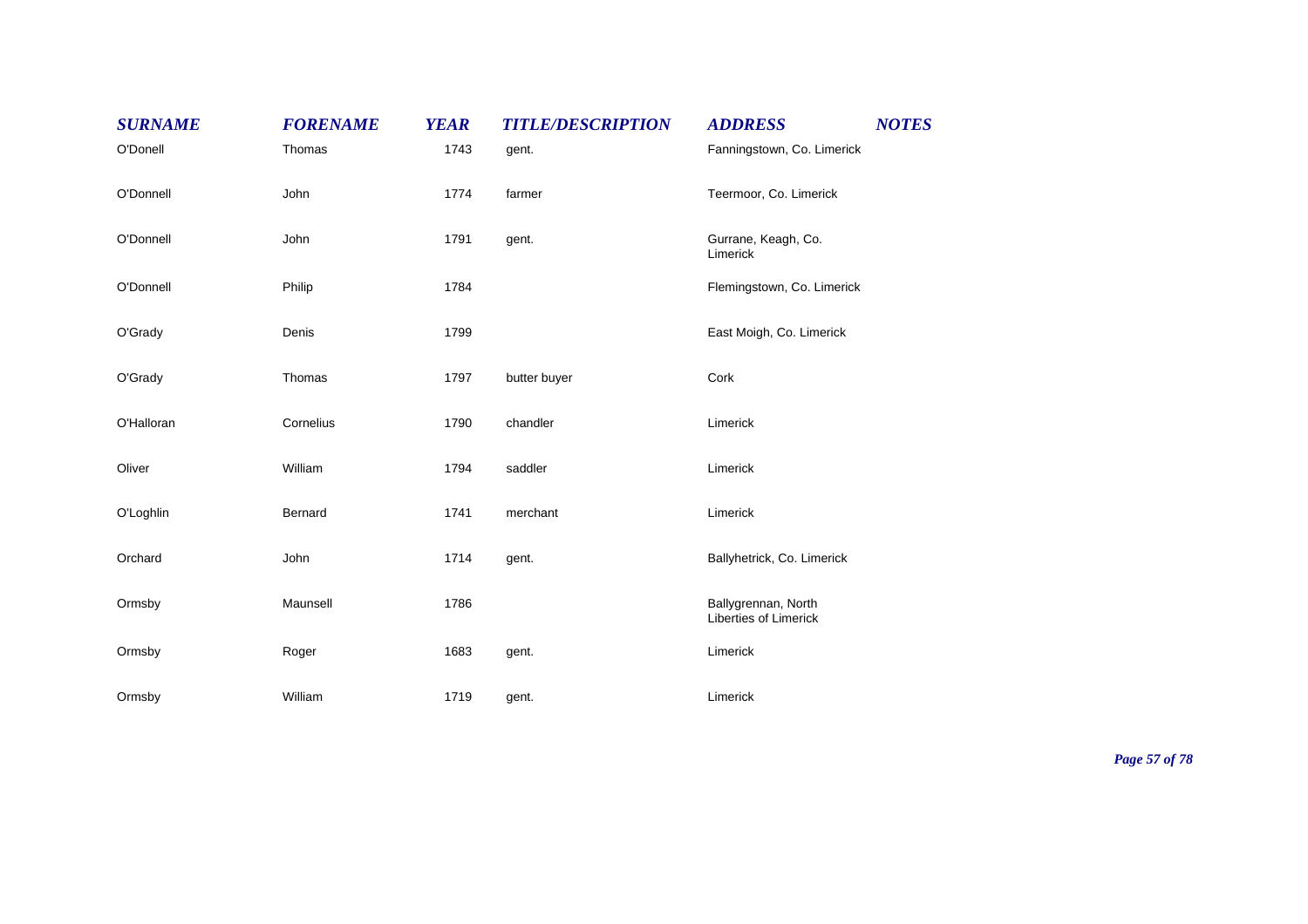| <b>SURNAME</b> | <b>FORENAME</b> | <b>YEAR</b> | <b>TITLE/DESCRIPTION</b> | <b>ADDRESS</b>                       | <b>NOTES</b> |
|----------------|-----------------|-------------|--------------------------|--------------------------------------|--------------|
| Ormsby         | Zachary         | 1723        | Rev., LL.D.              | Ballygrenan, Co. Limerick            |              |
| Osborne        | Charles         | 1790        |                          | Limerick                             |              |
| O'Sullivan     | Thomas          | 1799        | Rev.                     |                                      |              |
| Owens          | James           | 1769        | gent.                    | Kilbreedy, Co. Limerick              |              |
| Parker         | Anthony         | 1797        | gent.                    | Ballingarry, Co. Limerick            |              |
| Parker         | Edward          | 1701        | innkeeper                | Limerick                             |              |
| Parker         | Edward          | 1782        | goldsmith                | Limerick                             |              |
| Parker         | John            | 1727        |                          |                                      |              |
| Parker         | John            | 1731        | gunsmith                 | Limerick                             |              |
| Peacock        | George          | 1688        |                          | Graneg, Co. Limerick                 |              |
| Pearsy         | Anne            | 1729        |                          |                                      |              |
| Penney         | John            | 1766        |                          | Carhue, Clanwilliam, Co.<br>Limerick |              |
| Penney         | Richard         | 1774        | farmer                   | Carhue, Co. Limerick                 |              |

*Page 58 of 78*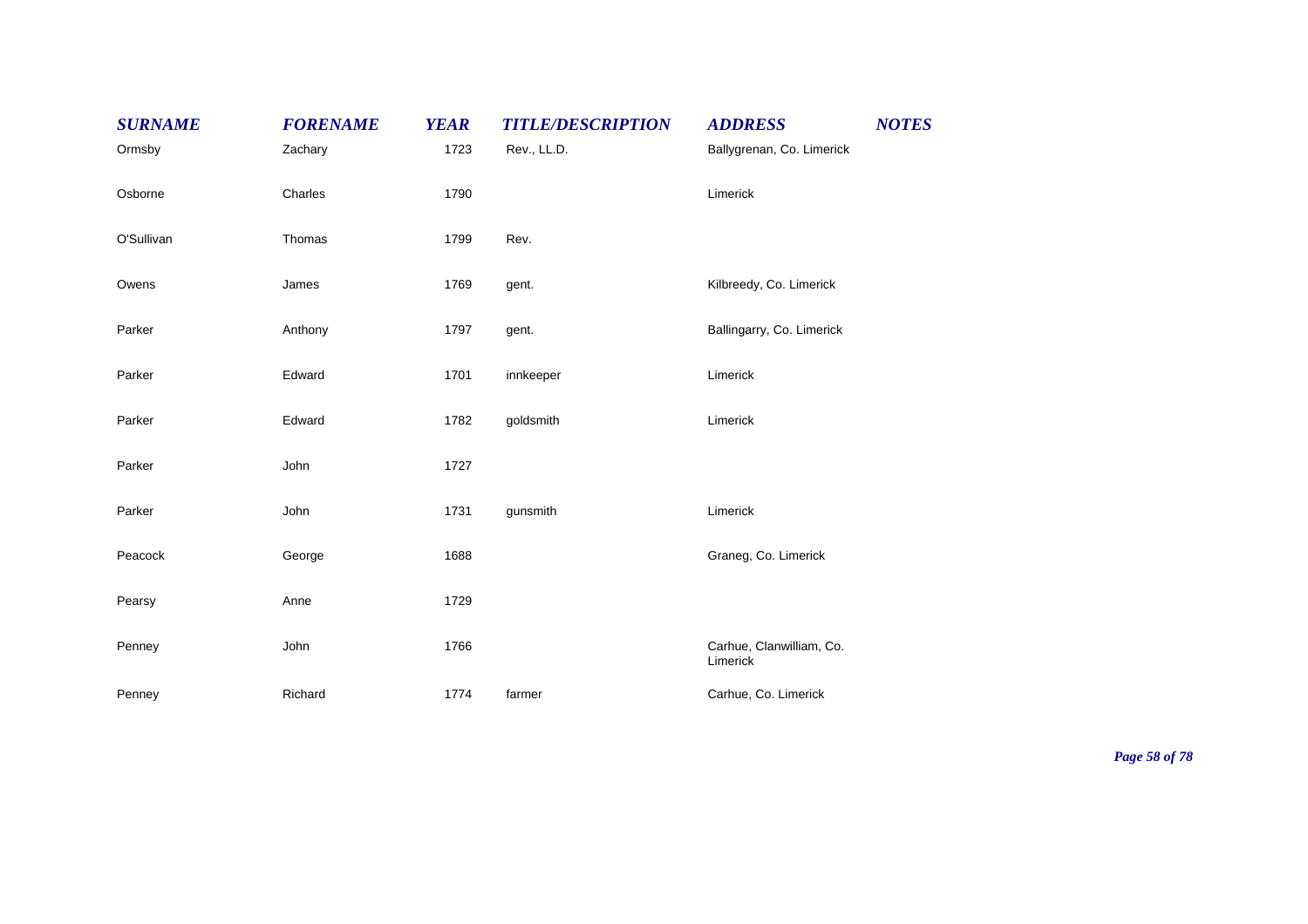| <b>SURNAME</b> | <b>FORENAME</b> | <b>YEAR</b> | <b>TITLE/DESCRIPTION</b> | <b>ADDRESS</b>                          | <b>NOTES</b> |
|----------------|-----------------|-------------|--------------------------|-----------------------------------------|--------------|
| Peppard        | Patrick         | 1751        | gent.                    | Cappagh, Co. Limerick                   |              |
| Peppard        | Standish        | 1776        |                          | Cappagh, Co. Limerick                   |              |
| Pery           | Mary            | 1780        | spinster                 | Limerick                                |              |
| Phillips       | Hugh            | 1685        |                          | St. Mary's parish, Limerick             |              |
| Phillips       | James           | 1694        |                          | Limerick                                |              |
| Pickmar        | John            | 1743        | mason                    | Limerick                                |              |
| Piercy         | Bartholomew     | 1741        | Rev.                     | Limerick                                |              |
| Pollok         | Robert          | 1726        | schoolmaster             | Limerick                                | late of Cork |
| Power          | Matthew         | 1735        |                          | Scatterry                               |              |
| Power          | Michael         | 1793        |                          | Rathfarra, Shanagolden,<br>Co. Limerick |              |
| Power          | Thomas          | 1714        | esq.                     | Parke, Co. Limerick                     |              |
| Pratt          | John            | 1750        |                          |                                         |              |
| Prestwick      | Elias           | 1730        |                          | Clonbrien, Co. Limerick                 |              |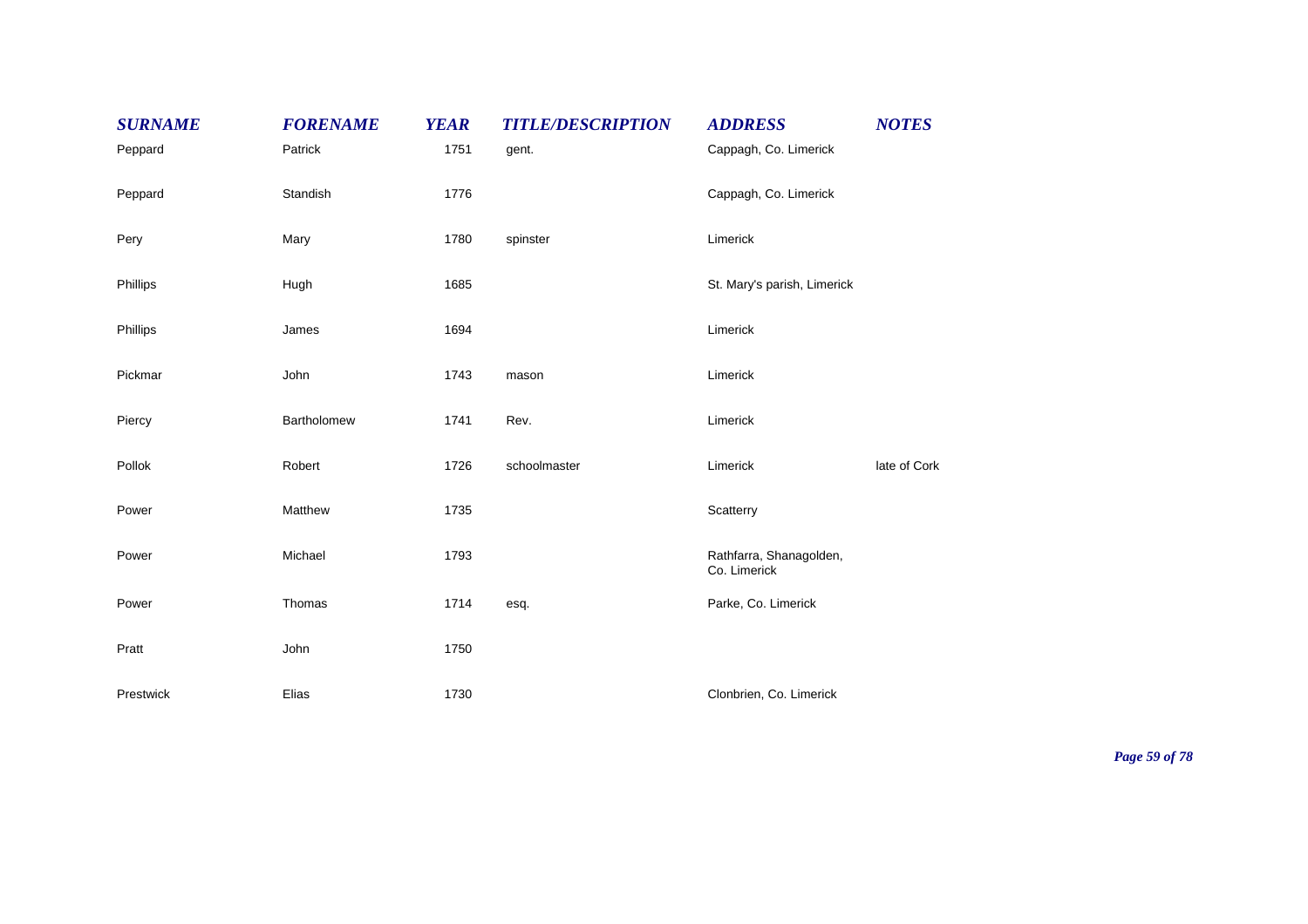| <b>SURNAME</b> | <b>FORENAME</b>  | <b>YEAR</b> | <b>TITLE/DESCRIPTION</b> | <b>ADDRESS</b>              | <b>NOTES</b> |
|----------------|------------------|-------------|--------------------------|-----------------------------|--------------|
| Prestwick      | Joseph           | 1770        | gent.                    | Coolboy, Co. Limerick       |              |
| Prittie        | John             | 1725        | limner                   | Limerick                    |              |
| Purcell        | George           | 1757        |                          |                             |              |
| Purcell        | John             | 1760        |                          | Newtown, Co. Limerick       |              |
| Purcell        | Patrick          | 1774        | innholder                | North Liberties of Limerick |              |
| Pursell        | William          | 1795        | farmer                   | Grange, Co. Limerick        |              |
| Quaine         | William          | 1791        | farmer                   | Ballincrogue, Co. Limerick  |              |
| Quin           | John             | 1789        | Rev.                     | Tuoreen, Co. Limerick       |              |
| Quinn          | James            | 1763        |                          | Limerick                    |              |
| Rahely         | John             | 1720        | parish priest            | Kilfinane, Co. Limerick     |              |
| Rawleigh       | Walter           | 1724        |                          | Mitchelstown, Co. Limerick  |              |
| Rawlins        | Anne (als. Lake) | 1720        | wife of Henry Rawlins    | Newcastle, Co. Limerick     |              |
| Rawly          | James            | 1770        | farmer                   | Clohdoloorty, Co. Limerick  |              |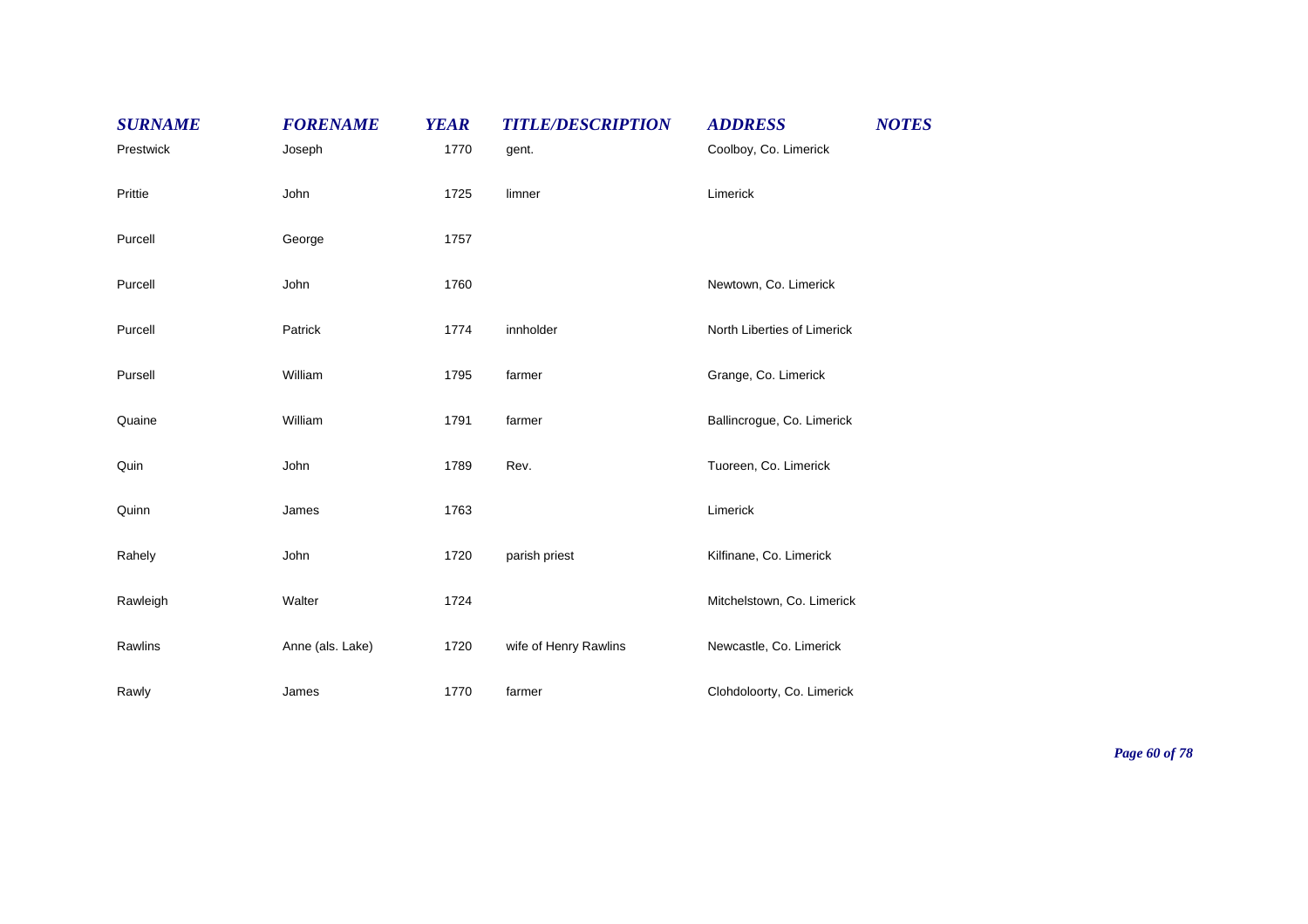| <b>SURNAME</b> | <b>FORENAME</b> | <b>YEAR</b> | <b>TITLE/DESCRIPTION</b>                 | <b>ADDRESS</b>          | <b>NOTES</b>     |
|----------------|-----------------|-------------|------------------------------------------|-------------------------|------------------|
| Ready          | Denis           | 1729        | farmer                                   | Killcole, Co. Limerick  |                  |
| Ready          | James           | 1727        | tallow chandler                          | Limerick                |                  |
| Ready          | Philip          | 1764        | farmer                                   | Ballyline, Co. Limerick |                  |
| Ready          | Susanna         | 1785        | widow                                    | Limerick                |                  |
| Ready          | William         | 1764        | farmer                                   | Scule, Co. Limerick     |                  |
| Reggan         | Charles         | 1735        | tanner                                   | Pass, Co. Clare         | late of Limerick |
| Reilly         | Patrick         | 1727        |                                          | Limerick                |                  |
| Reily          | John            | 1773        |                                          |                         |                  |
| Reynolds       | Harry           | 1739        | gent.                                    | Limerick                |                  |
| Rice           | Richard         | 1789        | verger of St. Mary's                     | Limerick                |                  |
| Rilands        | Peter           | 1695        | Rev., treasurer of Limerick<br>Cathedral | Limerick                |                  |
| Ring           | Denis           | 1718        |                                          | Ballyline               |                  |
| Roberts        | Owen            | 1729        | gent.                                    | Limerick                |                  |

*Page 61 of 78*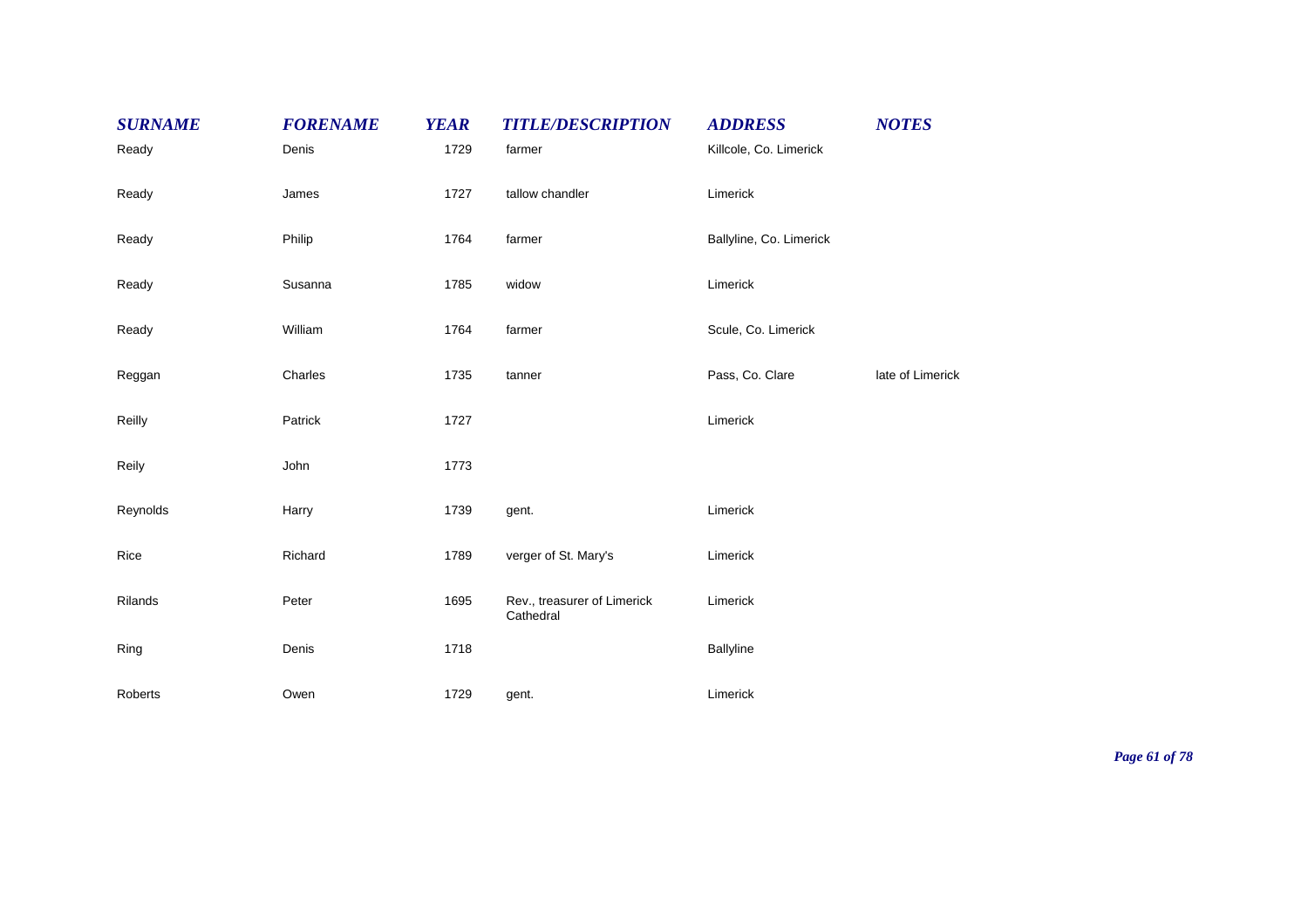| <b>SURNAME</b> | <b>FORENAME</b> | <b>YEAR</b> | <b>TITLE/DESCRIPTION</b>               | <b>ADDRESS</b>                 | <b>NOTES</b> |
|----------------|-----------------|-------------|----------------------------------------|--------------------------------|--------------|
| Robinson       | James           | 1708        | lieutenant, Whetham's<br>Regt. Of Foot |                                |              |
| Robinson       | James           | 1738        | alderman                               | Limerick                       |              |
| Robinson       | John            | 1778        | tobacconist                            | Limerick                       |              |
| Roch           | John            | 1737        |                                        | Ballyargan                     |              |
| Roche          | Anne            | 1757        | widow                                  | Limerick                       |              |
| Roche          | Benjamin        | 1744        | gent.                                  | Limerick                       |              |
| Roche          | Dominick        | 1702        |                                        | Caherovaghily, Co.<br>Limerick |              |
| Roche          | Francis         | 1712        | merchant                               | Limerick                       |              |
| Roche          | George, senior  | 1706        | alderman                               | Limerick                       |              |
| Roche          | James           | 1738        | merchant                               | Limerick                       |              |
| Roche          | Mary            | 1740        | spinster                               | Limerick                       |              |
| Roche          | Richard         | 1731        | tanner and farmer                      | Newcastle, Co. Limerick        |              |
| Roche          | Toxteth         | 1727        | alderman                               | Limerick                       |              |

*Page 62 of 78*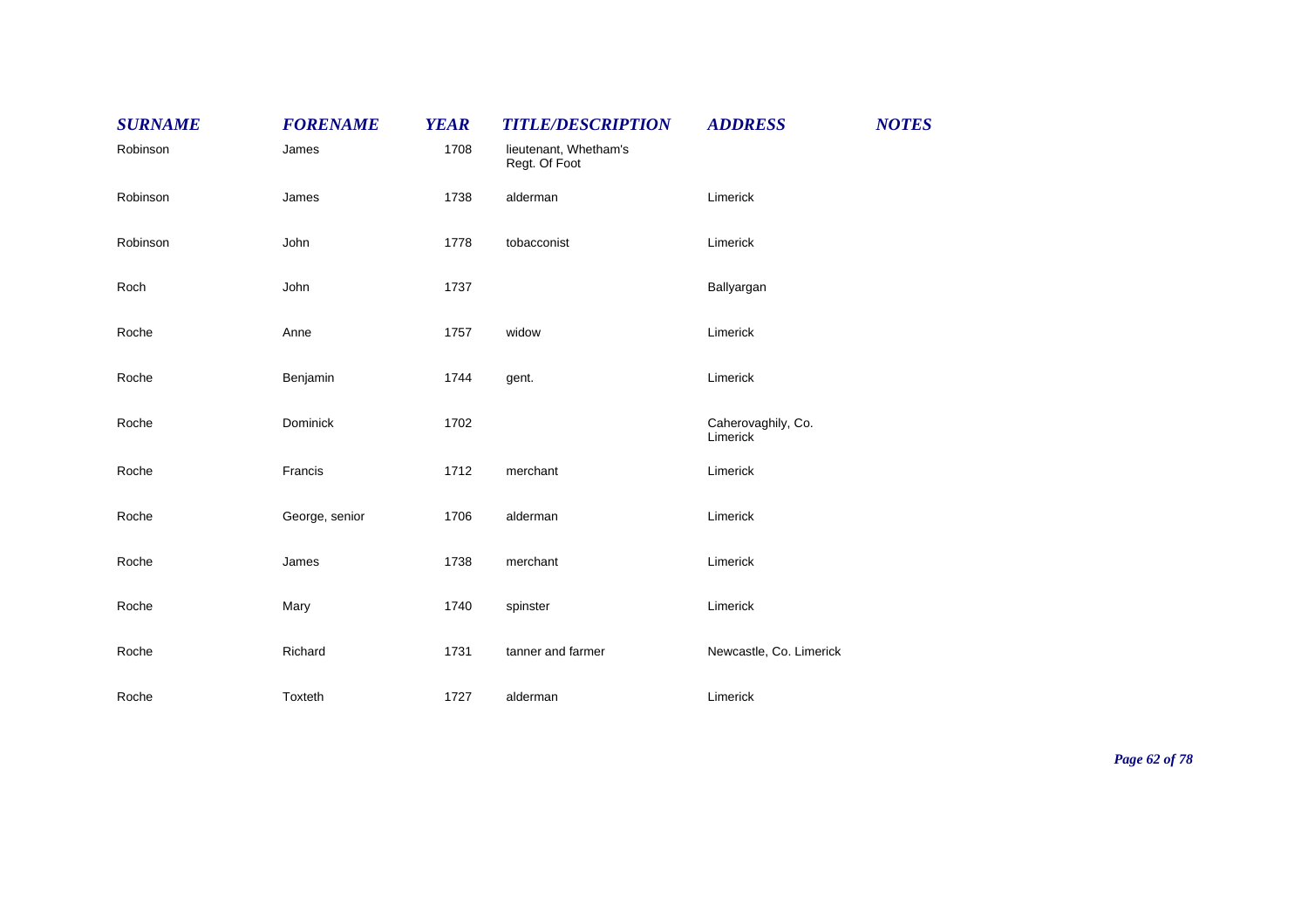| <b>SURNAME</b> | <b>FORENAME</b> | <b>YEAR</b> | <b>TITLE/DESCRIPTION</b> | <b>ADDRESS</b>                              | <b>NOTES</b> |
|----------------|-----------------|-------------|--------------------------|---------------------------------------------|--------------|
| Roe            | James           | 1718        | skinner                  | Limerick                                    |              |
| Rose           | Gartude         | 1758        |                          | Limerick                                    |              |
| Rose           | John            | 1792        | glazier                  | Limerick                                    |              |
| Rose           | Thomas          | 1698        | esq.                     | Culeanenrane, Co. Limerick                  |              |
| Royse          | Henry           | 1731        | Rev.                     | Nantenan, Co. Limerick                      | (copy)       |
| Rugg           | William         | 1721        |                          | Kilmeedy, Co. Limerick                      |              |
| Russell        | Edmond          | 1742        |                          | South Milltown, Lismakeery,<br>Co. Limerick |              |
| Russell        | George          | 1790        | gent.                    | Limerick                                    |              |
| Russell        | James           | 1770        | gent.                    | Carrtown, late of Limerick                  |              |
| Ryan           | James           | 1748        |                          | Limerick                                    |              |
| Ryan           | James           | 1772        | shopkeeper               | Limerick                                    |              |
| Ryan           | James           | 1794        | Rev., parish priest      | Parteen, Co. Clare                          |              |
| Ryan           | Jane            | 1787        | widow                    | Limerick                                    |              |

*Page 63 of 78*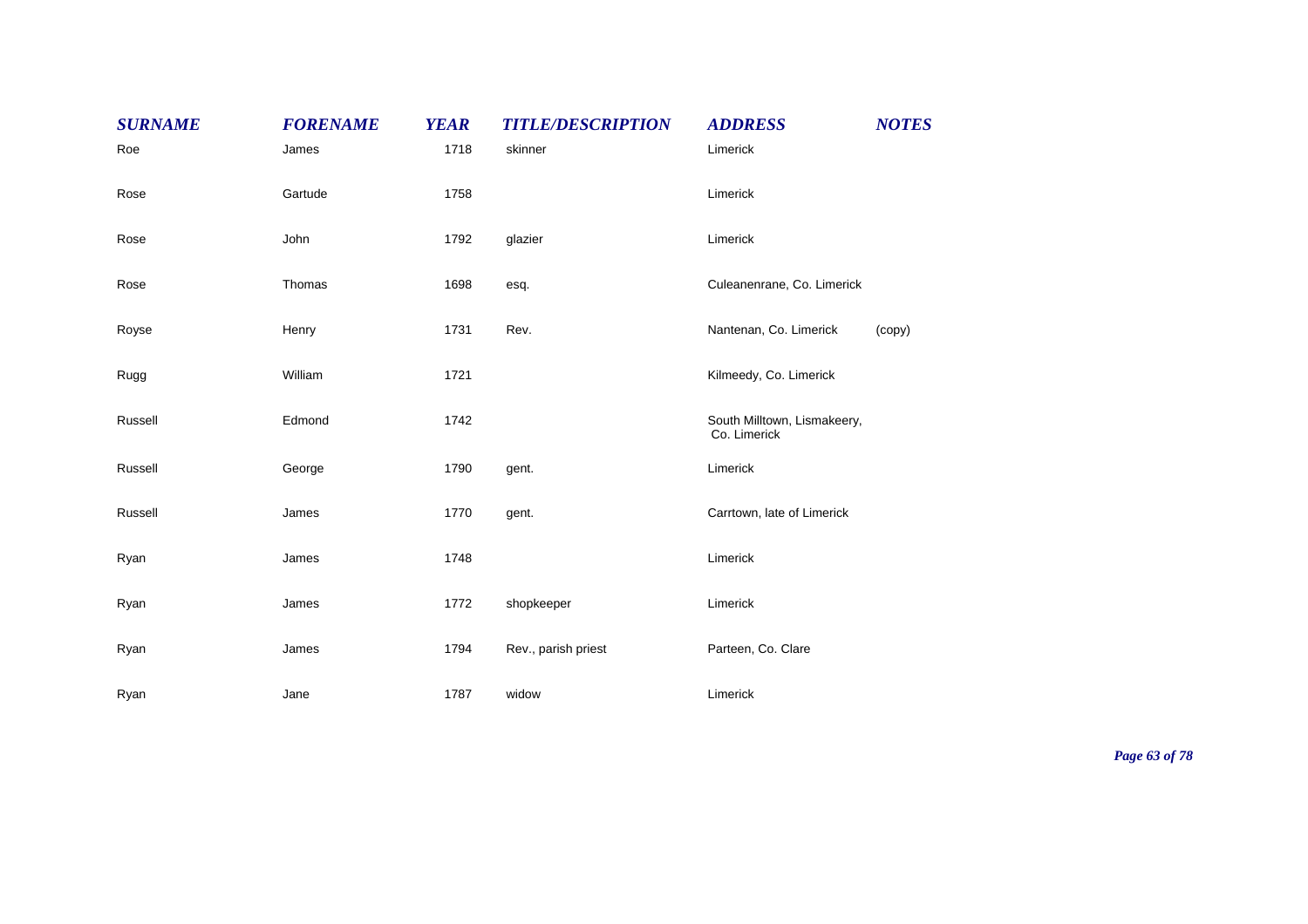| <b>SURNAME</b> | <b>FORENAME</b>      | <b>YEAR</b> | <b>TITLE/DESCRIPTION</b>  | <b>ADDRESS</b>        | <b>NOTES</b>     |
|----------------|----------------------|-------------|---------------------------|-----------------------|------------------|
| Ryan           | Joane                | 1770        | innholder, widow          | Limerick              |                  |
| Ryan           | John                 | 1731        | wigmaker                  | Limerick              |                  |
| Ryan           | John                 | 1770        |                           |                       |                  |
| Ryan           | John                 | 1798        |                           | Nantenan              |                  |
| Ryan           | Owen                 | 1799        | gent.                     | Limerick              |                  |
| Ryan           | Patrick              | 1796        | skin and feather merchant | John Street, Limerick |                  |
| Ryan           | Philip               | 1776        | innholder                 | Limerick              |                  |
| Ryan           | Thomas               | 1797        | tobacconist               | Limerick              |                  |
| Ryan           | William              | 1762        | wheelwright               | Limerick              | (exhibited 1764) |
| Rynald         | Philip               | 1795        | farmer                    | Grage, Co. Limerick   | or Rynard        |
| Sanders        | John                 | 1765        | gent.                     | Limerick              |                  |
| Sargent        | Francis              | 1758        | alderman                  | Limerick              |                  |
| Sargent        | Francis fitz William | 1798        | alderman                  | Limerick              |                  |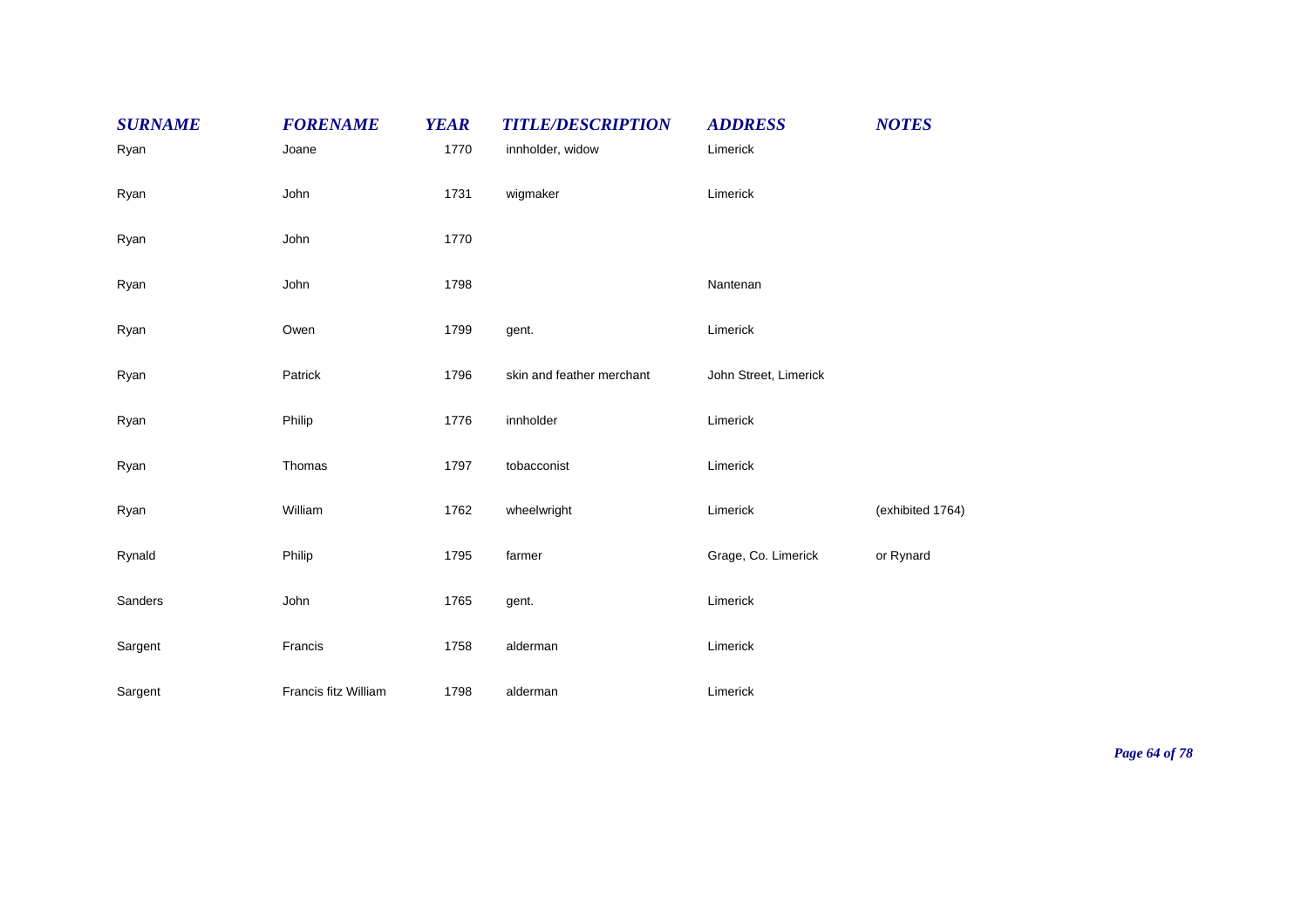| <b>SURNAME</b> | <b>FORENAME</b>      | <b>YEAR</b> | <b>TITLE/DESCRIPTION</b> | <b>ADDRESS</b>                  | <b>NOTES</b> |
|----------------|----------------------|-------------|--------------------------|---------------------------------|--------------|
| Sargent        | Joseph               | 1782        | Rev., clerk              | Limerick                        |              |
| Sargent        | William              | 1724        | gent.                    | Limerick                        |              |
| Sarsfield      | James                | 1792        | cooper                   | Limerick                        |              |
| Sarsfield      | Patrick              | 1767        | cordwainer               | Limerick                        |              |
| Sarsfield      | Patrick              | 1788        | esq.                     | Coonagh, Sarsfield,<br>Limerick |              |
| Sarsfield      | Thomas               | 1763        | farmer                   | Foxhall, Co. Limerick           |              |
| Sawyers        | George               | 1794        | 49th Foot Regimernt      |                                 |              |
| Scanlan        | Cornelius            | 1728        | gent.                    | Ballynoe, Co. Limerick          |              |
| Scanlan        | Darby                | 1778        | farmer                   | Athea, Co. Limerick             |              |
| Scanlan        | Michael fitz Michael | 1764        | gent.                    | Ballynakill, Co. Limerick       |              |
| Scanlan        | Thomas               | 1793        |                          | Ballycommane, Co.<br>Limerick   |              |
| Scully         | Thomas               | 1799        | farmer                   | Ballyany, Co. Limerick          |              |
| Segurett       | Thomas               | 1704        | distiller                | Limerick                        |              |

*Page 65 of 78*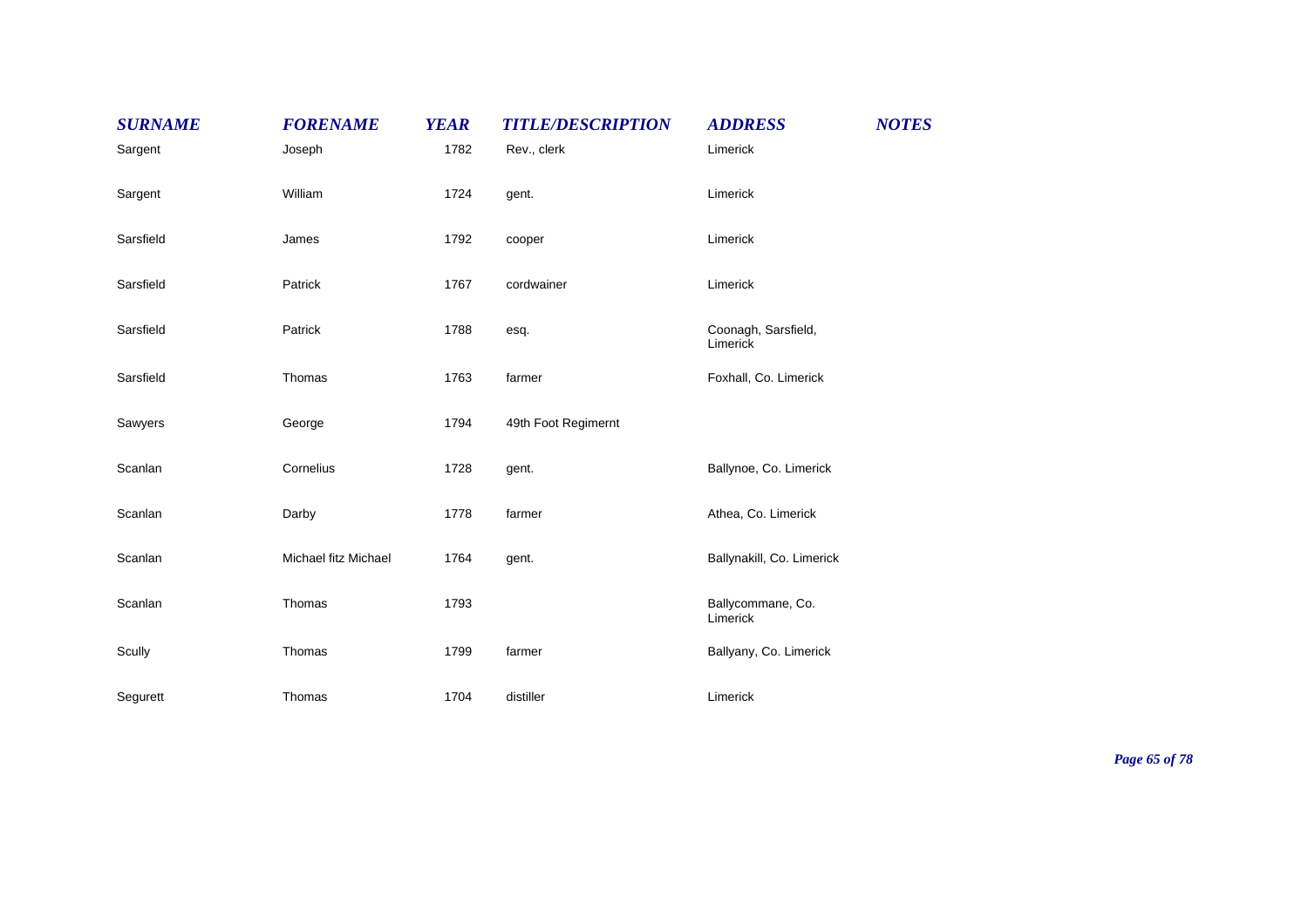| <b>SURNAME</b> | <b>FORENAME</b>    | <b>YEAR</b> | <b>TITLE/DESCRIPTION</b> | <b>ADDRESS</b>              | <b>NOTES</b> |
|----------------|--------------------|-------------|--------------------------|-----------------------------|--------------|
| Sellick        | Richard            | 1708        | tanner                   | Newcastle, Co. Limerick     |              |
| Serle          | George             | 1734        |                          | Ballyallinane, Co. Limerick |              |
| Sexten         | Edmond             | 1631        | alderman                 | Limerick                    |              |
| Sexten         | Edmond             | 1652        | gent.                    | Limerick                    |              |
| Sexton         | George             | 1718        |                          | Limerick                    |              |
| Sexton         | James              | 1669        | burgess                  | Limerick                    |              |
| Sexton         | John               | 1782        |                          | parish of St. Laurence      |              |
| Sexton         | Patrick            | 1799        | baker                    | Limerick                    |              |
| Sexton         | Patrick fitz James | 1742        | merchant                 | Limerick                    |              |
| Sexton         | Richard            | 1700        | burgess                  | Limerick                    |              |
| Shaghanassey   | Maurice            | 1765        |                          | Darriry, Co. Limerick       |              |
| Shaghnessy     | Francis            | 1728        |                          | Cappagh                     |              |
| Shaghnessy     | Teige McDavid      | 1700        |                          |                             |              |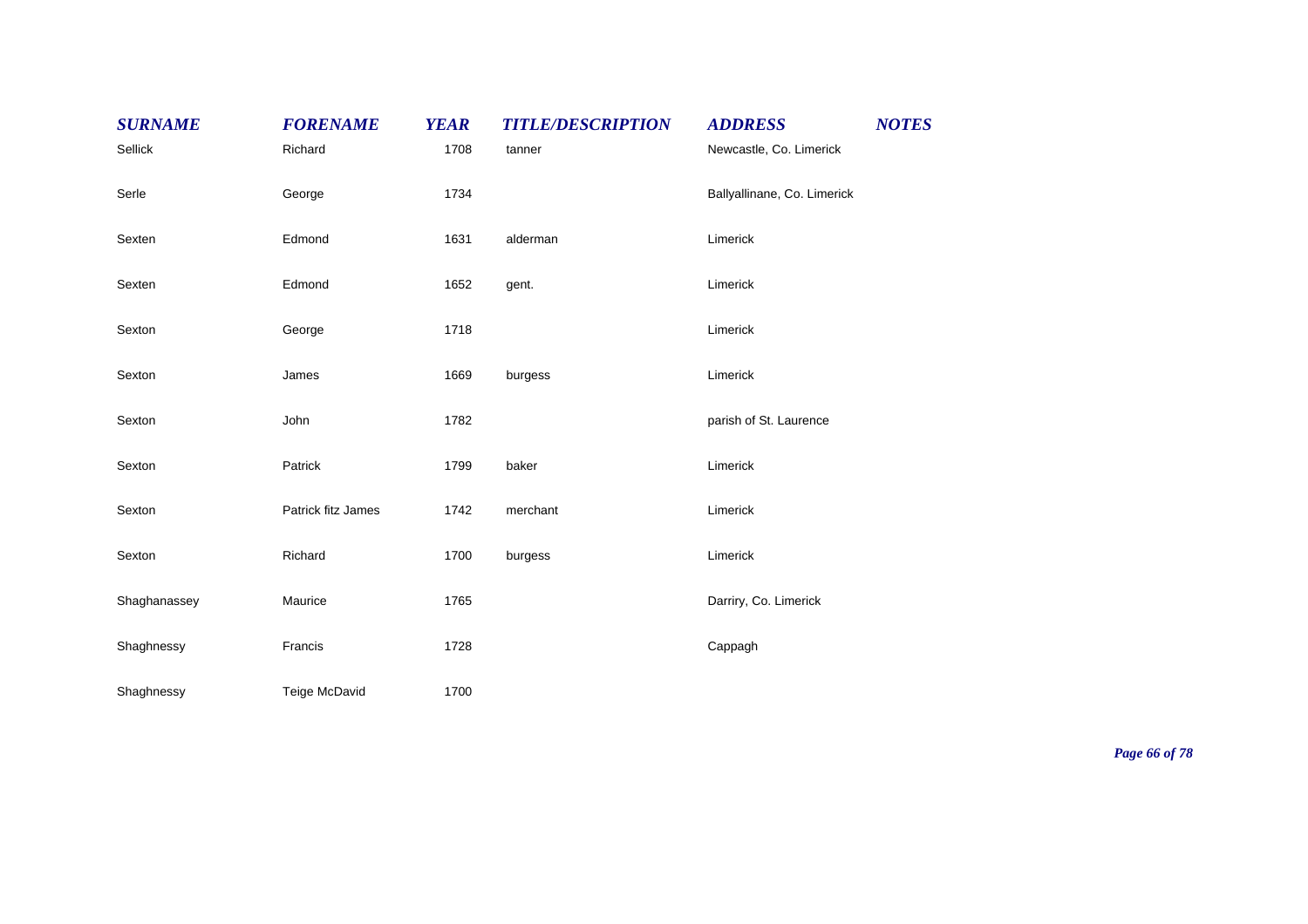| <b>SURNAME</b> | <b>FORENAME</b> | <b>YEAR</b> | <b>TITLE/DESCRIPTION</b> | <b>ADDRESS</b>                     | <b>NOTES</b> |
|----------------|-----------------|-------------|--------------------------|------------------------------------|--------------|
| Shaughnessy    | John            | 1795        |                          |                                    |              |
| Shaughnissy    | William         | 1744        | shopkeeper               | Limerick                           |              |
| Shea           | William         | 1777        | house carpenter          | North suburbs of Limerick          |              |
| Sheahan        | Martin          | 1794        | farmer                   | Moig, Shanagolden, Co.<br>Limerick |              |
| Sheahan        | Timothy         | 1800        | farmer                   | Romer, Adare, Co. Limerick         |              |
| Sheanan        | Connor          | 1713        | parish priest            | Kildimo, Kenry, Co.<br>Limerick    |              |
| Sheehy         | John            | 1798        | farmer                   | Shanaclough, Co. Limerick          |              |
| Sheghan        | John            | 1729        | gent.                    | Knockbrack, Co. Limerick           |              |
| Shelton        | John            | 1734        | gent.                    | Ross, Co. Limerick                 |              |
| Sheppard       | John            | 1767        | woollen draper           | Limerick                           |              |
| Shine          | Cornelius       | 1775        | gent.                    | New Castle, Co. Limerick           |              |
| Shirley        | Grizell         | 1686        |                          | Limerick                           |              |
| Siffrett       | Woulkmor        | 1716        | chandler                 | Limerick                           |              |

*Page 67 of 78*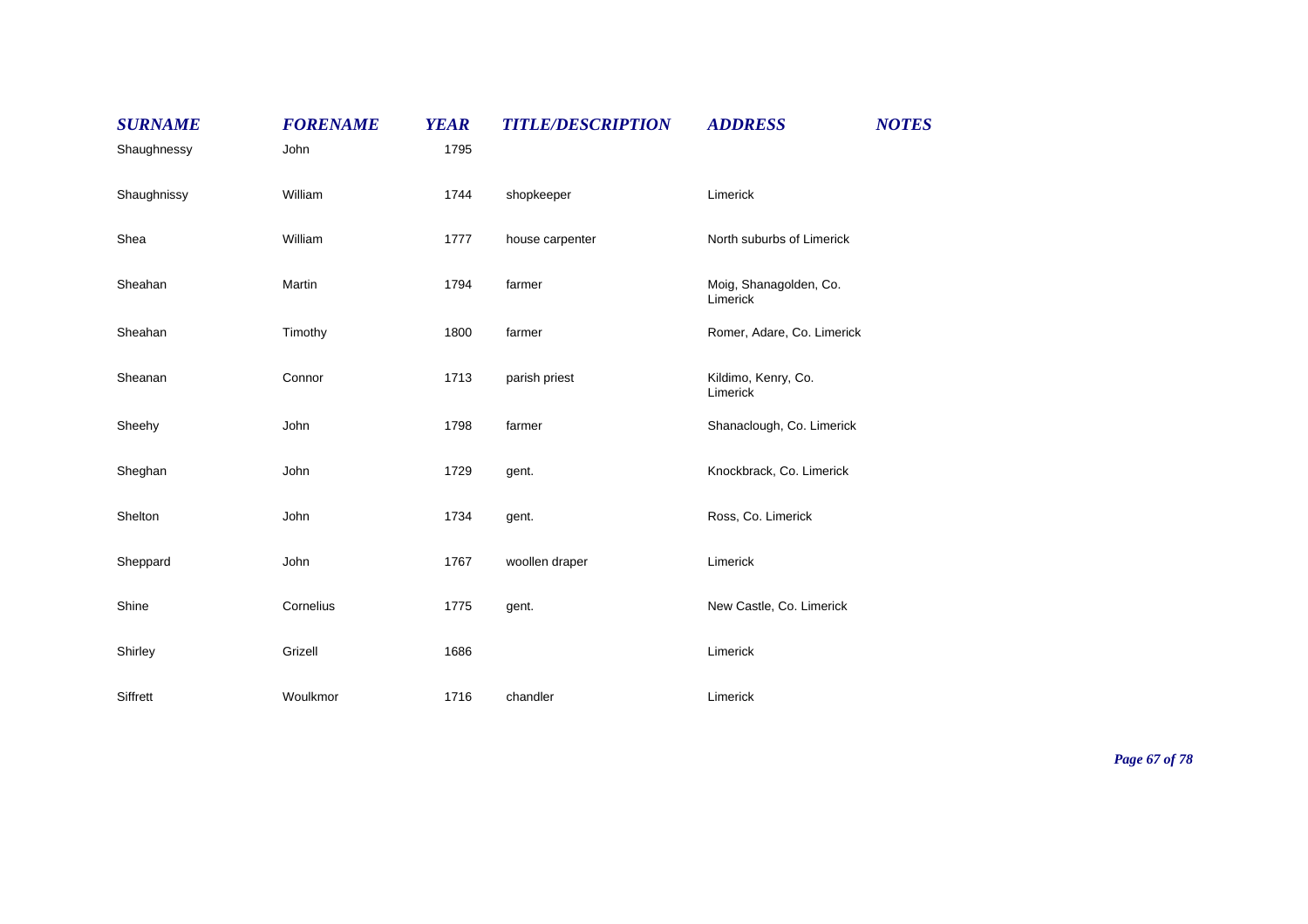| <b>SURNAME</b> | <b>FORENAME</b> | <b>YEAR</b> | <b>TITLE/DESCRIPTION</b> | <b>ADDRESS</b>                           | <b>NOTES</b> |
|----------------|-----------------|-------------|--------------------------|------------------------------------------|--------------|
| Singeon        | Jasper          | 1790        | farmer                   | Ballygarrane, Co. Limerick               |              |
| Slater         | James           | 1718        | tanner                   | Limerick                                 |              |
| Smith          | Richard         | 1703        | alderman                 | Limerick                                 |              |
| Smith          | William         | 1727        | gent.                    | Limerick                                 |              |
| Smithe         | Arthur          | 1684        | chandler                 | Limerick                                 |              |
| Smyth          | John            | 1765        | 39th Regimernt of Foot   | Chandrenagor                             |              |
| Smyth          | Samuel          | 1732        | Rev.                     | Limerick                                 |              |
| Southwell      | Elizabeth       | 1705        | Dame, widow              | castlematres, Rathkeale,<br>Co. Limerick |              |
| Southwell      | Richard         | 1679        | esq.                     | Callow, Co. Limerick                     |              |
| Spencer        | Giles           | 1692        | gent.                    | Limerick                                 |              |
| Spierin        | Luke            | 1728        | gent.                    | Cappaugh, Co. Limerick                   |              |
| Spierin        | Mathew          | 1719        | gent.                    | Rower, Co. Limerick                      |              |
| Squibb         | Mathew          | 1719        |                          | Limerick                                 |              |

*Page 68 of 78*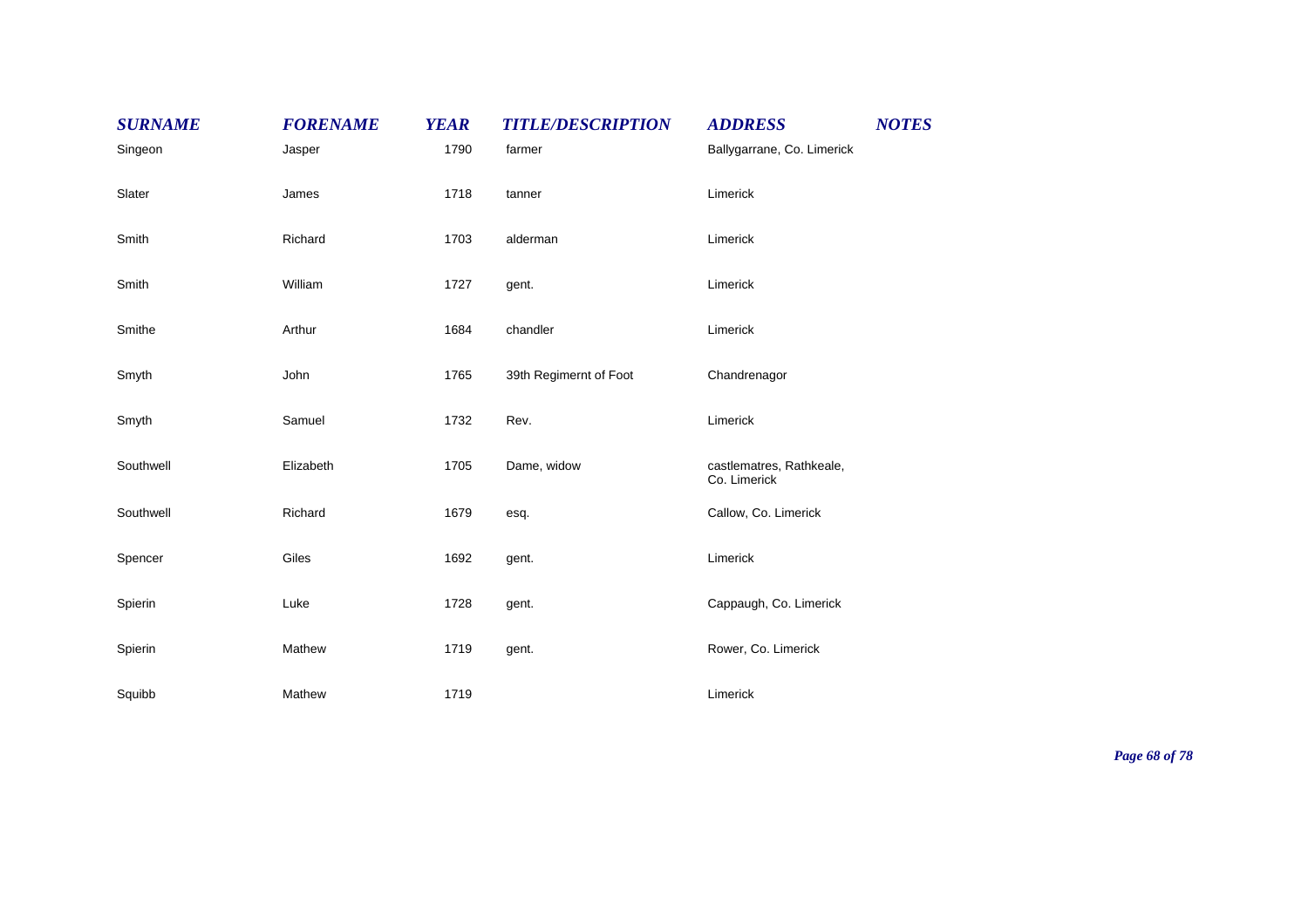| <b>SURNAME</b> | <b>FORENAME</b>      | <b>YEAR</b> | <b>TITLE/DESCRIPTION</b> | <b>ADDRESS</b>                        | <b>NOTES</b>     |
|----------------|----------------------|-------------|--------------------------|---------------------------------------|------------------|
| Stanton        | Laurence             | 1779        | Rev.                     |                                       |                  |
| Starkey        | Sarah                | 1785        | widow                    | Limerick                              |                  |
| Starr          | John                 | 1782        |                          | Mountpleasant, Kenry, Co.<br>Limerick |                  |
| Starr          | William              | 1778        |                          | Shannongrove, Kenry, Co.<br>Limerick  | (copy)           |
| <b>Steeres</b> | Richard              | 1764        | Rev.                     | Fedamore, Co. Limerick                |                  |
| <b>Stokes</b>  | John                 | 1682        | gent.                    | Ballinlonderrig, Co. Limerick         |                  |
| Stondon        | Edmond               | 1786        | farmer                   | North Liberties of Limerick           |                  |
| Stoughton      | Laurence, Sir        | 1616        | knight                   | Stoughton, Surrey                     | (Surrey probate) |
| <b>Stritch</b> | Michael              | 1772        | gent.                    | Ballywilliam, Co. Limerick            |                  |
| Stritch        | Nicholas fitz Pierce | 1693        | merchant                 | Limerick                              |                  |
| Studdert       | George               | 1737        | Rev., clerk              | Arleman, Co. Limerick                 |                  |
| Sullivan       | Daniel               | 1747        | gent.                    | Cloonagh, Co. Limerick                |                  |
| Sullivan       | Darby                | 1708        | gent.                    | Gortnecreghy, Co. Limerick            | (copy)           |

*Page 69 of 78*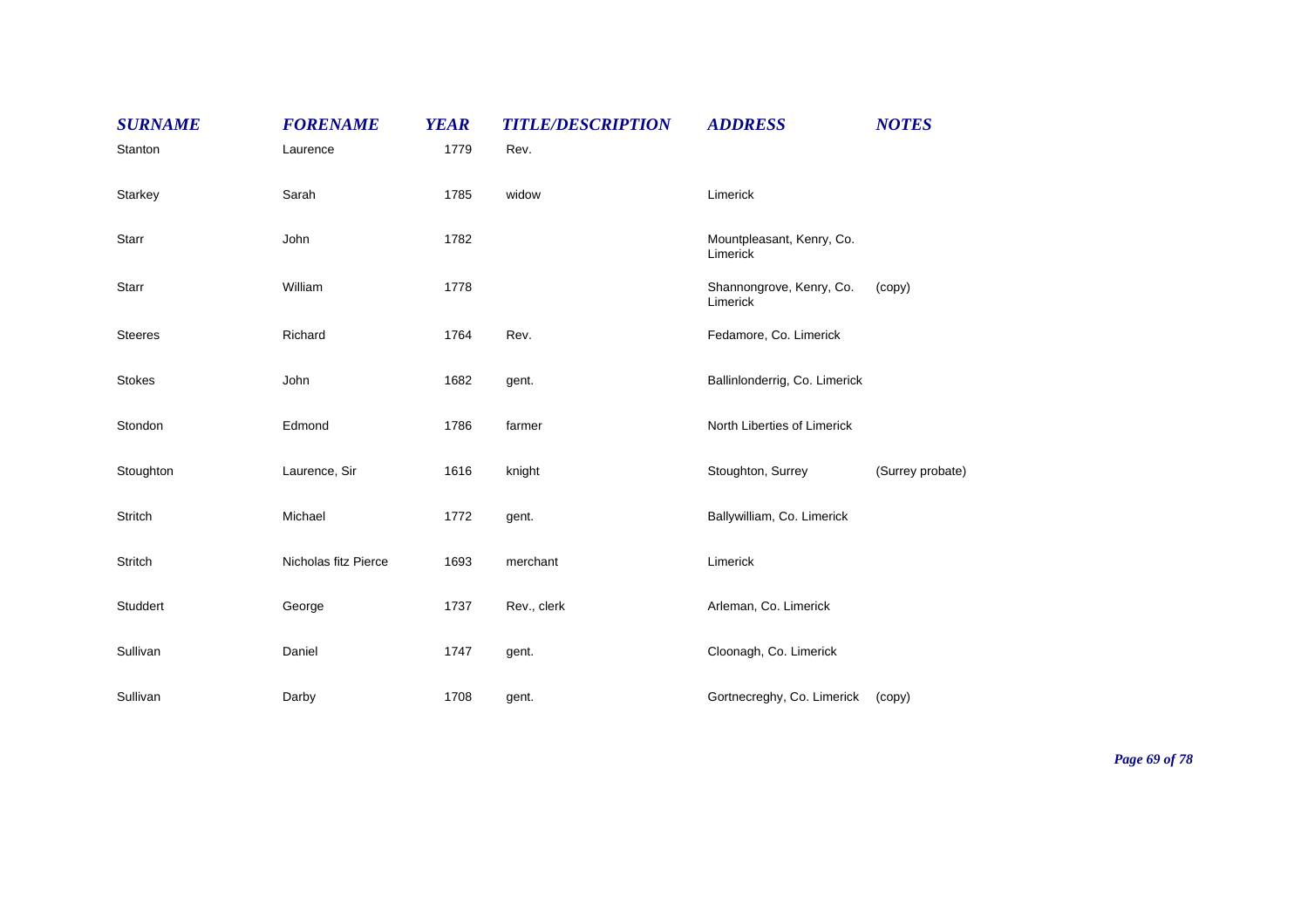| <b>SURNAME</b> | <b>FORENAME</b>    | <b>YEAR</b> | <b>TITLE/DESCRIPTION</b> | <b>ADDRESS</b>                       | <b>NOTES</b>              |
|----------------|--------------------|-------------|--------------------------|--------------------------------------|---------------------------|
| Sullivan       | Mathew             | 1730        |                          | Ballinekelly, Co. Cork               | now of Ahadagh            |
| Sullivan       | Timothy            | 1799        | farmer                   | Garryfine, Rockhill, Co.<br>Limerick |                           |
| Sullivane      | Timothy            | 1739        |                          | Ballingarry, Co. Limerick            |                           |
| Summers        | David              | 1764        | gent.                    | Lisskennett, Co. Limerick            | (copy)                    |
| Swayne         | Hugh               | 1707        | gent.                    | Doringstown, Co. Limerick            |                           |
| Tarney         | John               | 1710        | aleseller                | Limerick                             | or Terney                 |
| Taverner       | Anna               | 1724        |                          |                                      |                           |
| Taverner       | Anne (als. Arthur) |             |                          |                                      | see Arthur, als. Taverner |
| Taverner       | Jacob              | 1715        |                          | Limerick                             |                           |
| Taverner       | John Fitz Jacob    | 1798        |                          | Limerick                             |                           |
| Taverner       | John fitz John     | 1773        | tanner                   | Limerick                             |                           |
| Taverner       | Samuel             | 1744        |                          | Lissanode, Co. Westmeath             | formerly Limerick         |
| Taylor         | Robert             | 1693        | esq.                     | Ballyneety, Co. Limerick             |                           |

*Page 70 of 78*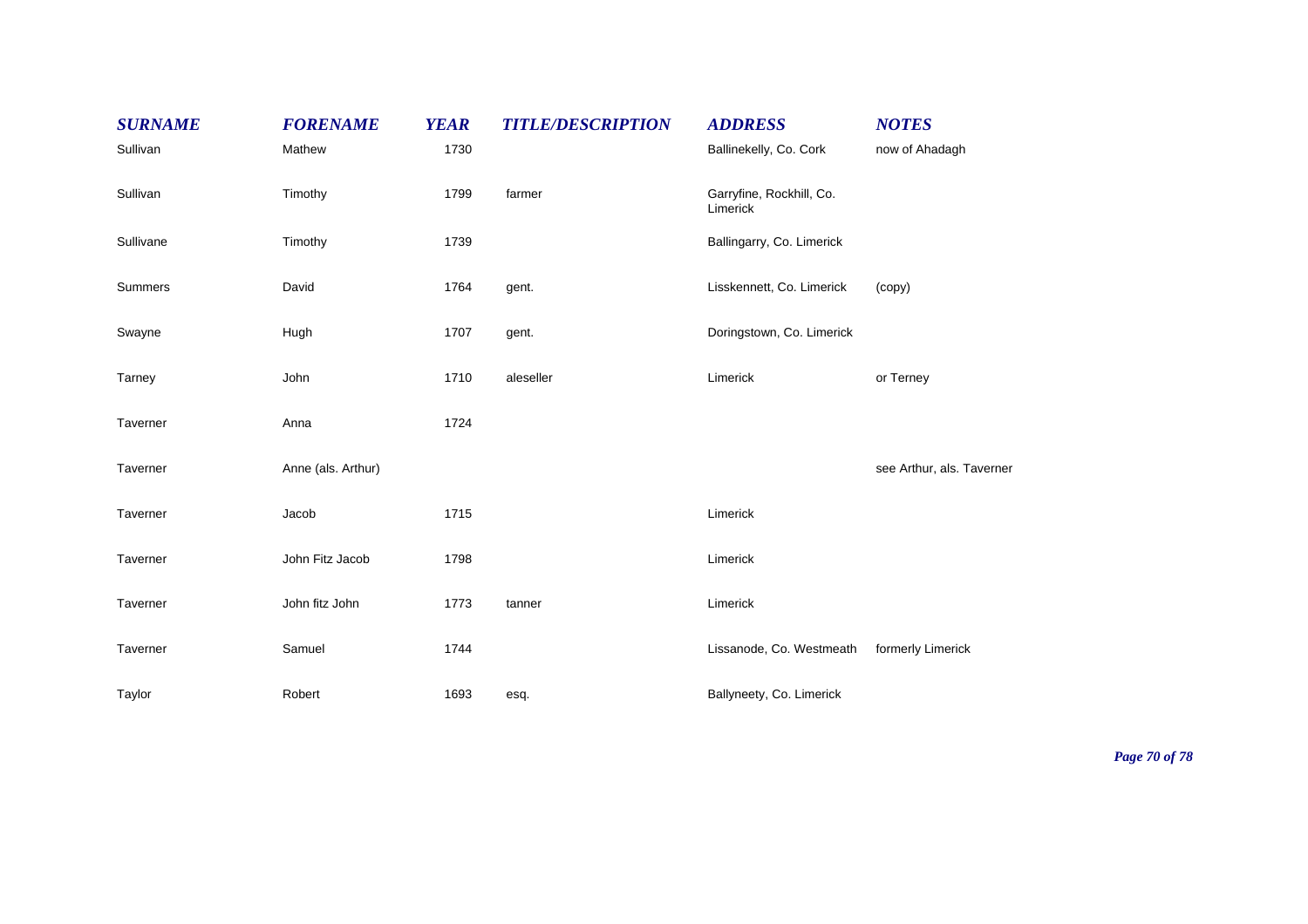| <b>SURNAME</b> | <b>FORENAME</b> | <b>YEAR</b> | <b>TITLE/DESCRIPTION</b> | <b>ADDRESS</b>              | <b>NOTES</b>                    |
|----------------|-----------------|-------------|--------------------------|-----------------------------|---------------------------------|
| Tetherington   | Francis         | 1756        | gaoler                   | Limerick                    |                                 |
| Thankard       | James           | 1774        | cotner                   | South Liberties of Limerick |                                 |
| Thomas         | John            | 1761        | merchant                 | Barbadoes, West Indies      |                                 |
| Thynne         | William         | 1797        | cooper                   | Limerick                    |                                 |
| Tillesley      | Daniel          | 1725        | apothecary               | Limerick                    |                                 |
| Tillesley      | Robert          | 1746        |                          | Knockdromassell             |                                 |
| Tilly          | Jonathan        | 1685        | farmer                   | Bruff, Co. Limerick         |                                 |
| Tirry          | Dominick        | 1699        |                          | Limerick                    |                                 |
| Tomkins        | Elizabeth       | 1780        | widow                    | Dublin                      | (copy, original in prerogative) |
| Tomkins        | Francis         | 1718        |                          |                             |                                 |
| Torpy          | James           | 1781        |                          | Ballinlina, Co. Limerick    |                                 |
| Torrance       | Alexander       | 1798        |                          | Limerick                    |                                 |
| Trant          | Joan            |             |                          |                             | not dated - 18th century        |

*Page 71 of 78*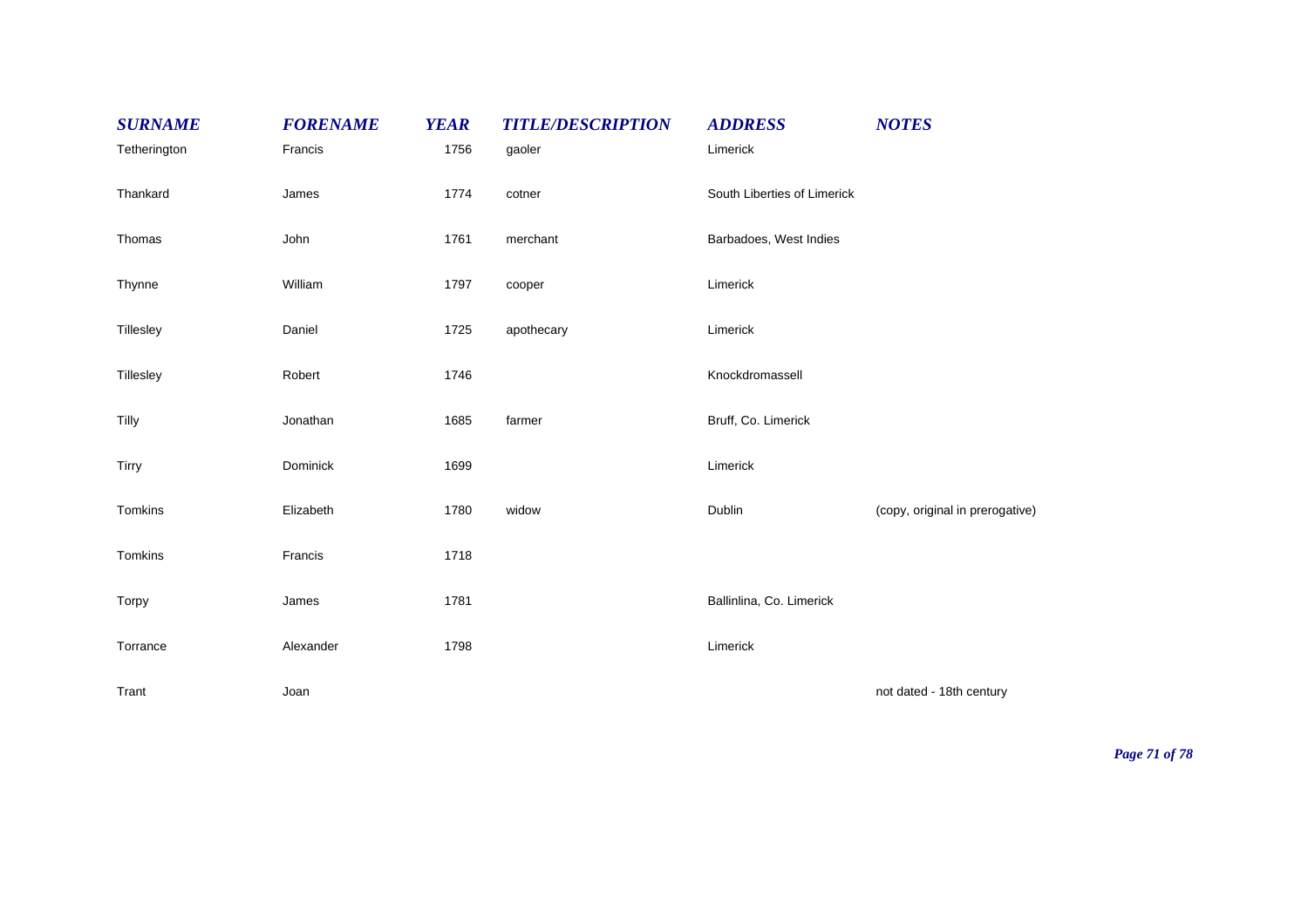| <b>SURNAME</b> | <b>FORENAME</b> | <b>YEAR</b> | <b>TITLE/DESCRIPTION</b> | <b>ADDRESS</b>                              | <b>NOTES</b> |
|----------------|-----------------|-------------|--------------------------|---------------------------------------------|--------------|
| Turner         | William         | 1715        | miller                   | Limerick                                    |              |
| Turton         | Godfrey         | 1764        | 65th Regiment            | apparently from<br>Blackbarnslee, Yorkshire |              |
| Tuthill        | Richard         | 1800        | gent.                    | Doonass, Co. Clare                          |              |
| Twigge         | Robert          | 1727        | alderman                 | Limerick                                    |              |
| Unthank        | Samuel          | 1730        | tallow chandler          | Limerick                                    |              |
| Unthank        | William         | 1795        | gent.                    | Limerick                                    |              |
| Upton          | Elizabeth       | 1763        | widow                    | Rathkeale, Co. Limerick                     |              |
| Upton          | John            | 1713        | gent.                    | Newcastle, Co. Limerick                     |              |
| Upton          | John            | 1766        | esq.                     | Ashgrove, Co. Limerick                      |              |
| Vallence       | Elenor          | 1780        | widow                    | Camas, Co. Limerick                         |              |
| Vereker        | John            | 1789        | alderman                 | Limerick                                    |              |
| Villers        | Elizabeth       | 1718        | widow                    | Newcastle, Co. Limerick                     |              |
| Vokes          | Edward          | 1781        | gent.                    | Limerick                                    |              |

*Page 72 of 78*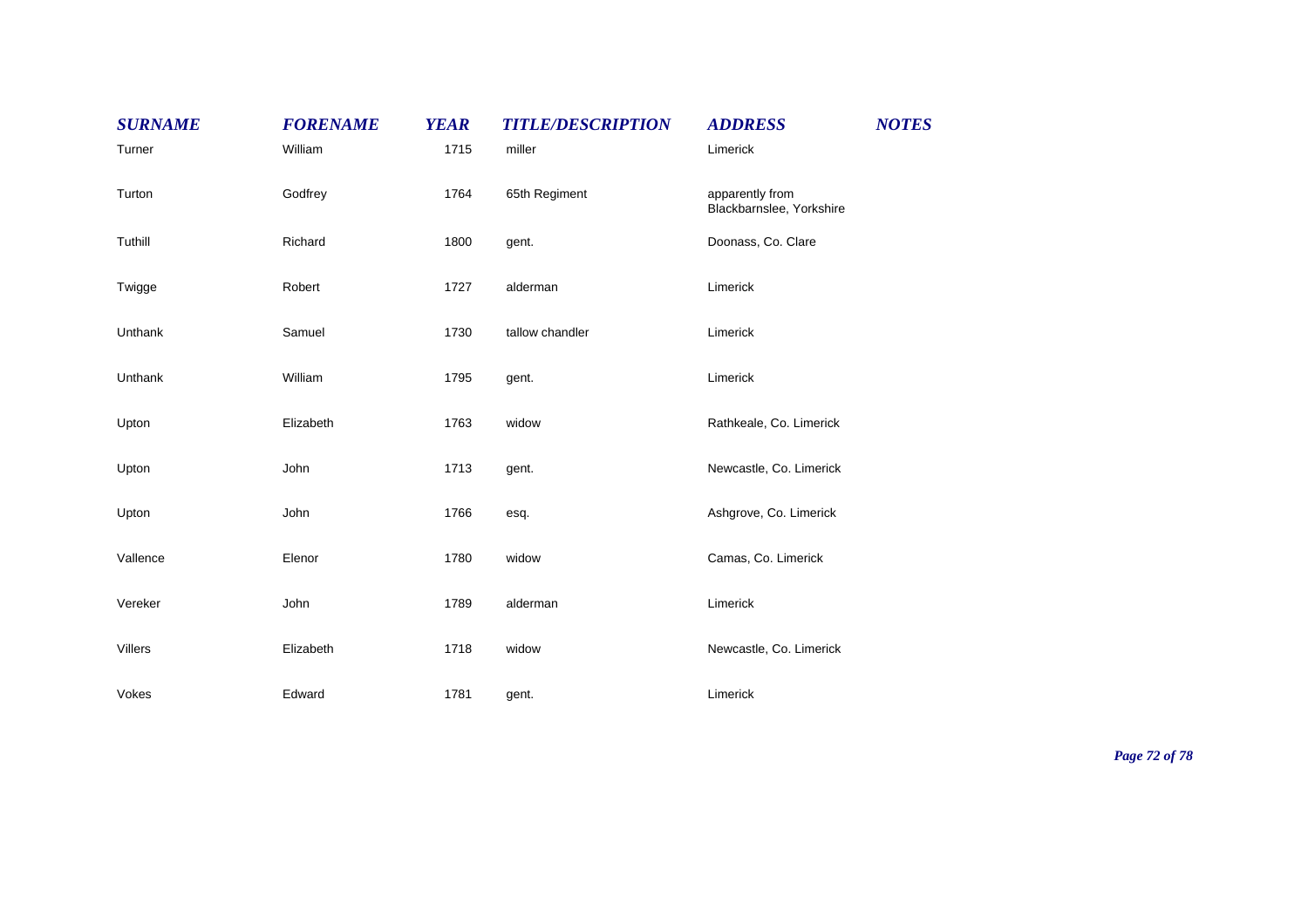| <b>SURNAME</b> | <b>FORENAME</b> | <b>YEAR</b> | <b>TITLE/DESCRIPTION</b> | <b>ADDRESS</b>           | <b>NOTES</b> |
|----------------|-----------------|-------------|--------------------------|--------------------------|--------------|
| Vokes          | Thomas          | 1794        |                          | Dublin                   |              |
| Walbridge      | William         | 1692        |                          |                          |              |
| Wall           | James           | 1769        | farmer                   | Knocknaskeagh, Co. Clare |              |
| Wall           | Thomas          | 1747        | yeoman                   | Kilcaskine, Co. Limerick |              |
| Wallace        | George          | 1756        | gent.                    | Limerick                 |              |
| Waller         | Edward          | 1781        | gent.                    | Limerick                 |              |
| Waller         | Richard         | 1688        |                          | South Ward, Limerick     |              |
| Walsh          | Alexander       | 1789        | victualler               | Limerick                 |              |
| Walsh          | David           | 1792        | dealer                   | Newcastle, Co. Limerick  |              |
| Walsh          | John            | 1796        | yeoman                   | Corcamore, Co. Limerick  |              |
| Walsh          | Richard         | 1724        | victualler               | Limerick                 |              |
| Walsh          | Thomas          | 1776        | farmer                   | Clonsheir, Co. Limerick  |              |
| Walsh          | Thomas          | 1793        | Rev.                     | Limerick                 |              |

*Page 73 of 78*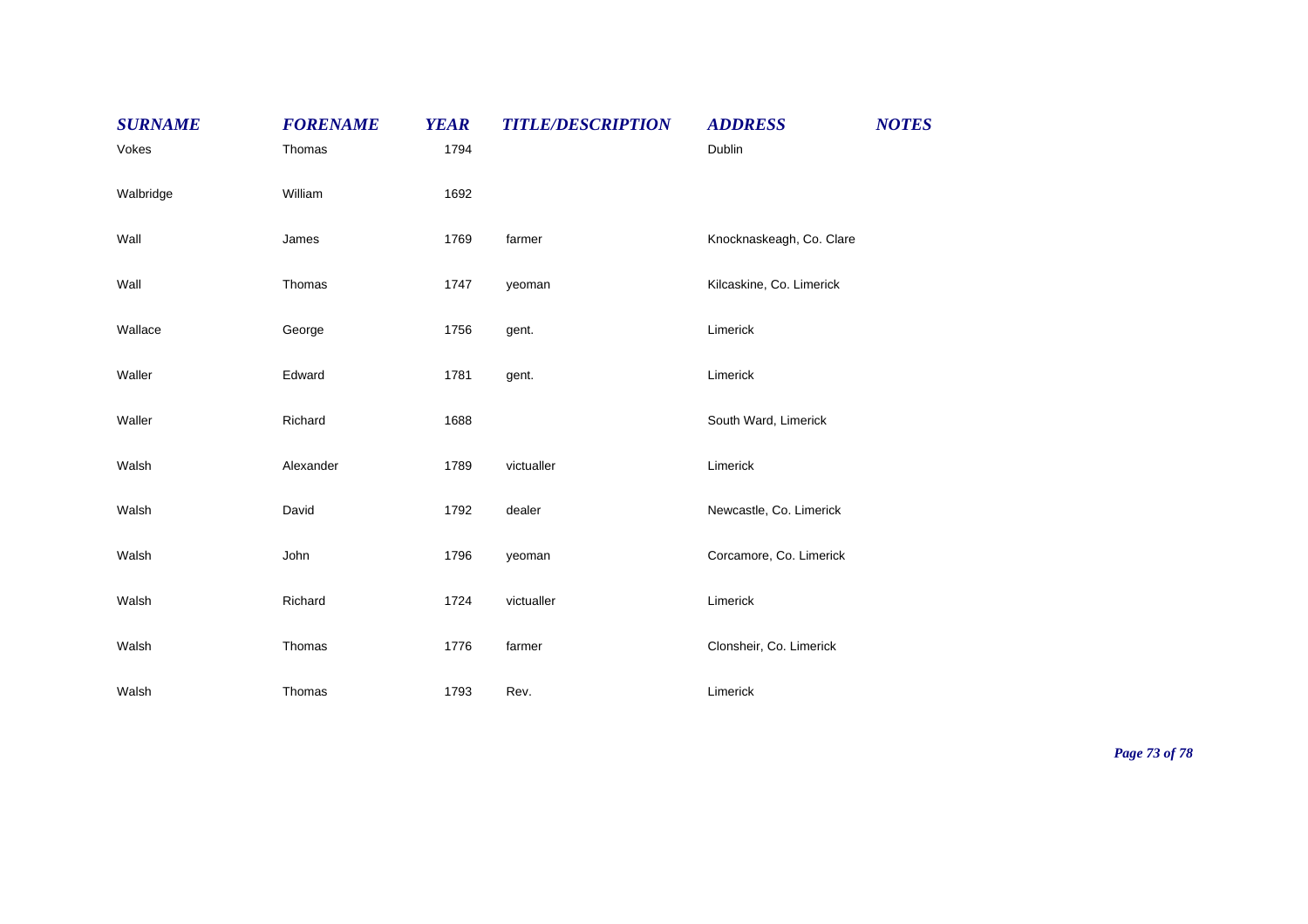| <b>SURNAME</b> | <b>FORENAME</b> | <b>YEAR</b> | <b>TITLE/DESCRIPTION</b>                       | <b>ADDRESS</b>                 | <b>NOTES</b> |
|----------------|-----------------|-------------|------------------------------------------------|--------------------------------|--------------|
| Ward           | Cromwell        | 1756        | Lieutenant Governor of<br>Carlisle             |                                | (copy)       |
| Ward           | Cromwell        | 1778        | Rev.                                           | Newcastle, Co. Limerick        |              |
| Watson         | Andrew          | 1750        | soldier in Grant's Co., Lord<br>Murray's Regt. | Limerick                       |              |
| Watson         | Richard         | 1798        | carpenter                                      | Limerick                       |              |
| Watson         | Richard, senior | 1790        | carpenter                                      | Limerick                       |              |
| Webb           | Anne            | 1748        | widow                                          | Limerick                       |              |
| Webb           | Daniel, senior  | 1705        |                                                | Rathcanon, Co. Limerick        |              |
| Webb           | James           | 1798        | esq.                                           | Limerick                       |              |
| Webb           | Joseph          | 1728        |                                                | Cahyrarde, Co. Kerry           |              |
| Webb           | Margaret        | 1740        | widow                                          | Limerick                       |              |
| Webb           | Timothy         | 1689        |                                                | <b>Bristol</b>                 |              |
| Webb           | William         | 1734        | gent.                                          | Limerick                       |              |
| Webb           | William         | 1745        |                                                | Garaneamonagh, Co.<br>Limerick |              |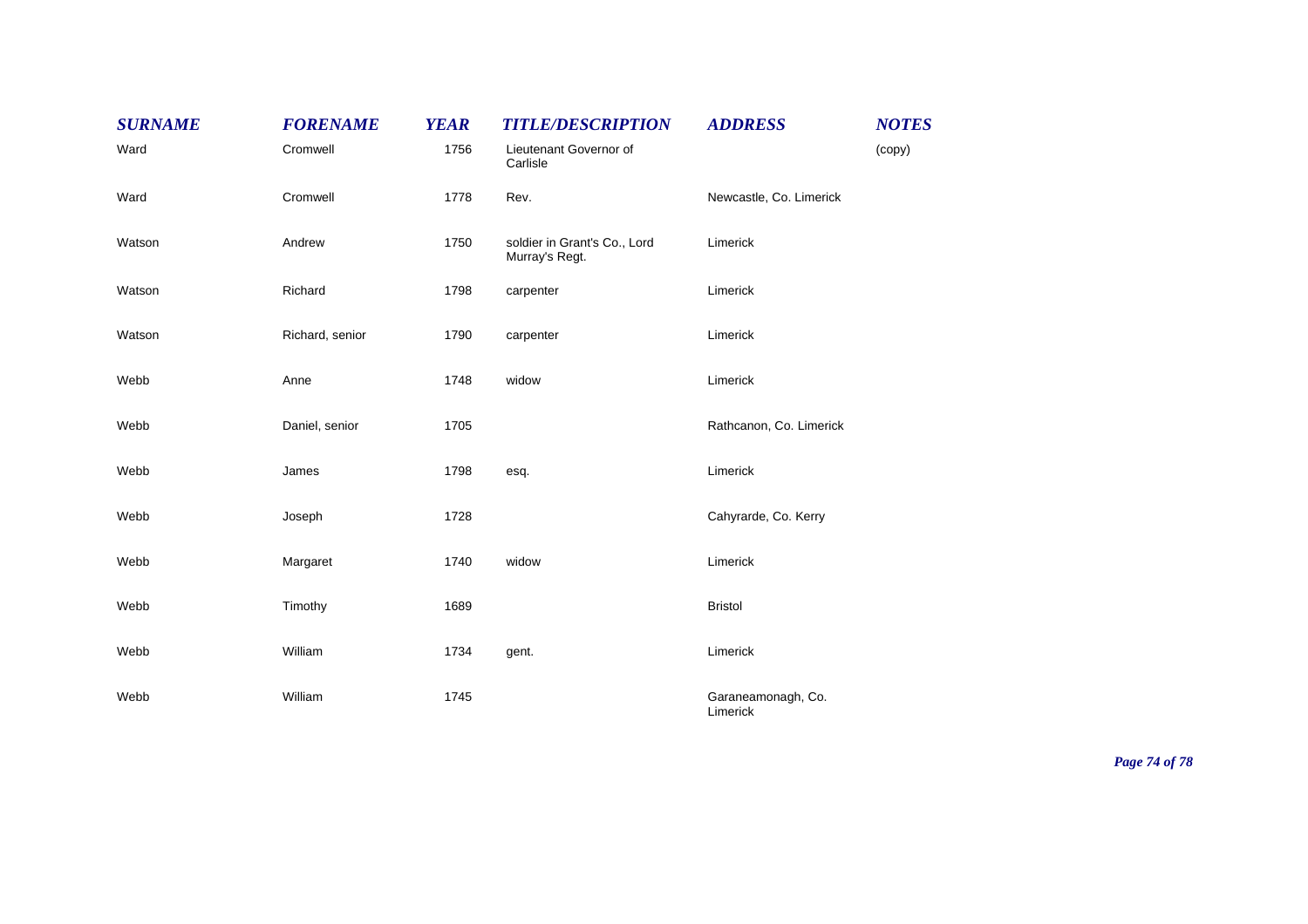| <b>SURNAME</b> | <b>FORENAME</b> | <b>YEAR</b> | <b>TITLE/DESCRIPTION</b>       | <b>ADDRESS</b>                      | <b>NOTES</b>                                   |
|----------------|-----------------|-------------|--------------------------------|-------------------------------------|------------------------------------------------|
| Webb           | William         | 1791        | gent.                          | Dromcummer, Co. Limerick            |                                                |
| Webbe          | Ezekiel         | 1704        | Very Rev., Dean of<br>Limerick |                                     |                                                |
| Weekes         | Alice           | 1800        | widow                          | Limerick                            | (probate not dated)                            |
| Weekes         | John            | 1789        | esq.                           | Brickfield, Co. Limerick            |                                                |
| Weekes         | Nicholas        | 1739        | esq.                           | Ballynanty, Co. Limerick            |                                                |
| Weekes         | Richard         | 1687        |                                | Ballynanty, Coshma, Co.<br>Limerick |                                                |
| Weit           | Adam            | 1684        | mariner                        |                                     | now of the ship "Industry", bound for Maryland |
| Welch          | Hannah          | 1705        |                                |                                     |                                                |
| Welch          | Michael         | 1797        |                                | Askeaton, Co. Limerick              |                                                |
| Westrop        | Cecil           | 1788        | Rev.                           | Currabridge, Co. Limerick           |                                                |
| Westropp       | Anne            | 1774        | widow                          | Limerick                            |                                                |
| Westropp       | Berkeley        | 1773        |                                | Limerick                            |                                                |
| Westropp       | Thomas          | 1798        |                                | Limerick                            |                                                |

*Page 75 of 78*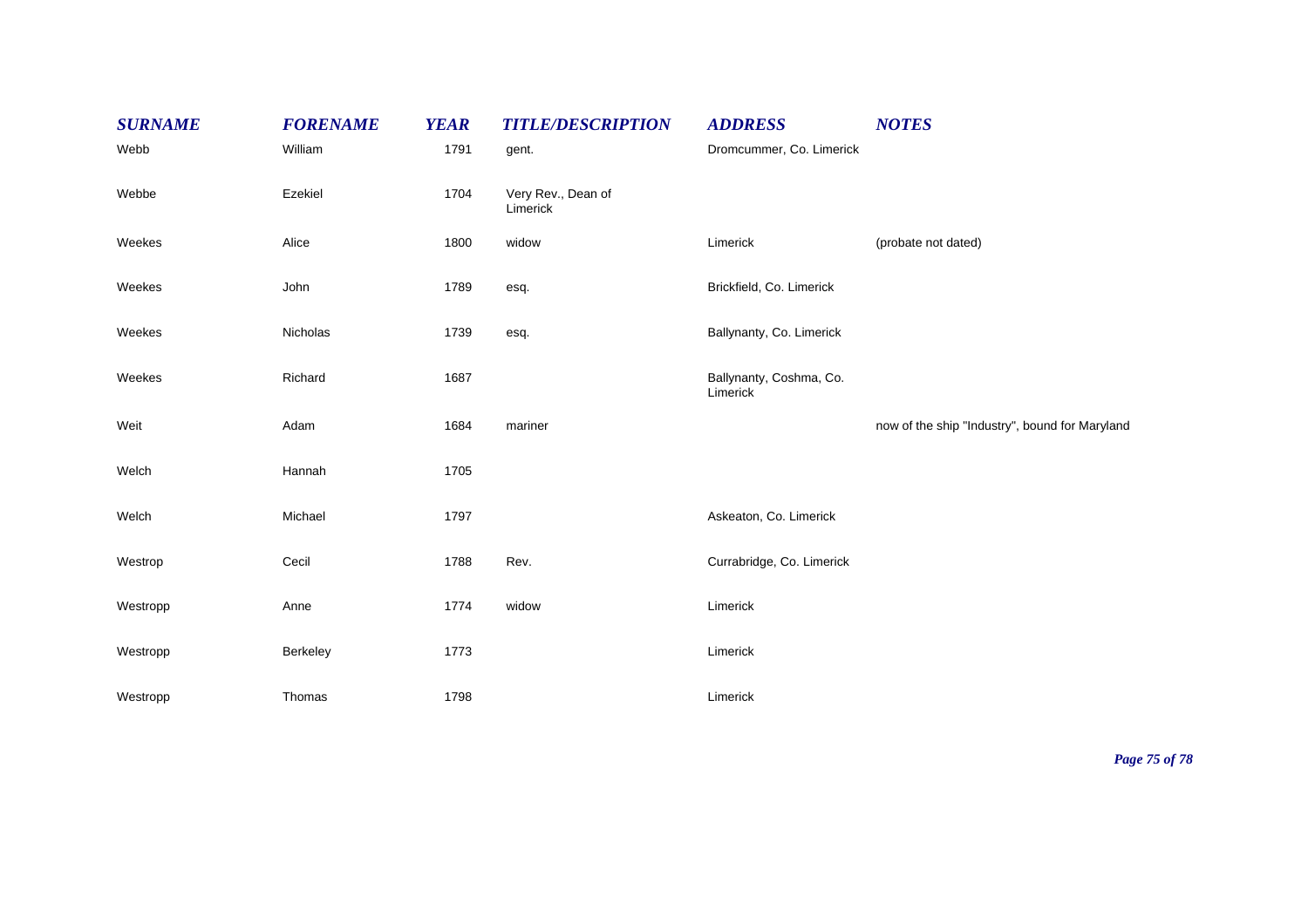| <b>SURNAME</b> | <b>FORENAME</b>  | <b>YEAR</b> | <b>TITLE/DESCRIPTION</b> | <b>ADDRESS</b>                       | <b>NOTES</b>              |
|----------------|------------------|-------------|--------------------------|--------------------------------------|---------------------------|
| Westwood       | John             | 1789        | nailer                   | Limerick                             |                           |
| White          | Christopher      | 1695        | victualler               | Limerick                             |                           |
| White          | Edmond           | 1770        | gent.                    | Crean, Co. Limerick                  | (probate not dated; copy) |
| White          | James            | 1689        |                          |                                      |                           |
| White          | John fitzwilliam | 1737        | merchant                 | Limerick                             |                           |
| White          | Mary (als. Cox)  |             |                          |                                      | see Cox, als. White       |
| White          | Michael          | 1699        | gent.                    | Carrens, Lissadeene, Co.<br>Limerick |                           |
| White          | Simon            | 1699        | alderman                 | Limerick                             |                           |
| Whittacer      | Francis          | 1707        | gent.                    | Ballyvointerroarck, Co.<br>Limerick  |                           |
| Whittamore     | Rose             | 1698        | widow                    | Limerick                             |                           |
| Widenham       | Daniel           | 1791        | Rev.                     | Millford, Liberties of<br>Limerick   |                           |
| Wight          | Edward           | 1725        | alderman                 | Limerick                             |                           |
| Wight          | Richard          | 1762        | Rev.                     | Newcastle, Co. Limerick              |                           |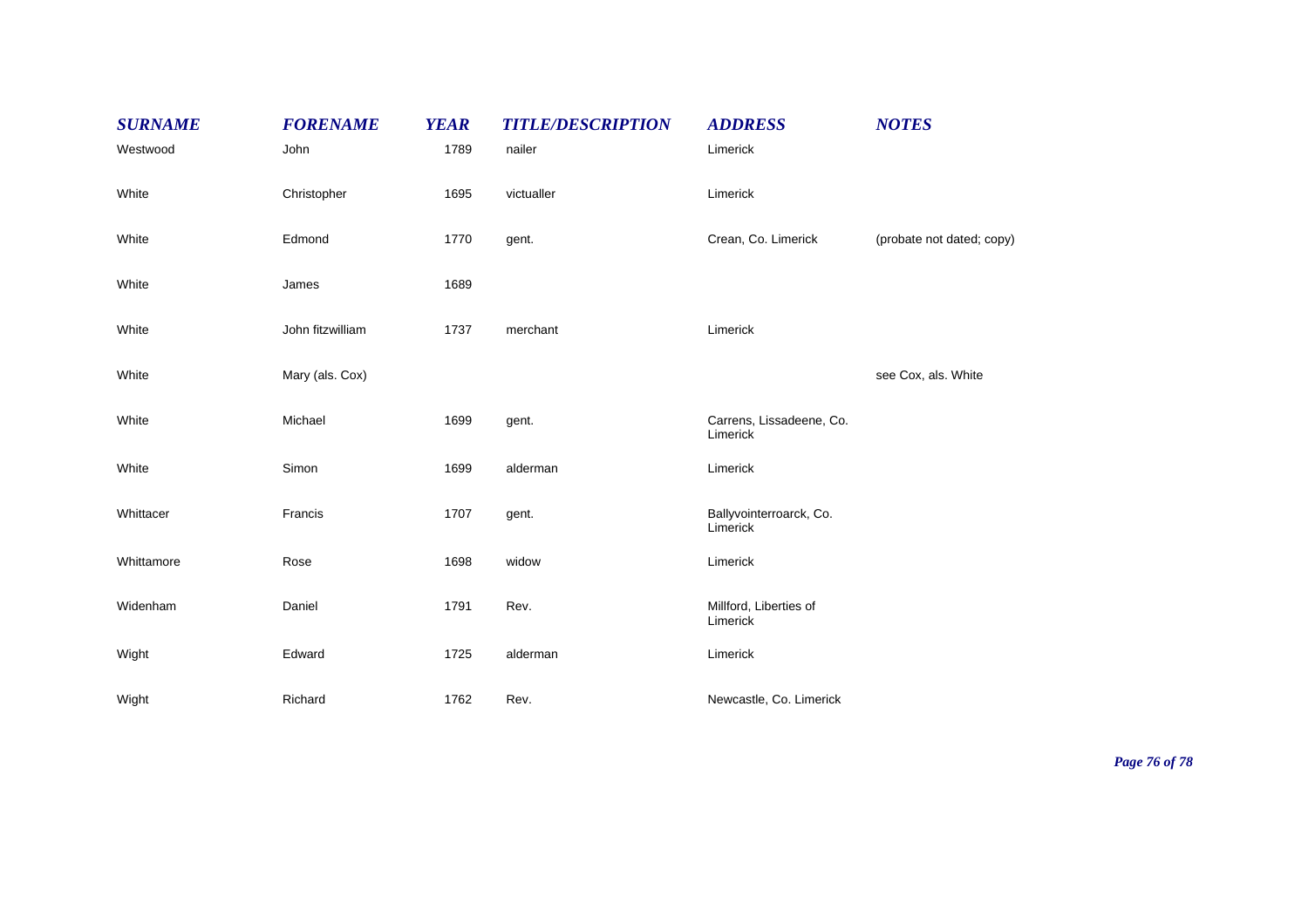| <b>SURNAME</b> | <b>FORENAME</b> | <b>YEAR</b> | <b>TITLE/DESCRIPTION</b> | <b>ADDRESS</b>                  | <b>NOTES</b> |
|----------------|-----------------|-------------|--------------------------|---------------------------------|--------------|
| Wight          | Williamson      | 1756        | Rev.                     | Limerick                        |              |
| Wilkinson      | William         | 1724        | gent.                    | Limerick                        |              |
| Williams       | Elizabeth       | 1751        | widow                    | Limerick                        |              |
| Williams       | Francis, junior | 1721        | gent.                    | Ballyanraughan, Co.<br>Limerick |              |
| Williams       | Simon           | 1782        | farmer                   | Bruff, Co. Limerick             |              |
| Willmot        | Gabreill        | 1692        | saddler                  | Limerick                        |              |
| Wilson         | Richard         | 1787        |                          | Ballynacurra                    |              |
| Wilson         | William         | 1720        | gent.                    | Athlaca, Co. Limerick           |              |
| Windel         | Anne            | 1702        | widow                    | Ridlestown, Co. Limerick        |              |
| Windell        | Henry           | 1692        |                          | Ballyridle, Co. Limerick        |              |
| Wise           | John            | 1684        |                          | Garrinecony                     |              |
| Wise           | John            | 1705        |                          | Garryneconey                    |              |
| Witherell      | Edith           | 1697        | widow                    | Limerick                        |              |

*Page 77 of 78*